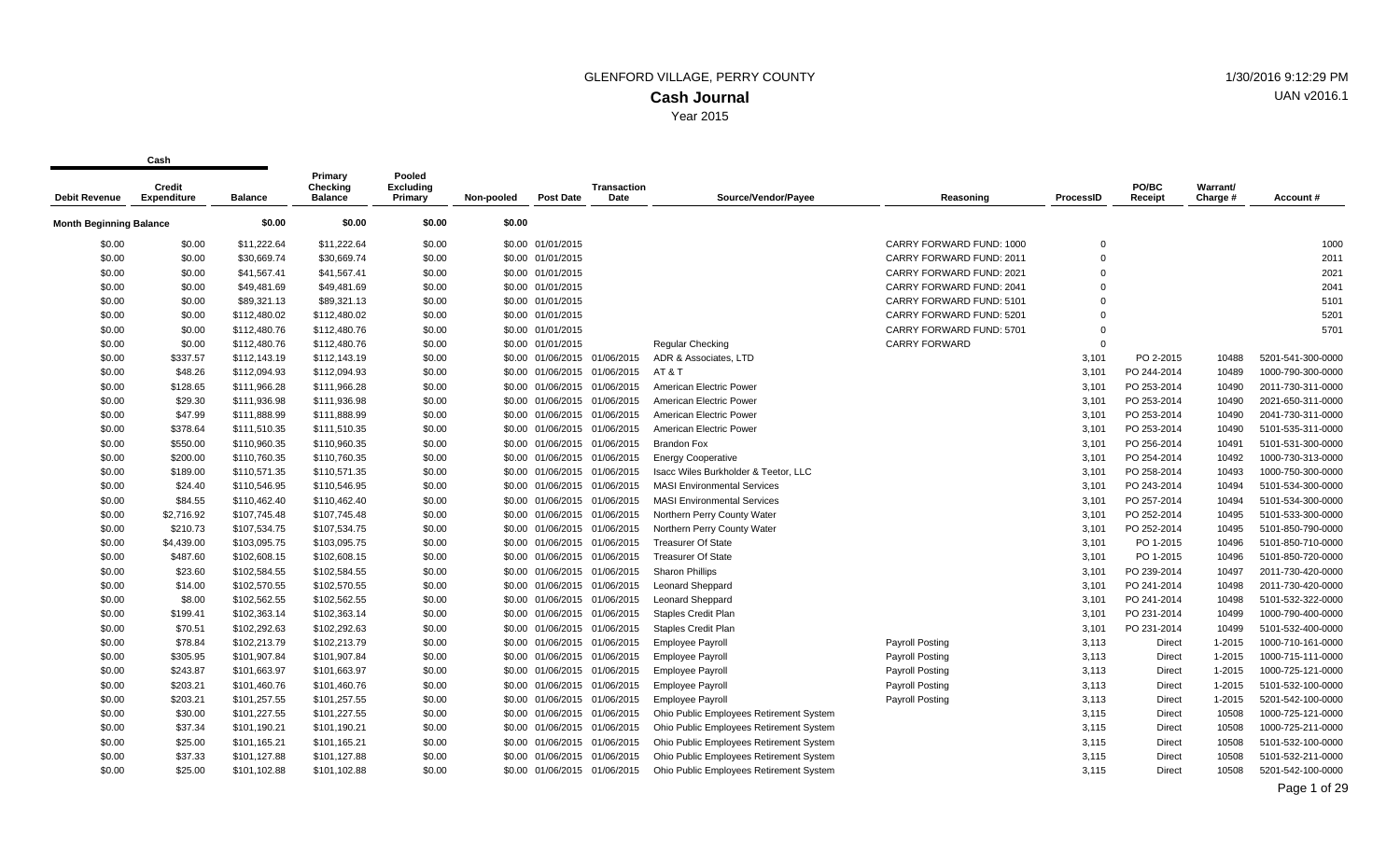| <b>Debit Revenue</b> | Credit<br><b>Expenditure</b> | <b>Balance</b> | Primary<br>Checking<br><b>Balance</b> | Pooled<br><b>Excluding</b><br>Primary | Non-pooled | <b>Post Date</b>             | <b>Transaction</b><br>Date | Source/Vendor/Pavee                     | Reasoning                            | ProcessID | PO/BC<br>Receipt    | Warrant/<br>Charge # | Account #         |
|----------------------|------------------------------|----------------|---------------------------------------|---------------------------------------|------------|------------------------------|----------------------------|-----------------------------------------|--------------------------------------|-----------|---------------------|----------------------|-------------------|
| \$0.00               | \$37.33                      | \$101,065.55   | \$101,065.55                          | \$0.00                                |            | \$0.00 01/06/2015 01/06/2015 |                            | Ohio Public Employees Retirement System |                                      | 3,115     | <b>Direct</b>       | 10508                | 5201-542-211-0000 |
| \$0.00               | \$291.29                     | \$100,774.26   | \$100,774.26                          | \$0.00                                |            | \$0.00 01/06/2015 01/06/2015 |                            | <b>Federal Tax Payee</b>                |                                      | 3,119     | <b>Direct</b>       | 10509                | 1000-725-121-0000 |
| \$0.00               | \$243.00                     | \$100,531.26   | \$100,531.26                          | \$0.00                                |            | \$0.00 01/06/2015 01/06/2015 |                            | <b>Federal Tax Payee</b>                |                                      | 3,119     | <b>Direct</b>       | 10509                | 5101-532-100-0000 |
| \$0.00               | \$243.00                     | \$100,288.26   | \$100,288.26                          | \$0.00                                |            | \$0.00 01/06/2015 01/06/2015 |                            | <b>Federal Tax Payee</b>                |                                      | 3,119     | Direct              | 10509                | 5201-542-100-0000 |
| \$0.00               | \$5.80                       | \$100,282.46   | \$100,282.46                          | \$0.00                                |            | \$0.00 01/06/2015 01/06/2015 |                            | <b>Federal Tax Payee</b>                |                                      | 3,119     | Direct              | 10509                | 1000-710-161-0000 |
| \$0.00               | \$5.80                       | \$100,276.66   | \$100,276.66                          | \$0.00                                |            | \$0.00 01/06/2015 01/06/2015 |                            | <b>Federal Tax Payee</b>                |                                      | 3,119     | <b>Direct</b>       | 10509                | 1000-710-213-0000 |
| \$0.00               | \$44.17                      | \$100,232.49   | \$100,232.49                          | \$0.00                                |            | \$0.00 01/06/2015 01/06/2015 |                            | <b>Federal Tax Payee</b>                |                                      | 3,119     | <b>Direct</b>       | 10509                | 1000-715-111-0000 |
| \$0.00               | \$19.84                      | \$100,212.65   | \$100,212.65                          | \$0.00                                |            | \$0.00 01/06/2015 01/06/2015 |                            | <b>Federal Tax Payee</b>                |                                      | 3,119     | <b>Direct</b>       | 10509                | 1000-715-212-0000 |
| \$0.00               | \$24.33                      | \$100,188.32   | \$100,188.32                          | \$0.00                                |            | \$0.00 01/06/2015 01/06/2015 |                            | <b>Federal Tax Payee</b>                |                                      | 3,119     | <b>Direct</b>       | 10509                | 1000-715-213-0000 |
| \$0.00               | \$52.08                      | \$100,136.24   | \$100,136.24                          | \$0.00                                |            | \$0.00 01/06/2015 01/06/2015 |                            | <b>Federal Tax Payee</b>                |                                      | 3,119     | <b>Direct</b>       | 10509                | 1000-725-213-0000 |
| \$0.00               | \$43.56                      | \$100,092.68   | \$100,092.68                          | \$0.00                                |            | \$0.00 01/06/2015 01/06/2015 |                            | <b>Federal Tax Payee</b>                |                                      | 3,119     | Direct              | 10509                | 5101-532-213-0000 |
| \$0.00               | \$43.56                      | \$100,049.12   | \$100,049.12                          | \$0.00                                |            | \$0.00 01/06/2015 01/06/2015 |                            | <b>Federal Tax Payee</b>                |                                      | 3,119     | Direct              | 10509                | 5201-542-213-0000 |
| \$0.00               | \$4.92                       | \$100,044.20   | \$100,044.20                          | \$0.00                                |            | \$0.00 01/06/2015 01/06/2015 |                            | <b>State Tax Payee</b>                  |                                      | 3,119     | <b>Direct</b>       | 10510                | 1000-715-111-0000 |
| \$0.00               | \$13.32                      | \$100,030.88   | \$100,030.88                          | \$0.00                                |            | \$0.00 01/06/2015 01/06/2015 |                            | <b>State Tax Payee</b>                  |                                      | 3,119     | <b>Direct</b>       | 10510                | 1000-725-121-0000 |
| \$0.00               | \$11.16                      | \$100,019.72   | \$100,019.72                          | \$0.00                                |            | \$0.00 01/06/2015 01/06/2015 |                            | <b>State Tax Payee</b>                  |                                      | 3,119     | Direct              | 10510                | 5101-532-100-0000 |
| \$0.00               | \$11.16                      | \$100,008.56   | \$100,008.56                          | \$0.00                                |            | \$0.00 01/06/2015 01/06/2015 |                            | <b>State Tax Payee</b>                  |                                      | 3,119     | <b>Direct</b>       | 10510                | 5201-542-100-0000 |
| \$0.00               | \$0.00                       | \$100,008.56   | \$100,008.56                          | \$0.00                                |            | \$0.00 01/06/2015 01/06/2015 |                            | <b>Federal Tax Payee</b>                | Reissue 10509                        | 3,121     | <b>Direct</b>       | 10513                | 1000-710-161-0000 |
| \$0.00               | \$0.00                       | \$100,008.56   | \$100,008.56                          | \$0.00                                |            | \$0.00 01/06/2015 01/06/2015 |                            | <b>Federal Tax Payee</b>                | Reissue 10509                        | 3,121     | Direct              | 10513                | 1000-710-213-0000 |
| \$0.00               | \$0.00                       | \$100,008.56   | \$100,008.56                          | \$0.00                                |            | \$0.00 01/06/2015 01/06/2015 |                            | <b>Federal Tax Payee</b>                | Reissue 10509                        | 3,121     | Direct              | 10513                | 1000-715-111-0000 |
| \$0.00               | \$0.00                       | \$100,008.56   | \$100,008.56                          | \$0.00                                |            | \$0.00 01/06/2015 01/06/2015 |                            | <b>Federal Tax Payee</b>                | Reissue 10509                        | 3,121     | <b>Direct</b>       | 10513                | 1000-715-212-0000 |
| \$0.00               | \$0.00                       | \$100,008.56   | \$100,008.56                          | \$0.00                                |            | \$0.00 01/06/2015 01/06/2015 |                            | <b>Federal Tax Payee</b>                | Reissue 10509                        | 3,121     | <b>Direct</b>       | 10513                | 1000-715-213-0000 |
| \$0.00               | \$0.00                       | \$100,008.56   | \$100,008.56                          | \$0.00                                |            | \$0.00 01/06/2015 01/06/2015 |                            | Federal Tax Payee                       | Reissue 10509                        | 3,121     | Direct              | 10513                | 1000-725-121-0000 |
| \$0.00               | \$0.00                       | \$100,008.56   | \$100,008.56                          | \$0.00                                |            | \$0.00 01/06/2015 01/06/2015 |                            | <b>Federal Tax Payee</b>                | Reissue 10509                        | 3,121     | Direct              | 10513                | 1000-725-213-0000 |
| \$0.00               | \$0.00                       | \$100,008.56   | \$100,008.56                          | \$0.00                                |            | \$0.00 01/06/2015 01/06/2015 |                            | <b>Federal Tax Payee</b>                | Reissue 10509                        | 3,121     | <b>Direct</b>       | 10513                | 5101-532-100-0000 |
| \$0.00               | \$0.00                       | \$100,008.56   | \$100,008.56                          | \$0.00                                |            | \$0.00 01/06/2015 01/06/2015 |                            | Federal Tax Payee                       | Reissue 10509                        | 3,121     | <b>Direct</b>       | 10513                | 5101-532-213-0000 |
| \$0.00               | \$0.00                       | \$100,008.56   | \$100,008.56                          | \$0.00                                |            | \$0.00 01/06/2015 01/06/2015 |                            | <b>Federal Tax Payee</b>                | Reissue 10509                        | 3,121     | <b>Direct</b>       | 10513                | 5201-542-100-0000 |
| \$0.00               | \$0.00                       | \$100,008.56   | \$100,008.56                          | \$0.00                                |            | \$0.00 01/06/2015 01/06/2015 |                            | <b>Federal Tax Payee</b>                | Reissue 10509                        | 3,121     | <b>Direct</b>       | 10513                | 5201-542-213-0000 |
| \$0.00               | \$0.00                       | \$100,008.56   | \$100,008.56                          | \$0.00                                |            | \$0.00 01/06/2015 01/06/2015 |                            | <b>State Tax Payee</b>                  | Reissue 10510                        | 3,121     | <b>Direct</b>       | 10514                | 1000-715-111-0000 |
| \$0.00               | \$0.00                       | \$100,008.56   | \$100,008.56                          | \$0.00                                |            | \$0.00 01/06/2015 01/06/2015 |                            | State Tax Payee                         | Reissue 10510                        | 3,121     | Direct              | 10514                | 1000-725-121-0000 |
| \$0.00               | \$0.00                       | \$100,008.56   | \$100,008.56                          | \$0.00                                |            | \$0.00 01/06/2015 01/06/2015 |                            | <b>State Tax Payee</b>                  | Reissue 10510                        | 3,121     | <b>Direct</b>       | 10514                | 5101-532-100-0000 |
| \$0.00               | \$0.00                       | \$100,008.56   | \$100,008.56                          | \$0.00                                |            | \$0.00 01/06/2015 01/06/2015 |                            | <b>State Tax Payee</b>                  | Reissue 10510                        | 3,121     | <b>Direct</b>       | 10514                | 5201-542-100-0000 |
| \$2,811.54           | \$0.00                       | \$102,820.10   | \$102,820.10                          | \$0.00                                |            | \$0.00 01/11/2015 01/11/2015 |                            | <b>GLENFORD VILLAGE</b>                 | Utility Bill Collections             | 3,124     | 1-2015<br>SR.       |                      | 5101-541-0000     |
| \$430.50             | \$0.00                       | \$103,250.60   | \$103,250.60                          | \$0.00                                |            | \$0.00 01/11/2015 01/11/2015 |                            | <b>GLENFORD VILLAGE</b>                 | Utility Bill Collections             | 3,124     | SR<br>1-2015        |                      | 5101-891-0000     |
| \$465.00             | \$0.00                       | \$103,715.60   | \$103,715.60                          | \$0.00                                |            | \$0.00 01/11/2015 01/11/2015 |                            | <b>GLENFORD VILLAGE</b>                 | <b>Utility Bill Collections</b>      | 3,124     | <b>SR</b><br>1-2015 |                      | 5201-542-0000     |
| \$291,802.37         | \$0.00                       | \$395,517.97   | \$395,517.97                          | \$0.00                                |            | \$0.00 01/19/2015 01/19/2015 |                            | <b>GLENFORD VILLAGE</b>                 | Ohio Public Works - Sewer Project O/ | 3,202     | SR<br>2-2015        |                      | 5701-424-0000     |
| \$186,634.80         | \$0.00                       | \$582,152.77   | \$582,152.77                          | \$0.00                                |            | \$0.00 01/19/2015 01/19/2015 |                            | <b>GLENFORD VILLAGE</b>                 | Ohio Public Works - Sewer Project O/ | 3,202     | SR<br>2-2015        |                      | 5701-424-0000     |
| \$1,963.40           | \$0.00                       | \$584,116.17   | \$584,116.17                          | \$0.00                                |            | \$0.00 01/19/2015 01/19/2015 |                            | <b>GLENFORD VILLAGE</b>                 | Utility Bill Collection              | 3,202     | SR<br>3-2015        |                      | 5101-541-0000     |
| \$280.00             | \$0.00                       | \$584,396.17   | \$584,396.17                          | \$0.00                                |            | \$0.00 01/19/2015 01/19/2015 |                            | <b>GLENFORD VILLAGE</b>                 | Utility Bill Collection              | 3,202     | SR<br>3-2015        |                      | 5101-891-0000     |
| \$480.00             | \$0.00                       | \$584,876.17   | \$584,876.17                          | \$0.00                                |            | \$0.00 01/19/2015 01/19/2015 |                            | <b>GLENFORD VILLAGE</b>                 | Utility Bill Collection              | 3,202     | SR 3-2015           |                      | 5201-542-0000     |
| \$0.00               | \$478,437.17                 | \$106,439.00   | \$106,439.00                          | \$0.00                                |            | \$0.00 01/19/2015 01/19/2015 |                            | Elite Excavating Co. of Ohio, Inc.      |                                      | 3,204     | PO 9-2015           | 2-2015               | 5701-800-500-0000 |
| \$0.00               | \$221.35                     | \$106,217.65   | \$106,217.65                          | \$0.00                                |            | \$0.00 01/19/2015 01/19/2015 |                            | American Electric Power                 |                                      | 3,208     | PO 4-2015           | 10515                | 1000-130-311-0000 |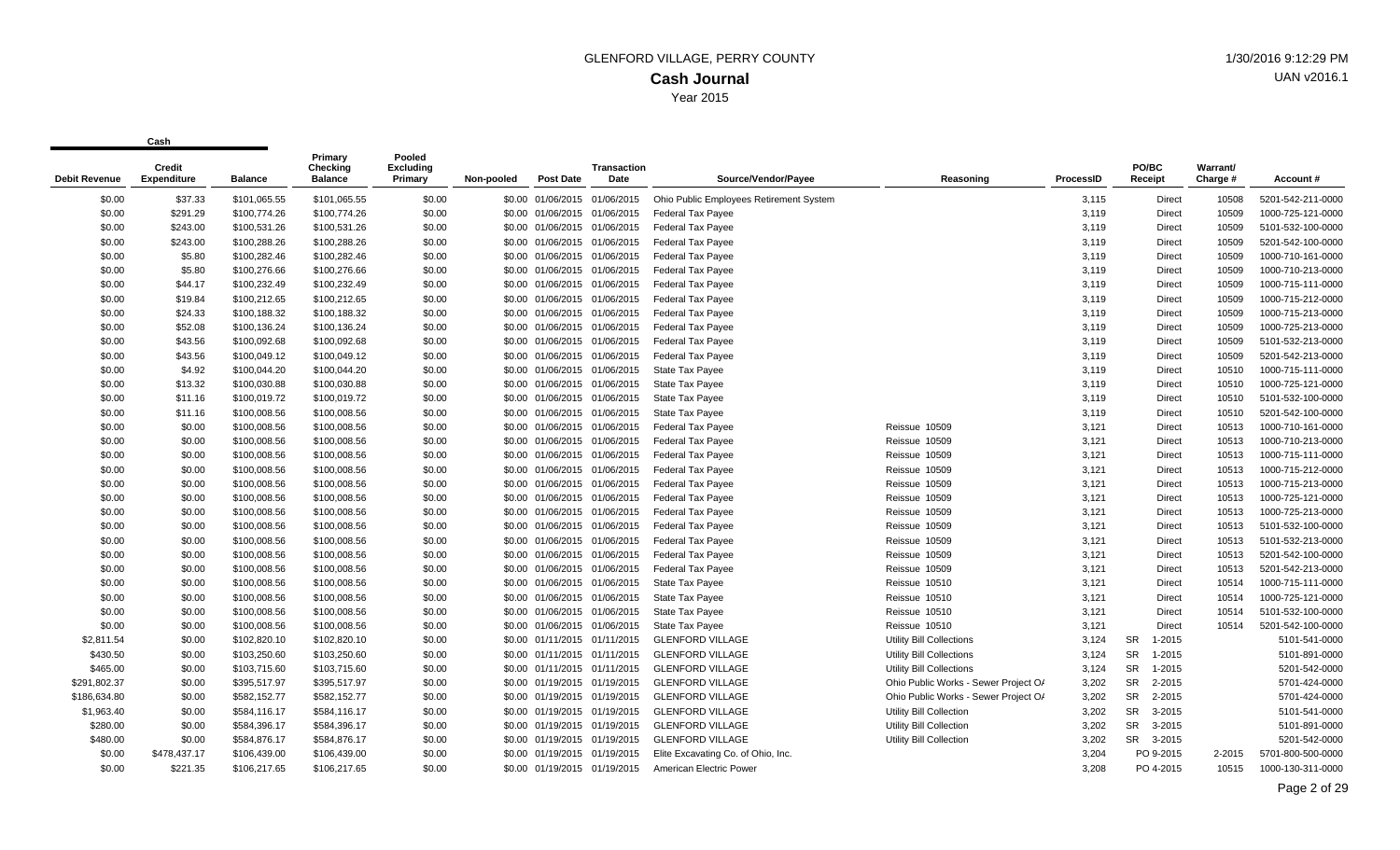| <b>Debit Revenue</b> | Credit<br><b>Expenditure</b> | Balance      | Primary<br>Checking<br><b>Balance</b> | Pooled<br><b>Excluding</b><br>Primary | Non-pooled | Post Date                    | <b>Transaction</b><br>Date   | Source/Vendor/Payee     | Reasoning                       | <b>ProcessID</b> | PO/BC<br>Receipt    | Warrant/<br>Charge # | Account#          |
|----------------------|------------------------------|--------------|---------------------------------------|---------------------------------------|------------|------------------------------|------------------------------|-------------------------|---------------------------------|------------------|---------------------|----------------------|-------------------|
|                      |                              |              |                                       |                                       |            |                              |                              |                         |                                 |                  |                     |                      |                   |
| \$0.00               | \$73.50                      | \$106,144.15 | \$106,144.15                          | \$0.00                                |            | \$0.00 01/19/2015 01/19/2015 |                              | <b>US Postmaster</b>    |                                 | 3,208            | PO 6-2015           | 10516                | 1000-790-400-0000 |
| \$0.00               | \$136.00                     | \$106,008.15 | \$106,008.15                          | \$0.00                                |            | \$0.00 01/19/2015 01/19/2015 |                              | US Postmaster           |                                 | 3,208            | PO 6-2015           | 10516                | 5101-532-322-0000 |
| \$0.00               | \$78.60                      | \$105,929.55 | \$105,929.55                          | \$0.00                                |            |                              | \$0.00 01/19/2015 01/19/2015 | AT & T                  |                                 | 3,208            | PO 8-2015           | 10517                | 5101-532-321-0000 |
| \$445.56             | \$0.00                       | \$106,375.11 | \$106,375.11                          | \$0.00                                |            | \$0.00 01/31/2015 01/31/2015 |                              | <b>GLENFORD VILLAGE</b> | Perry County Auditor:           | 3,240            | 4-2015<br>SR.       |                      | 1000-211-0000     |
| \$17.64              | \$0.00                       | \$106,392.75 | \$106,392.75                          | \$0.00                                |            | \$0.00 01/31/2015 01/31/2015 |                              | GLENFORD VILLAGE        | Perry County Auditor:           | 3,240            | <b>SR</b><br>4-2015 |                      | 2011-190-0000     |
| \$1.43               | \$0.00                       | \$106,394.18 | \$106,394.18                          | \$0.00                                |            | \$0.00 01/31/2015 01/31/2015 |                              | <b>GLENFORD VILLAGE</b> | Perry County Auditor:           | 3,240            | 4-2015<br><b>SR</b> |                      | 2021-190-0000     |
| \$1,079.49           | \$0.00                       | \$107,473.67 | \$107,473.67                          | \$0.00                                |            | \$0.00 01/31/2015 01/31/2015 |                              | <b>GLENFORD VILLAGE</b> | <b>Utility Bill Collections</b> | 3,240            | 5-2015<br>SR.       |                      | 5101-541-0000     |
| \$141.75             | \$0.00                       | \$107.615.42 | \$107,615.42                          | \$0.00                                |            | \$0.00 01/31/2015 01/31/2015 |                              | <b>GLENFORD VILLAGE</b> | <b>Utility Bill Collections</b> | 3,240            | 5-2015<br>SR.       |                      | 5101-891-0000     |
| \$315.00             | \$0.00                       | \$107,930.42 | \$107,930.42                          | \$0.00                                |            | \$0.00 01/31/2015 01/31/2015 |                              | <b>GLENFORD VILLAGE</b> | <b>Utility Bill Collections</b> | 3,240            | 5-2015<br>SR.       |                      | 5201-542-0000     |
| \$522.11             | \$0.00                       | \$108,452.53 | \$108.452.53                          | \$0.00                                |            | \$0.00 01/31/2015 01/31/2015 |                              | <b>GLENFORD VILLAGE</b> | State of Ohio direct deposits:  | 3,249            | 6-2015<br>SR.       |                      | 2011-225-0000     |
| \$42.34              | \$0.00                       | \$108,494.87 | \$108,494.87                          | \$0.00                                |            | \$0.00 01/31/2015 01/31/2015 |                              | <b>GLENFORD VILLAGE</b> | State of Ohio direct deposits:  | 3,249            | 6-2015<br>SR        |                      | 2021-225-0000     |
| \$487,432.93         | \$491,418.82                 | Total for    | January                               |                                       |            |                              |                              |                         |                                 |                  |                     |                      |                   |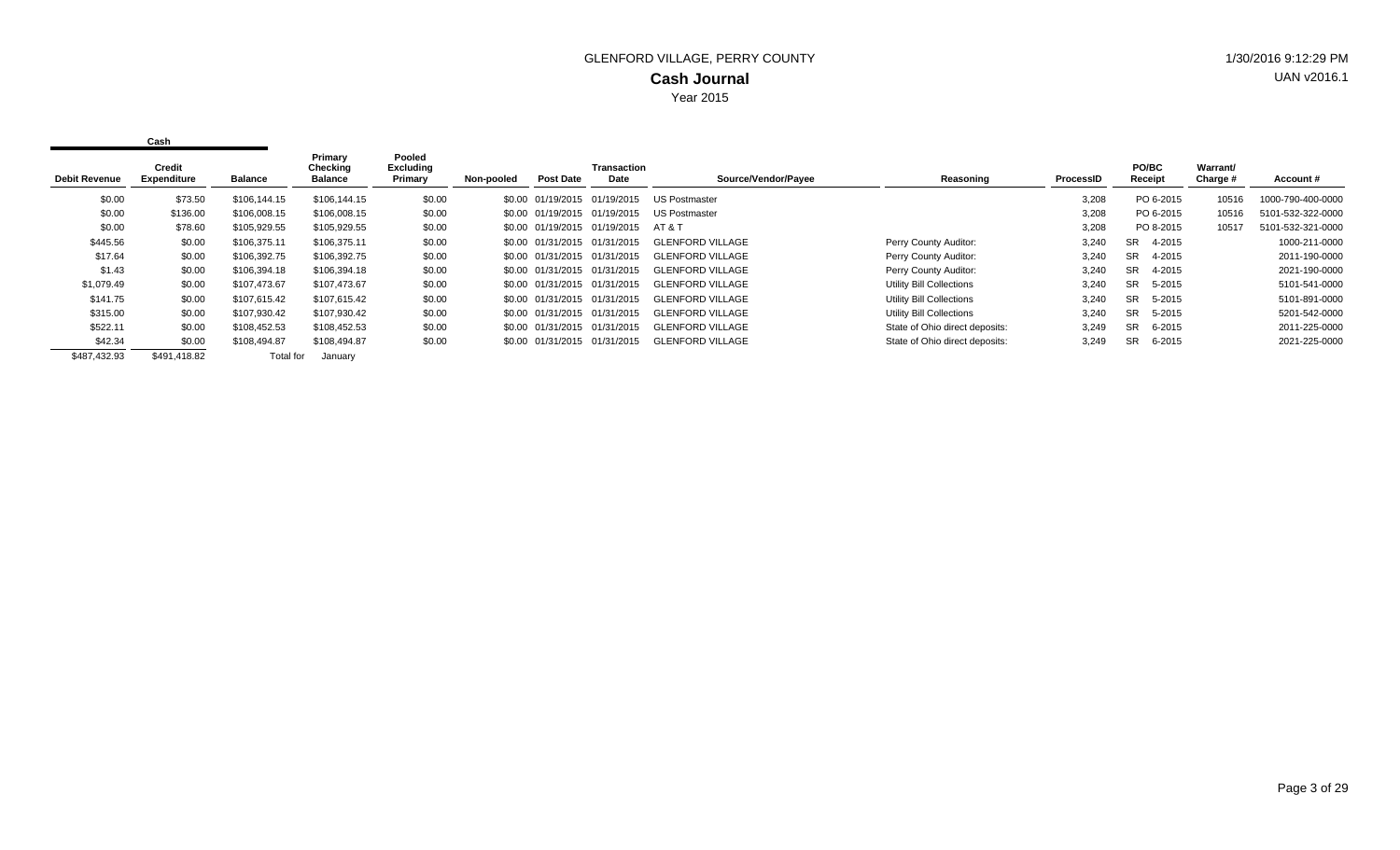|                                | <b>Credit</b>      |                | Primary<br><b>Checking</b> | Pooled<br><b>Excluding</b> |            |                              | <b>Transaction</b> |                                         |                                       |                  | PO/BC                | Warrant/ |                   |
|--------------------------------|--------------------|----------------|----------------------------|----------------------------|------------|------------------------------|--------------------|-----------------------------------------|---------------------------------------|------------------|----------------------|----------|-------------------|
| <b>Debit Revenue</b>           | <b>Expenditure</b> | <b>Balance</b> | <b>Balance</b>             | Primary                    | Non-pooled | <b>Post Date</b>             | Date               | Source/Vendor/Payee                     | Reasoning                             | <b>ProcessID</b> | Receipt              | Charge # | Account#          |
| <b>Month Beginning Balance</b> |                    | \$108,494.87   | \$108,494.87               | \$0.00                     | \$0.00     |                              |                    |                                         |                                       |                  |                      |          |                   |
| \$0.00                         | \$220.12           | \$108,274.75   | \$108,274.75               | \$0.00                     |            | \$0.00 02/03/2015 02/03/2015 |                    | American Electric Power                 |                                       | 3.269            | PO 15-2015           | 10518    | 2011-730-311-0000 |
| \$0.00                         | \$30.86            | \$108,243.89   | \$108,243.89               | \$0.00                     |            | \$0.00 02/03/2015            | 02/03/2015         | American Electric Power                 |                                       | 3,269            | PO 15-2015           | 10518    | 2021-650-311-0000 |
| \$0.00                         | \$36.93            | \$108,206.96   | \$108,206.96               | \$0.00                     |            | \$0.00 02/03/2015 02/03/2015 |                    | American Electric Power                 |                                       | 3,269            | PO 15-2015           | 10518    | 2041-730-311-0000 |
| \$0.00                         | \$495.06           | \$107,711.90   | \$107,711.90               | \$0.00                     |            | \$0.00 02/03/2015 02/03/2015 |                    | American Electric Power                 |                                       | 3,269            | PO 15-2015           | 10518    | 5101-535-311-0000 |
| \$0.00                         | \$48.26            | \$107,663.64   | \$107,663.64               | \$0.00                     |            | \$0.00 02/03/2015 02/03/2015 |                    | AT&T                                    |                                       | 3,269            | PO 10-2015           | 10519    | 1000-790-300-0000 |
| \$0.00                         | \$575.00           | \$107,088.64   | \$107,088.64               | \$0.00                     |            | \$0.00 02/03/2015 02/03/2015 |                    | <b>Brandon Fox</b>                      |                                       | 3,269            | PO 19-2015           | 10520    | 5101-531-300-0000 |
| \$0.00                         | \$75.00            | \$107,013.64   | \$107,013.64               | \$0.00                     |            | \$0.00 02/03/2015 02/03/2015 |                    | Gibson Electric                         |                                       | 3,269            | PO 13-2015           | 10521    | 5101-535-300-0000 |
| \$0.00                         | \$67.50            | \$106,946.14   | \$106,946.14               | \$0.00                     |            | \$0.00 02/03/2015 02/03/2015 |                    | Isacc Wiles Burkholder & Teetor, LLC    |                                       | 3,269            | PO 18-2015           | 10522    | 1000-750-300-0000 |
| \$0.00                         | \$9.80             | \$106,936.34   | \$106,936.34               | \$0.00                     |            | \$0.00 02/03/2015 02/03/2015 |                    | Leonard Sheppard                        |                                       | 3,269            | PO 5-2015            | 10523    | 1000-790-400-0000 |
| \$0.00                         | \$35.39            | \$106,900.95   | \$106,900.95               | \$0.00                     |            | \$0.00 02/03/2015 02/03/2015 |                    | Linda Nicodemus                         |                                       | 3,269            | PO 12-2015           | 10524    | 1000-790-400-0000 |
| \$0.00                         | \$102.10           | \$106,798.85   | \$106,798.85               | \$0.00                     |            | \$0.00 02/03/2015 02/03/2015 |                    | <b>MASI Environmental Services</b>      |                                       | 3,269            | PO 14-2015           | 10525    | 5101-534-300-0000 |
| \$0.00                         | \$2,176.49         | \$104,622.36   | \$104,622.36               | \$0.00                     |            | \$0.00 02/03/2015 02/03/2015 |                    | Northern Perry County Water             |                                       | 3.269            | PO 16-2015           | 10526    | 5101-533-300-0000 |
| \$0.00                         | \$753.57           | \$103,868.79   | \$103,868.79               | \$0.00                     |            | \$0.00 02/03/2015 02/03/2015 |                    | Northern Perry County Water             |                                       | 3,269            | PO 16-2015           | 10526    | 5101-850-790-0000 |
| \$0.00                         | \$225.00           | \$103,643.79   | \$103,643.79               | \$0.00                     |            | \$0.00 02/03/2015 02/03/2015 |                    | Ohio Municipal League                   |                                       | 3,269            | PO 11-2015           | 10527    | 1000-715-391-0000 |
| \$0.00                         | \$29.99            | \$103,613.80   | \$103,613.80               | \$0.00                     |            | \$0.00 02/03/2015            | 02/03/2015         | Speedway LLC                            |                                       | 3,269            | PO 250-2014          | 10528    | 2011-620-400-0000 |
| \$0.00                         | \$27.83            | \$103,585.97   | \$103,585.97               | \$0.00                     |            | \$0.00 02/03/2015 02/03/2015 |                    | Speedway LLC                            |                                       | 3,269            | PO 242-2014          | 10528    | 2011-630-400-0000 |
| \$0.00                         | \$30.53            | \$103,555.44   | \$103,555.44               | \$0.00                     |            | \$0.00 02/03/2015 02/03/2015 |                    | Tri-County Plumbing & Hardware          |                                       | 3,269            | PO 3-2015            | 10529    | 2011-730-420-0000 |
| \$0.00                         | \$7.00             | \$103,548.44   | \$103,548.44               | \$0.00                     |            | \$0.00 02/03/2015 02/03/2015 |                    | Tri-County Plumbing & Hardware          |                                       | 3,269            | PO 3-2015            | 10529    | 2041-730-400-0000 |
| \$0.00                         | \$24.37            | \$103,524.07   | \$103,524.07               | \$0.00                     |            | \$0.00 02/03/2015 02/03/2015 |                    | Tri-County Plumbing & Hardware          |                                       | 3,269            | PO 3-2015            | 10529    | 5101-535-400-0000 |
| \$0.00                         | \$243.87           | \$103,280.20   | \$103,280.20               | \$0.00                     |            | \$0.00 02/03/2015 02/03/2015 |                    | <b>Employee Payroll</b>                 | <b>Payroll Posting</b>                | 3,272            | <b>Direct</b>        | 3-2015   | 1000-725-121-0000 |
| \$0.00                         | \$203.21           | \$103,076.99   | \$103,076.99               | \$0.00                     |            | \$0.00 02/03/2015 02/03/2015 |                    | <b>Employee Payroll</b>                 | Payroll Posting                       | 3,272            | <b>Direct</b>        | 3-2015   | 5101-532-100-0000 |
| \$0.00                         | \$203.21           | \$102,873.78   | \$102,873.78               | \$0.00                     |            | \$0.00 02/03/2015 02/03/2015 |                    | <b>Employee Payroll</b>                 | <b>Payroll Posting</b>                | 3,272            | Direct               | 3-2015   | 5201-542-100-0000 |
| \$0.00                         | \$30.00            | \$102,843.78   | \$102,843.78               | \$0.00                     |            | \$0.00 02/03/2015 02/03/2015 |                    | Ohio Public Employees Retirement System |                                       | 3,274            | Direct               | 10531    | 1000-725-121-0000 |
| \$0.00                         | \$37.34            | \$102,806.44   | \$102,806.44               | \$0.00                     |            | \$0.00 02/03/2015 02/03/2015 |                    | Ohio Public Employees Retirement System |                                       | 3,274            | Direct               | 10531    | 1000-725-211-0000 |
| \$0.00                         | \$25.00            | \$102,781.44   | \$102,781.44               | \$0.00                     |            | \$0.00 02/03/2015 02/03/2015 |                    | Ohio Public Employees Retirement System |                                       | 3,274            | <b>Direct</b>        | 10531    | 5101-532-100-0000 |
| \$0.00                         | \$37.33            | \$102,744.11   | \$102,744.11               | \$0.00                     |            | \$0.00 02/03/2015 02/03/2015 |                    | Ohio Public Employees Retirement System |                                       | 3,274            | <b>Direct</b>        | 10531    | 5101-532-211-0000 |
| \$0.00                         | \$25.00            | \$102,719.11   | \$102,719.11               | \$0.00                     |            | \$0.00 02/03/2015 02/03/2015 |                    | Ohio Public Employees Retirement System |                                       | 3,274            | <b>Direct</b>        | 10531    | 5201-542-100-0000 |
| \$0.00                         | \$37.33            | \$102,681.78   | \$102,681.78               | \$0.00                     |            | \$0.00 02/03/2015 02/03/2015 |                    | Ohio Public Employees Retirement System |                                       | 3,274            | <b>Direct</b>        | 10531    | 5201-542-211-0000 |
| \$4,386.84                     | \$0.00             | \$107,068.62   | \$107,068.62               | \$0.00                     |            | \$0.00 02/10/2015 02/10/2015 |                    | <b>GLENFORD VILLAGE</b>                 | Hunington - Direct deposit - from Sew | 3,282            | 7-2015<br><b>SR</b>  |          | 5701-424-0000     |
| \$1,925.12                     | \$0.00             | \$108,993.74   | \$108,993.74               | \$0.00                     |            | \$0.00 02/10/2015 02/10/2015 |                    | <b>GLENFORD VILLAGE</b>                 | Utility bill Collections              | 3,282            | <b>SR</b><br>8-2015  |          | 5101-541-0000     |
| \$303.75                       | \$0.00             | \$109,297.49   | \$109,297.49               | \$0.00                     |            | \$0.00 02/10/2015 02/10/2015 |                    | <b>GLENFORD VILLAGE</b>                 | Utility bill Collections              | 3,282            | <b>SR</b><br>8-2015  |          | 5101-891-0000     |
| \$516.75                       | \$0.00             | \$109,814.24   | \$109,814.24               | \$0.00                     |            | \$0.00 02/10/2015 02/10/2015 |                    | <b>GLENFORD VILLAGE</b>                 | Utility bill Collections              | 3,282            | SR<br>8-2015         |          | 5201-542-0000     |
| \$0.00                         | \$82.00            | \$109,732.24   | \$109,732.24               | \$0.00                     |            | \$0.00 02/10/2015 02/10/2015 |                    | ACM Ohio, LLC Messender Publishing Co.  |                                       | 3,295            | PO 7-2015            | 10532    | 5201-543-300-0000 |
| \$0.00                         | \$216.55           | \$109,515.69   | \$109,515.69               | \$0.00                     |            | \$0.00 02/10/2015 02/10/2015 |                    | American Electric Power                 |                                       | 3,295            | PO 21-2015           | 10533    | 1000-130-311-0000 |
| \$0.00                         | \$4,386.84         | \$105,128.85   | \$105,128.85               | \$0.00                     |            | \$0.00 02/10/2015 02/10/2015 |                    | American Electric Power                 |                                       | 3,295            | PO 23-2015           | 10534    | 5701-800-500-0000 |
| \$0.00                         | \$266.00           | \$104,862.85   | \$104,862.85               | \$0.00                     |            | \$0.00 02/10/2015 02/10/2015 |                    | <b>Energy Cooperative</b>               |                                       | 3,295            | PO 20-2015           | 10535    | 1000-730-313-0000 |
| \$0.00                         | \$0.00             | \$104,862.85   | \$104,862.85               | \$0.00                     |            | \$0.00 02/10/2015 02/24/2015 |                    | Post Bank Reconciliation                | ReconciliationDate:02/10/2015         | 3,314            |                      |          |                   |
| \$494.95                       | \$0.00             | \$105,357.80   | \$105,357.80               | \$0.00                     |            | \$0.00 02/17/2015 02/17/2015 |                    | <b>GLENFORD VILLAGE</b>                 | Perry County Auditor - Undivided Loca | 3,299            | <b>SR</b><br>9-2015  |          | 1000-211-0000     |
| \$2.664.11                     | \$0.00             | \$108,021.91   | \$108,021.91               | \$0.00                     |            | \$0.00 02/17/2015 02/17/2015 |                    | <b>GLENFORD VILLAGE</b>                 | Utility Bill Collections              | 3.299            | <b>SR</b><br>10-2015 |          | 5101-541-0000     |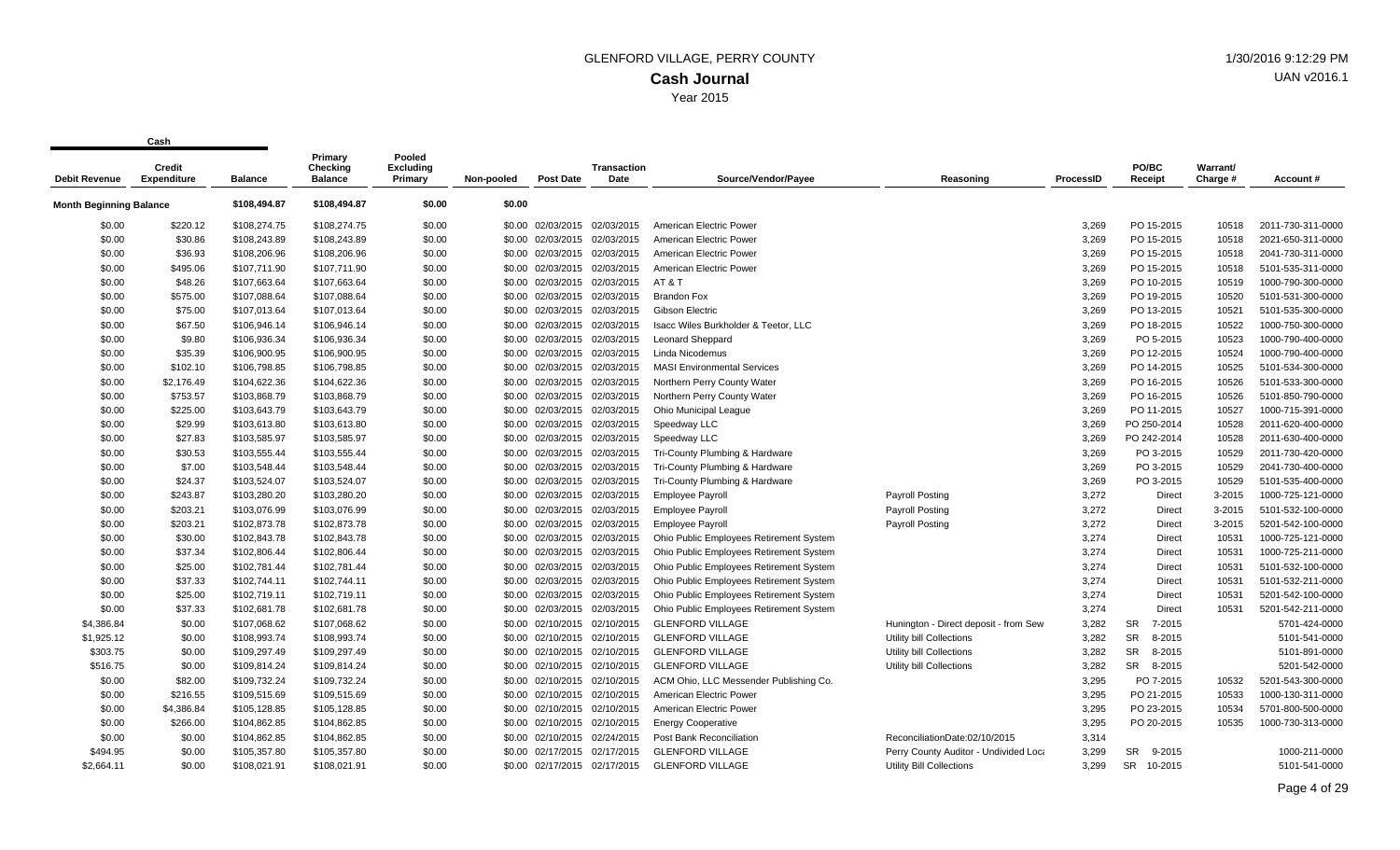| <b>Debit Revenue</b> | Credit<br><b>Expenditure</b> | <b>Balance</b> | Primary<br>Checking<br><b>Balance</b> | Pooled<br><b>Excluding</b><br>Primary | Non-pooled | Post Date                    | <b>Transaction</b><br>Date | Source/Vendor/Payee      | Reasoning                             | ProcessID | PO/BC<br>Receipt     | Warrant/<br>Charge # | Account#          |
|----------------------|------------------------------|----------------|---------------------------------------|---------------------------------------|------------|------------------------------|----------------------------|--------------------------|---------------------------------------|-----------|----------------------|----------------------|-------------------|
| \$365.25             | \$0.00                       | \$108,387.16   | \$108,387.16                          | \$0.00                                |            | \$0.00 02/17/2015            | 02/17/2015                 | <b>GLENFORD VILLAGE</b>  | Utility Bill Collections              | 3,299     | SR.<br>10-2015       |                      | 5101-891-0000     |
| \$380.00             | \$0.00                       | \$108,767.16   | \$108,767.16                          | \$0.00                                |            | \$0.00 02/17/2015 02/17/2015 |                            | <b>GLENFORD VILLAGE</b>  | Utility Bill Collections              | 3,299     | SR.<br>10-2015       |                      | 5201-542-0000     |
| \$0.00               | \$79.15                      | \$108,688.01   | \$108,688.01                          | \$0.00                                |            | \$0.00 02/17/2015            | 02/17/2015                 | AT & T                   |                                       | 3,306     | PO 24-2015           | 10536                | 5101-532-321-0000 |
| \$0.00               | \$11.60                      | \$108,676.41   | \$108,676.41                          | \$0.00                                |            | \$0.00 02/24/2015 02/24/2015 |                            | Internal Revenue Service |                                       | 3,313     | PO 28-2015           | 10537                | 1000-710-161-0000 |
| \$0.00               | \$88.34                      | \$108,588.07   | \$108,588.07                          | \$0.00                                |            | \$0.00 02/24/2015 02/24/2015 |                            | Internal Revenue Service |                                       | 3,313     | PO 28-2015           | 10537                | 1000-715-111-0000 |
| \$0.00               | \$94.75                      | \$108,493.32   | \$108,493.32                          | \$0.00                                |            | \$0.00 02/24/2015 02/24/2015 |                            | Internal Revenue Service |                                       | 3,313     | PO 28-2015           | 10537                | 1000-725-121-0000 |
| \$0.00               | \$94.77                      | \$108,398.55   | \$108,398.55                          | \$0.00                                |            | \$0.00 02/24/2015 02/24/2015 |                            | Internal Revenue Service |                                       | 3,313     | PO 28-2015           | 10537                | 5101-532-100-0000 |
| \$0.00               | \$94.77                      | \$108,303.78   | \$108,303.78                          | \$0.00                                |            | \$0.00 02/24/2015 02/24/2015 |                            | Internal Revenue Service |                                       | 3,313     | PO 28-2015           | 10537                | 5201-542-100-0000 |
| \$173.88             | \$0.00                       | \$108,477.66   | \$108,477.66                          | \$0.00                                |            | \$0.00 02/24/2015            | 02/24/2015                 | <b>GLENFORD VILLAGE</b>  | Parks (Hoover) Donation - Duffy 100.0 | 3,318     | SR.<br>11-2015       |                      | 2011-190-0000     |
| \$14.10              | \$0.00                       | \$108,491.76   | \$108,491.76                          | \$0.00                                |            | \$0.00 02/24/2015 02/24/2015 |                            | <b>GLENFORD VILLAGE</b>  | Parks (Hoover) Donation - Duffy 100.0 | 3,318     | <b>SR</b><br>11-2015 |                      | 2021-190-0000     |
| \$100.00             | \$0.00                       | \$108,591.76   | \$108,591.76                          | \$0.00                                |            | \$0.00 02/24/2015            | 02/24/2015                 | <b>GLENFORD VILLAGE</b>  | Parks (Hoover) Donation - Duffy 100.0 | 3,318     | SR.<br>11-2015       |                      | 2041-820-0000     |
| \$1,544.68           | \$0.00                       | \$110,136.44   | \$110,136.44                          | \$0.00                                |            | \$0.00 02/24/2015 02/24/2015 |                            | <b>GLENFORD VILLAGE</b>  | Utility Bill Collections              | 3,318     | SR.<br>12-2015       |                      | 5101-541-0000     |
| \$287.25             | \$0.00                       | \$110,423.69   | \$110,423.69                          | \$0.00                                |            | \$0.00 02/24/2015            | 02/24/2015                 | <b>GLENFORD VILLAGE</b>  | Utility Bill Collections              | 3,318     | <b>SR</b><br>12-2015 |                      | 5101-891-0000     |
| \$110.00             | \$0.00                       | \$110,533.69   | \$110,533.69                          | \$0.00                                |            | \$0.00 02/24/2015 02/24/2015 |                            | <b>GLENFORD VILLAGE</b>  | Utility Bill Collections              | 3,318     | <b>SR</b><br>12-2015 |                      | 5201-542-0000     |
| \$180.62             | \$0.00                       | \$110,714.31   | \$110,714.31                          | \$0.00                                |            | \$0.00 02/24/2015            | 02/24/2015                 | <b>GLENFORD VILLAGE</b>  | State of Ohio State and Local Highwa  | 3,320     | <b>SR</b><br>13-2015 |                      | 2011-225-0000     |
| \$14.65              | \$0.00                       | \$110,728.96   | \$110,728.96                          | \$0.00                                |            | \$0.00 02/24/2015 02/24/2015 |                            | <b>GLENFORD VILLAGE</b>  | State of Ohio State and Local Highwa  | 3,320     | <b>SR</b><br>13-2015 |                      | 2021-225-0000     |
| \$13,461.95          | \$11,227.86                  | Total for      | February                              |                                       |            |                              |                            |                          |                                       |           |                      |                      |                   |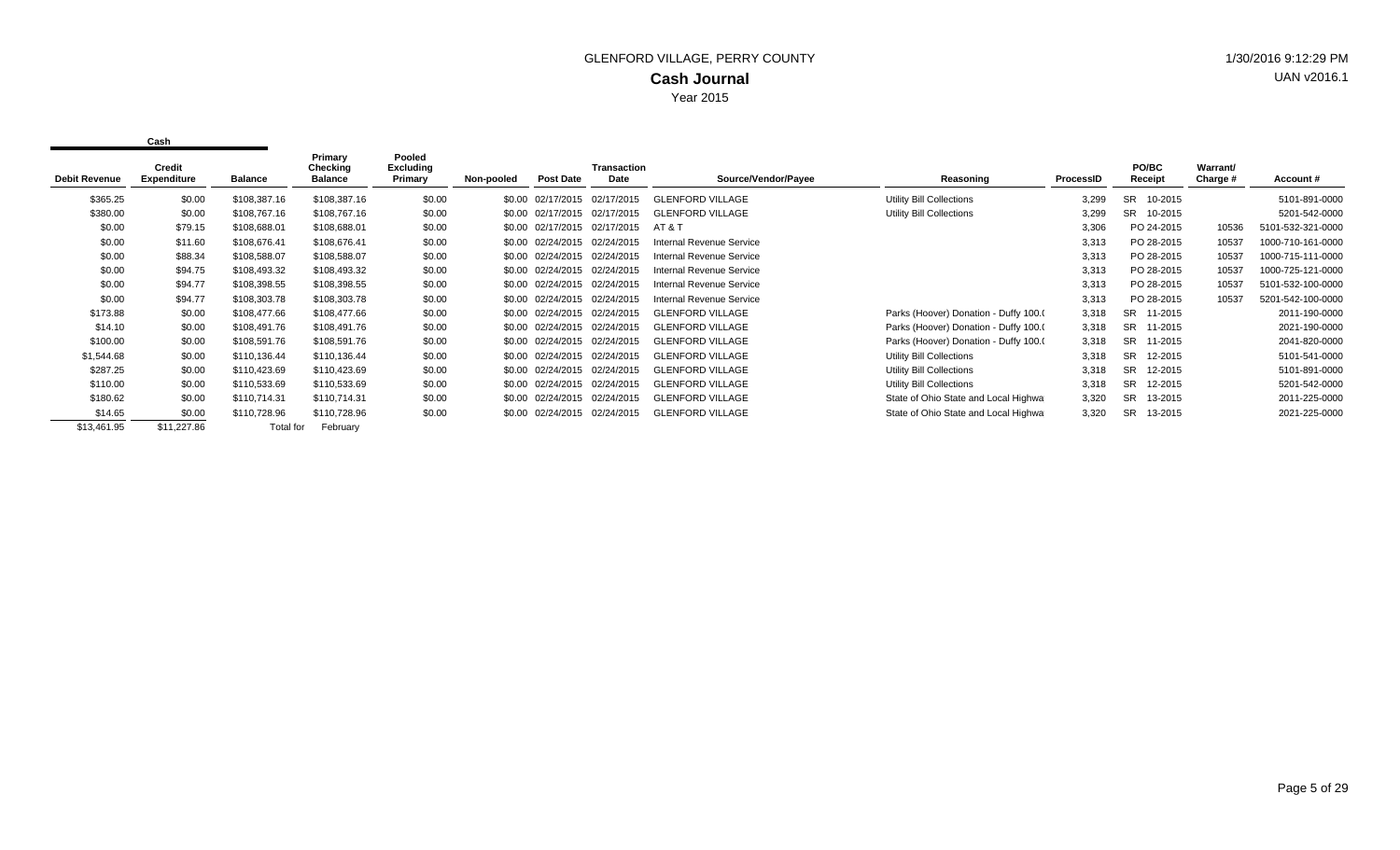| <b>Debit Revenue</b>           | vuj 1<br>Credit<br><b>Expenditure</b> | <b>Balance</b> | Primary<br>Checking<br><b>Balance</b> | Pooled<br><b>Excluding</b><br>Primary | Non-pooled | <b>Post Date</b>             | <b>Transaction</b><br>Date | Source/Vendor/Payee                     | Reasoning                              | ProcessID | PO/BC<br>Receipt     | Warrant/<br>Charge # | Account#          |
|--------------------------------|---------------------------------------|----------------|---------------------------------------|---------------------------------------|------------|------------------------------|----------------------------|-----------------------------------------|----------------------------------------|-----------|----------------------|----------------------|-------------------|
| <b>Month Beginning Balance</b> |                                       | \$110,728.96   | \$110,728.96                          | \$0.00                                | \$0.00     |                              |                            |                                         |                                        |           |                      |                      |                   |
| \$0.00                         | \$127.32                              | \$110,601.64   | \$110,601.64                          | \$0.00                                |            | \$0.00 03/03/2015 03/03/2015 |                            | AT & T                                  |                                        | 3,356     | PO 29-2015           | 10538                | 5101-532-321-0000 |
| \$0.00                         | \$30.83                               | \$110,570.81   | \$110,570.81                          | \$0.00                                |            | \$0.00 03/03/2015 03/03/2015 |                            | American Electric Power                 |                                        | 3,356     | PO 33-2015           | 10539                | 2021-650-311-0000 |
| \$0.00                         | \$138.96                              | \$110,431.85   | \$110,431.85                          | \$0.00                                |            | \$0.00 03/03/2015 03/03/2015 |                            | American Electric Power                 |                                        | 3,356     | PO 33-2015           | 10539                | 5101-535-311-0000 |
| \$0.00                         | \$39.14                               | \$110.392.71   | \$110,392.71                          | \$0.00                                |            | \$0.00 03/03/2015 03/03/2015 |                            | American Electric Power                 |                                        | 3.356     | PO 33-2015           | 10539                | 2041-730-311-0000 |
| \$0.00                         | \$575.00                              | \$109,817.71   | \$109,817.71                          | \$0.00                                |            | \$0.00 03/03/2015 03/03/2015 |                            | <b>Brandon Fox</b>                      |                                        | 3,356     | PO 36-2015           | 10540                | 5101-531-300-0000 |
| \$0.00                         | \$46.70                               | \$109,771.01   | \$109,771.01                          | \$0.00                                |            | \$0.00 03/03/2015 03/03/2015 |                            | <b>Brian Butler</b>                     |                                        | 3,356     | PO 37-2015           | 10541                | 2011-730-420-0000 |
| \$0.00                         | \$472.50                              | \$109,298.51   | \$109,298.51                          | \$0.00                                |            | \$0.00 03/03/2015 03/03/2015 |                            | Isacc Wiles Burkholder & Teetor, LLC    |                                        | 3,356     | PO 34-2015           | 10542                | 1000-750-300-0000 |
| \$0.00                         | \$47.60                               | \$109,250.91   | \$109,250.91                          | \$0.00                                |            | \$0.00 03/03/2015 03/03/2015 |                            | <b>Leonard Sheppard</b>                 |                                        | 3,356     | PO 31-2015           | 10543                | 5101-532-322-0000 |
| \$0.00                         | \$1,613.02                            | \$107,637.89   | \$107,637.89                          | \$0.00                                |            | \$0.00 03/03/2015 03/03/2015 |                            | Northern Perry County Water             |                                        | 3,356     | PO 30-2015           | 10544                | 5101-533-300-0000 |
| \$0.00                         | \$753.57                              | \$106,884.32   | \$106,884.32                          | \$0.00                                |            | \$0.00 03/03/2015 03/03/2015 |                            | Northern Perry County Water             |                                        | 3,356     | PO 30-2015           | 10544                | 5101-850-790-0000 |
| \$0.00                         | \$37.54                               | \$106,846.78   | \$106,846.78                          | \$0.00                                |            | \$0.00 03/03/2015 03/03/2015 |                            | Speedway LLC                            |                                        | 3,356     | PO 17-2015           | 10545                | 2011-620-400-0000 |
| \$0.00                         | \$175.00                              | \$106,671.78   | \$106,671.78                          | \$0.00                                |            | \$0.00 03/03/2015 03/03/2015 |                            | <b>Treasurer Of State</b>               |                                        | 3,356     | PO 22-2015           | 10546                | 1000-725-348-0000 |
| \$0.00                         | \$12.45                               | \$106,659.33   | \$106,659.33                          | \$0.00                                |            | \$0.00 03/03/2015 03/03/2015 |                            | Tri-County Plumbing & Hardware          |                                        | 3,356     | PO 32-2015           | 10547                | 2011-730-420-0000 |
| \$0.00                         | \$3.58                                | \$106,655.75   | \$106,655.75                          | \$0.00                                |            | \$0.00 03/03/2015 03/03/2015 |                            | Tri-County Plumbing & Hardware          |                                        | 3,356     | PO 32-2015           | 10547                | 5101-539-400-0000 |
| \$0.00                         | \$76.65                               | \$106,579.10   | \$106,579.10                          | \$0.00                                |            | \$0.00 03/03/2015 03/03/2015 |                            | Tri-County Plumbing & Hardware          |                                        | 3,356     | PO 38-2015           | 10547                | 2041-730-400-0000 |
| \$0.00                         | \$340.00                              | \$106,239.10   | \$106,239.10                          | \$0.00                                |            | \$0.00 03/03/2015 03/03/2015 |                            | <b>US Postmaster</b>                    |                                        | 3,356     | PO 35-2015           | 10548                | 5101-532-322-0000 |
| \$0.00                         | \$340.00                              | \$105,899.10   | \$105,899.10                          | \$0.00                                |            | \$0.00 03/03/2015 03/03/2015 |                            | <b>US Postmaster</b>                    |                                        | 3,356     | PO 35-2015           | 10548                | 5201-542-322-0000 |
| \$0.00                         | \$243.87                              | \$105,655.23   | \$105,655.23                          | \$0.00                                |            | \$0.00 03/03/2015 03/03/2015 |                            | <b>Employee Payroll</b>                 | Payroll Posting                        | 3,359     | <b>Direct</b>        | 4-2015               | 1000-725-121-0000 |
| \$0.00                         | \$203.21                              | \$105,452.02   | \$105,452.02                          | \$0.00                                |            | \$0.00 03/03/2015 03/03/2015 |                            | <b>Employee Payroll</b>                 | <b>Payroll Posting</b>                 | 3,359     | <b>Direct</b>        | 4-2015               | 5101-532-100-0000 |
| \$0.00                         | \$203.21                              | \$105,248.81   | \$105,248.81                          | \$0.00                                |            | \$0.00 03/03/2015 03/03/2015 |                            | <b>Employee Payroll</b>                 | <b>Payroll Posting</b>                 | 3,359     | <b>Direct</b>        | 4-2015               | 5201-542-100-0000 |
| \$0.00                         | \$30.00                               | \$105,218.81   | \$105,218.81                          | \$0.00                                |            | \$0.00 03/03/2015 03/03/2015 |                            | Ohio Public Employees Retirement System |                                        | 3,361     | <b>Direct</b>        | 10550                | 1000-725-121-0000 |
| \$0.00                         | \$37.34                               | \$105,181.47   | \$105,181.47                          | \$0.00                                |            | \$0.00 03/03/2015 03/03/2015 |                            | Ohio Public Employees Retirement System |                                        | 3,361     | <b>Direct</b>        | 10550                | 1000-725-211-0000 |
| \$0.00                         | \$25.00                               | \$105,156.47   | \$105,156.47                          | \$0.00                                |            | \$0.00 03/03/2015 03/03/2015 |                            | Ohio Public Employees Retirement System |                                        | 3,361     | Direct               | 10550                | 5101-532-100-0000 |
| \$0.00                         | \$37.33                               | \$105,119.14   | \$105,119.14                          | \$0.00                                |            | \$0.00 03/03/2015 03/03/2015 |                            | Ohio Public Employees Retirement System |                                        | 3,361     | <b>Direct</b>        | 10550                | 5101-532-211-0000 |
| \$0.00                         | \$25.00                               | \$105,094.14   | \$105,094.14                          | \$0.00                                |            | \$0.00 03/03/2015 03/03/2015 |                            | Ohio Public Employees Retirement System |                                        | 3,361     | <b>Direct</b>        | 10550                | 5201-542-100-0000 |
| \$0.00                         | \$37.33                               | \$105,056.81   | \$105,056.81                          | \$0.00                                |            | \$0.00 03/03/2015 03/03/2015 |                            | Ohio Public Employees Retirement System |                                        | 3,361     | <b>Direct</b>        | 10550                | 5201-542-211-0000 |
| \$0.00                         | \$227.43                              | \$104,829.38   | \$104,829.38                          | \$0.00                                |            | \$0.00 03/10/2015 03/10/2015 |                            | American Electric Power                 |                                        | 3,373     | PO 42-2015           | 10551                | 1000-130-311-0000 |
| \$0.00                         | \$228.05                              | \$104,601.33   | \$104,601.33                          | \$0.00                                |            | \$0.00 03/10/2015 03/10/2015 |                            | American Electric Power                 |                                        | 3,373     | PO 42-2015           | 10551                | 2011-730-311-0000 |
| \$0.00                         | \$341.87                              | \$104,259.46   | \$104,259.46                          | \$0.00                                |            | \$0.00 03/10/2015 03/10/2015 |                            | American Electric Power                 |                                        | 3,373     | PO 42-2015           | 10551                | 5101-535-311-0000 |
| \$0.00                         | \$258.00                              | \$104,001.46   | \$104,001.46                          | \$0.00                                |            | \$0.00 03/10/2015 03/10/2015 |                            | <b>Energy Cooperative</b>               |                                        | 3,373     | PO 41-2015           | 10552                | 1000-730-313-0000 |
| \$0.00                         | \$20.42                               | \$103,981.04   | \$103,981.04                          | \$0.00                                |            | \$0.00 03/10/2015 03/10/2015 |                            | <b>MASI Environmental Services</b>      |                                        | 3,373     | PO 40-2015           | 10553                | 5101-534-300-0000 |
| \$0.00                         | \$75.00                               | \$103,906.04   | \$103,906.04                          | \$0.00                                |            | \$0.00 03/10/2015 03/10/2015 |                            | Jeff Ours                               |                                        | 3,373     | PO 39-2015           | 10554                | 2041-730-400-0000 |
| \$176.91                       | \$0.00                                | \$104,082.95   | \$104,082.95                          | \$0.00                                |            | \$0.00 03/21/2015 03/21/2015 |                            | <b>GLENFORD VILLAGE</b>                 | <b>Utility Bill Collections</b>        | 3,383     | SR 14-2015           |                      | 5101-541-0000     |
| \$33.00                        | \$0.00                                | \$104,115.95   | \$104,115.95                          | \$0.00                                |            | \$0.00 03/21/2015 03/21/2015 |                            | <b>GLENFORD VILLAGE</b>                 | Utility Bill Collections               | 3,383     | SR 14-2015           |                      | 5101-891-0000     |
| \$70.25                        | \$0.00                                | \$104,186.20   | \$104,186.20                          | \$0.00                                |            | \$0.00 03/21/2015 03/21/2015 |                            | <b>GLENFORD VILLAGE</b>                 | Utility Bill Collections               | 3,383     | SR 14-2015           |                      | 5201-542-0000     |
| \$2,593.75                     | \$0.00                                | \$106,779.95   | \$106,779.95                          | \$0.00                                |            | \$0.00 03/21/2015 03/21/2015 |                            | <b>GLENFORD VILLAGE</b>                 | <b>Utility Bill Collections</b>        | 3,383     | 15-2015<br>SR        |                      | 5101-541-0000     |
| \$352.50                       | \$0.00                                | \$107,132.45   | \$107,132.45                          | \$0.00                                |            | \$0.00 03/21/2015 03/21/2015 |                            | <b>GLENFORD VILLAGE</b>                 | Utility Bill Collections               | 3,383     | 15-2015<br>SR        |                      | 5101-891-0000     |
| \$508.50                       | \$0.00                                | \$107,640.95   | \$107,640.95                          | \$0.00                                |            | \$0.00 03/21/2015 03/21/2015 |                            | <b>GLENFORD VILLAGE</b>                 | Utility Bill Collections               | 3,383     | SR<br>15-2015        |                      | 5201-542-0000     |
| \$25.00                        | \$0.00                                | \$107.665.95   | \$107,665.95                          | \$0.00                                |            | \$0.00 03/21/2015 03/21/2015 |                            | <b>GLENFORD VILLAGE</b>                 | Park Donation and Public Utility Reiml | 3,383     | <b>SR</b><br>16-2015 |                      | 2041-820-0000     |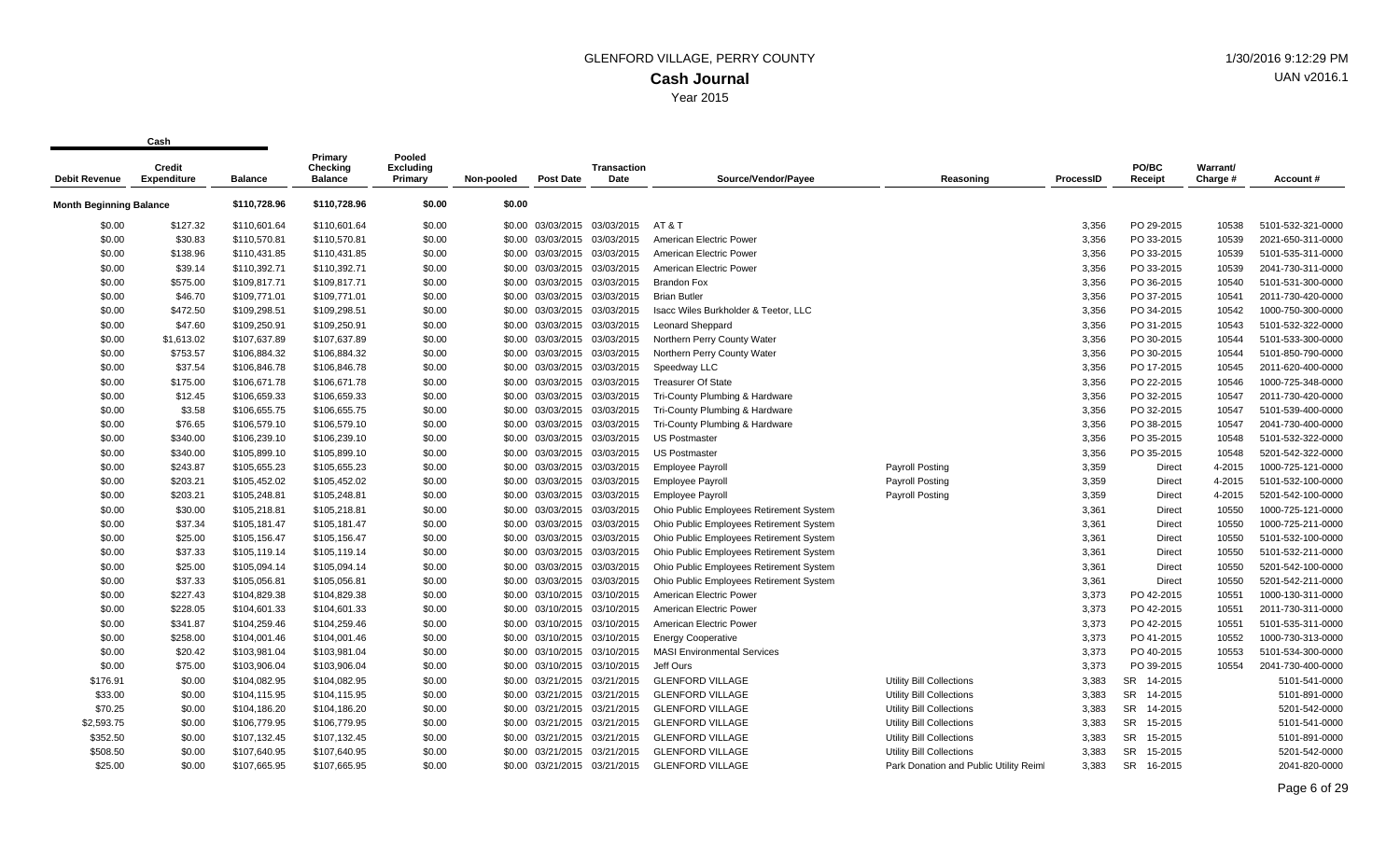| <b>Debit Revenue</b> | Credit<br>Expenditure | <b>Balance</b>   | Primary<br>Checking<br><b>Balance</b> | Pooled<br><b>Excluding</b><br>Primary | Non-pooled | <b>Post Date</b>             | <b>Transaction</b><br>Date | Source/Vendor/Payee                | Reasoning                              | ProcessID | PO/BC<br>Receipt     | Warrant/<br>Charge # | Account#          |
|----------------------|-----------------------|------------------|---------------------------------------|---------------------------------------|------------|------------------------------|----------------------------|------------------------------------|----------------------------------------|-----------|----------------------|----------------------|-------------------|
| \$2.02               | \$0.00                | \$107.667.97     | \$107.667.97                          | \$0.00                                |            | \$0.00 03/21/2015 03/21/2015 |                            | <b>GLENFORD VILLAGE</b>            | Park Donation and Public Utility Reiml | 3,383     | <b>SR</b><br>16-2015 |                      | 2011-190-0000     |
| \$165.87             | \$0.00                | \$107.833.84     | \$107,833.84                          | \$0.00                                |            | \$0.00 03/21/2015            | 03/21/2015                 | <b>GLENFORD VILLAGE</b>            | Stae of Ohio Highway - cents per galk  | 3,383     | <b>SR</b><br>17-2015 |                      | 2011-225-0000     |
| \$13.45              | \$0.00                | \$107,847.29     | \$107,847.29                          | \$0.00                                |            | \$0.00 03/21/2015            | 03/21/2015                 | <b>GLENFORD VILLAGE</b>            | Stae of Ohio Highway - cents per gallo | 3,383     | <b>SR</b><br>17-2015 |                      | 2021-225-0000     |
| \$2,774.21           | \$0.00                | \$110,621.50     | \$110,621.50                          | \$0.00                                |            | \$0.00 03/21/2015            | 03/21/2015                 | <b>GLENFORD VILLAGE</b>            | <b>Utility Bill Collection</b>         | 3,383     | 18-2015<br><b>SR</b> |                      | 5101-541-0000     |
| \$378.93             | \$0.00                | \$111.000.43     | \$111.000.43                          | \$0.00                                |            | \$0.00 03/21/2015            | 03/21/2015                 | <b>GLENFORD VILLAGE</b>            | <b>Utility Bill Collection</b>         | 3,383     | <b>SR</b><br>18-2015 |                      | 5101-891-0000     |
| \$547.00             | \$0.00                | \$111,547.43     | \$111,547.43                          | \$0.00                                |            | \$0.00 03/21/2015            | 03/21/2015                 | <b>GLENFORD VILLAGE</b>            | <b>Utility Bill Collection</b>         | 3,383     | <b>SR</b><br>18-2015 |                      | 5201-542-0000     |
| \$249.76             | \$0.00                | \$111.797.19     | \$111,797.19                          | \$0.00                                |            | \$0.00 03/21/2015            | 03/21/2015                 | <b>GLENFORD VILLAGE</b>            | <b>Utility Bill Collection</b>         | 3,383     | <b>SR</b><br>19-2015 |                      | 5101-541-0000     |
| \$34.00              | \$0.00                | \$111,831.19     | \$111,831.19                          | \$0.00                                |            | \$0.00 03/21/2015 03/21/2015 |                            | <b>GLENFORD VILLAGE</b>            | <b>Utility Bill Collection</b>         | 3,383     | <b>SR</b><br>19-2015 |                      | 5101-891-0000     |
| \$49.50              | \$0.00                | \$111.880.69     | \$111,880.69                          | \$0.00                                |            | \$0.00 03/21/2015            | 03/21/2015                 | <b>GLENFORD VILLAGE</b>            | <b>Utility Bill Collection</b>         | 3,383     | <b>SR</b><br>19-2015 |                      | 5201-542-0000     |
| \$351.34             | \$0.00                | \$112,232.03     | \$112,232.03                          | \$0.00                                |            | \$0.00 03/21/2015            | 03/21/2015                 | <b>GLENFORD VILLAGE</b>            | Perry County Auditor - Undivided Loca  | 3,383     | <b>SR</b><br>20-2015 |                      | 1000-211-0000     |
| \$150.00             | \$0.00                | \$112,382.03     | \$112,382.03                          | \$0.00                                |            | \$0.00 03/21/2015            | 03/21/2015                 | <b>GLENFORD VILLAGE</b>            | Perry County Auditor - Undivided Loca  | 3,383     | <b>SR</b><br>20-2015 |                      | 5101-999-0000     |
| \$256.25             | \$0.00                | \$112,638.28     | \$112,638.28                          | \$0.00                                |            | \$0.00 03/24/2015            | 03/24/2015                 | <b>GLENFORD VILLAGE</b>            | <b>Utility Bill Colection</b>          | 3,388     | <b>SR</b><br>21-2015 |                      | 5101-541-0000     |
| \$28.00              | \$0.00                | \$112,666.28     | \$112,666.28                          | \$0.00                                |            | \$0.00 03/24/2015            | 03/24/2015                 | <b>GLENFORD VILLAGE</b>            | <b>Utility Bill Colection</b>          | 3,388     | <b>SR</b><br>21-2015 |                      | 5101-891-0000     |
| \$30.00              | \$0.00                | \$112,696.28     | \$112,696.28                          | \$0.00                                |            | \$0.00 03/24/2015            | 03/24/2015                 | <b>GLENFORD VILLAGE</b>            | <b>Utility Bill Colection</b>          | 3,388     | <b>SR</b><br>21-2015 |                      | 5201-542-0000     |
| \$131.10             | \$0.00                | \$112,827.38     | \$112,827.38                          | \$0.00                                |            | \$0.00 03/24/2015            | 03/24/2015                 | <b>GLENFORD VILLAGE</b>            | Perry County Auditor - Motor Vehicle   | 3,388     | <b>SR</b><br>22-2015 |                      | 2011-190-0000     |
| \$10.63              | \$0.00                | \$112,838.01     | \$112,838.01                          | \$0.00                                |            | \$0.00 03/24/2015            | 03/24/2015                 | <b>GLENFORD VILLAGE</b>            | Perry County Auditor - Motor Vehicle   | 3,388     | <b>SR</b><br>22-2015 |                      | 2021-190-0000     |
| \$0.00               | \$828.98              | \$112,009.03     | \$112,009.03                          | \$0.00                                |            | \$0.00 03/24/2015            | 03/24/2015                 | <b>Brian Butler</b>                |                                        | 3,400     | PO 45-2015           | 10555                | 2041-730-400-0000 |
| \$0.00               | \$16.50               | \$111,992.53     | \$111,992.53                          | \$0.00                                |            | \$0.00 03/24/2015            | 03/24/2015                 | <b>Treasurer Of State</b>          |                                        | 3,402     | PO 46-2015           | 5-2015               | 1000-715-391-0000 |
| \$260,914.00         | \$0.00                | \$372,906.53     | \$372,906.53                          | \$0.00                                |            | \$0.00 03/24/2015            | 03/24/2015                 | <b>GLENFORD VILLAGE</b>            | Ohio Public Works Commission - Sew     | 3,404     | SR 23-2015           |                      | 5701-424-0000     |
| \$0.00               | \$260,914.00          | \$111,992.53     | \$111,992.53                          | \$0.00                                |            | \$0.00 03/24/2015            | 03/24/2015                 | Elite Excavating Co. of Ohio, Inc. |                                        | 3,406     | PO 47-2015           | 6-2015               | 5701-800-500-0000 |
| \$350.14             | \$0.00                | \$112.342.67     | \$112,342.67                          | \$0.00                                |            | \$0.00 03/28/2015            | 03/28/2015                 | <b>GLENFORD VILLAGE</b>            | State of Ohio - Gasloine Excise Tax    | 3.418     | <b>SR</b><br>24-2015 |                      | 2011-225-0000     |
| \$28.39              | \$0.00                | \$112,371.06     | \$112,371.06                          | \$0.00                                |            | \$0.00 03/28/2015            | 03/28/2015                 | <b>GLENFORD VILLAGE</b>            | State of Ohio - Gasloine Excise Tax    | 3,418     | <b>SR</b><br>24-2015 |                      | 2021-225-0000     |
| \$127.96             | \$0.00                | \$112,499.02     | \$112,499.02                          | \$0.00                                |            | \$0.00 03/28/2015            | 03/28/2015                 | <b>GLENFORD VILLAGE</b>            | <b>Utility Bill Collections</b>        | 3,418     | <b>SR</b><br>25-2015 |                      | 5101-541-0000     |
| \$22.00              | \$0.00                | \$112,521.02     | \$112,521.02                          | \$0.00                                |            | \$0.00 03/28/2015            | 03/28/2015                 | <b>GLENFORD VILLAGE</b>            | Utility Bill Collections               | 3,418     | <b>SR</b><br>25-2015 |                      | 5101-891-0000     |
| \$20.00              | \$0.00                | \$112,541.02     | \$112,541.02                          | \$0.00                                |            | \$0.00 03/28/2015            | 03/28/2015                 | <b>GLENFORD VILLAGE</b>            | Utility Bill Collections               | 3.418     | <b>SR</b><br>25-2015 |                      | 5201-542-0000     |
| \$270,394.46         | \$268,582.40          | <b>Total</b> for | March                                 |                                       |            |                              |                            |                                    |                                        |           |                      |                      |                   |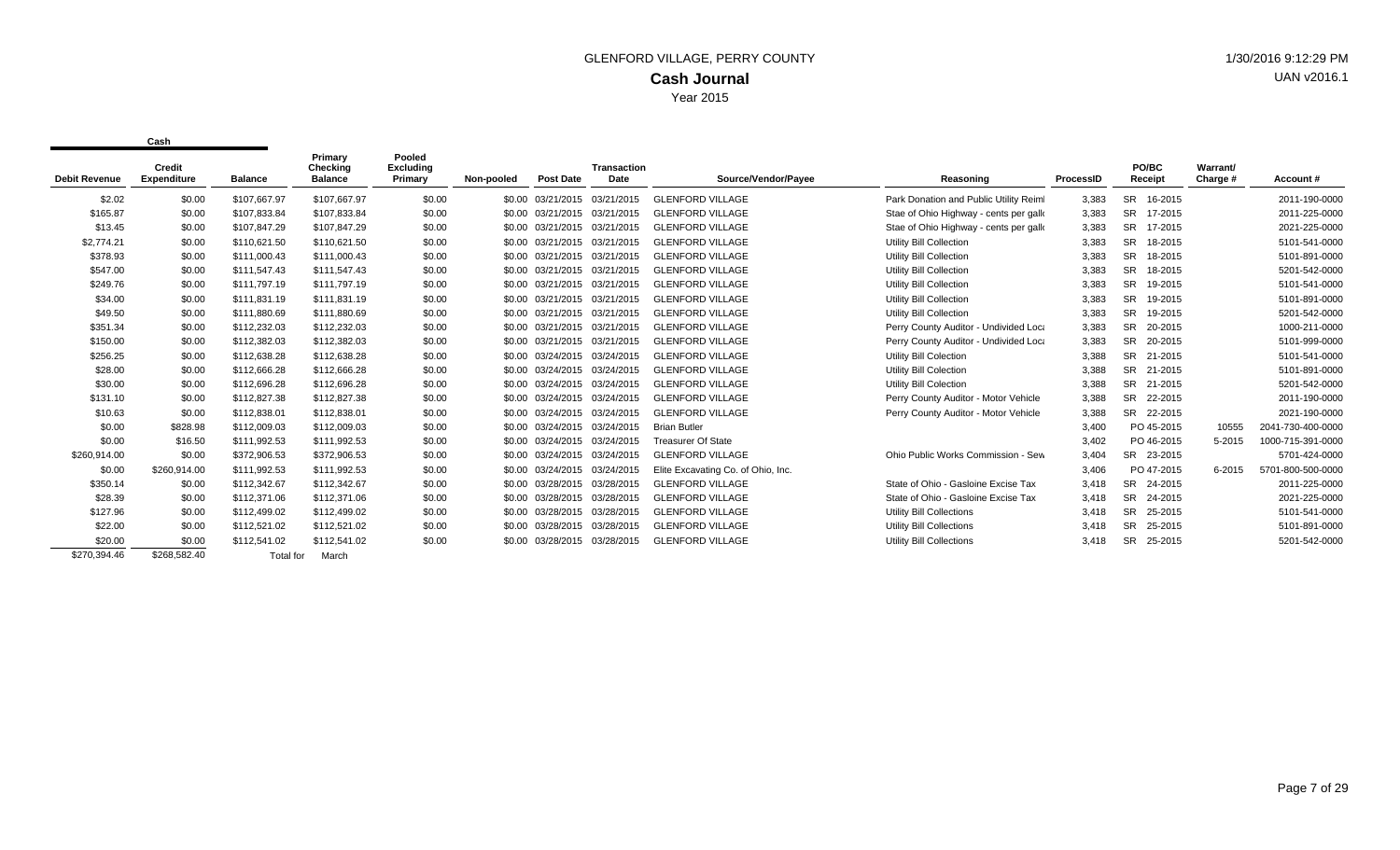|                                | Credit             |                | Primary<br>Checking | Pooled<br><b>Excluding</b> |            |                              | <b>Transaction</b> |                                         |                                         |           | PO/BC                | Warrant/ |                   |
|--------------------------------|--------------------|----------------|---------------------|----------------------------|------------|------------------------------|--------------------|-----------------------------------------|-----------------------------------------|-----------|----------------------|----------|-------------------|
| <b>Debit Revenue</b>           | <b>Expenditure</b> | <b>Balance</b> | <b>Balance</b>      | Primary                    | Non-pooled | Post Date                    | Date               | Source/Vendor/Payee                     | Reasoning                               | ProcessID | Receipt              | Charge # | Account#          |
| <b>Month Beginning Balance</b> |                    | \$112,541.02   | \$112,541.02        | \$0.00                     | \$0.00     |                              |                    |                                         |                                         |           |                      |          |                   |
| \$0.00                         | \$0.00             | \$112,541.02   | \$112,541.02        | \$0.00                     |            | \$0.00 04/04/2015 04/04/2015 |                    | <b>Post Bank Reconciliation</b>         | ReconciliationDate:04/04/2015           | 3,423     |                      |          |                   |
| \$348.37                       | \$0.00             | \$112,889.39   | \$112,889.39        | \$0.00                     |            | \$0.00 04/04/2015 04/04/2015 |                    | <b>GLENFORD VILLAGE</b>                 | State of Ohio Gasoline excise tax - dir | 3,422     | <b>SR</b><br>26-2015 |          | 2011-225-0000     |
| \$28.25                        | \$0.00             | \$112,917.64   | \$112,917.64        | \$0.00                     |            | \$0.00 04/04/2015 04/04/2015 |                    | <b>GLENFORD VILLAGE</b>                 | State of Ohio Gasoline excise tax - dir | 3,422     | SR 26-2015           |          | 2021-225-0000     |
| \$0.00                         | \$0.00             | \$112,917.64   | \$112,917.64        | \$0.00                     |            | \$0.00 04/05/2015 04/28/2015 |                    | Post Bank Reconciliation                | ReconciliationDate:04/05/2015           | 3,621     |                      |          |                   |
| \$0.00                         | \$102.34           | \$112,815.30   | \$112,815.30        | \$0.00                     |            | \$0.00 04/07/2015            | 04/07/2015         | AT & T                                  |                                         | 3,484     | PO 49-2015           | 10556    | 5101-532-321-0000 |
| \$0.00                         | \$170.68           | \$112,644.62   | \$112,644.62        | \$0.00                     |            | \$0.00 04/07/2015 04/07/2015 |                    | American Electric Power                 |                                         | 3,484     | PO 50-2015           | 10557    | 2011-730-311-0000 |
| \$0.00                         | \$30.73            | \$112,613.89   | \$112,613.89        | \$0.00                     |            | \$0.00 04/07/2015 04/07/2015 |                    | American Electric Power                 |                                         | 3,484     | PO 50-2015           | 10557    | 2021-650-311-0000 |
| \$0.00                         | \$38.95            | \$112,574.94   | \$112,574.94        | \$0.00                     |            | \$0.00 04/07/2015 04/07/2015 |                    | American Electric Power                 |                                         | 3,484     | PO 50-2015           | 10557    | 2041-730-311-0000 |
| \$0.00                         | \$393.27           | \$112,181.67   | \$112,181.67        | \$0.00                     |            | \$0.00 04/07/2015 04/07/2015 |                    | American Electric Power                 |                                         | 3,484     | PO 50-2015           | 10557    | 5101-535-311-0000 |
| \$0.00                         | \$14.28            | \$112,167.39   | \$112,167.39        | \$0.00                     |            | \$0.00 04/07/2015 04/07/2015 |                    | American Electric Power                 |                                         | 3,484     | PO 50-2015           | 10557    | 5201-543-310-0000 |
| \$0.00                         | \$575.00           | \$111,592.39   | \$111,592.39        | \$0.00                     |            | \$0.00 04/07/2015 04/07/2015 |                    | <b>Brandon Fox</b>                      |                                         | 3,484     | PO 57-2015           | 10558    | 5101-531-300-0000 |
| \$0.00                         | \$115.00           | \$111,477.39   | \$111,477.39        | \$0.00                     |            | \$0.00 04/07/2015            | 04/07/2015         | CompManagement, Inc                     |                                         | 3,484     | PO 44-2015           | 10559    | 1000-790-300-0000 |
| \$0.00                         | \$205.00           | \$111,272.39   | \$111,272.39        | \$0.00                     |            | \$0.00 04/07/2015 04/07/2015 |                    | <b>Energy Cooperative</b>               |                                         | 3,484     | PO 52-2015           | 10560    | 1000-730-313-0000 |
| \$0.00                         | \$108.00           | \$111,164.39   | \$111,164.39        | \$0.00                     |            | \$0.00 04/07/2015 04/07/2015 |                    | Isacc Wiles Burkholder & Teetor, LLC    |                                         | 3,484     | PO 55-2015           | 10561    | 1000-750-300-0000 |
| \$0.00                         | \$729.00           | \$110,435.39   | \$110,435.39        | \$0.00                     |            | \$0.00 04/07/2015 04/07/2015 |                    | Isacc Wiles Burkholder & Teetor, LLC    |                                         | 3,484     | PO 55-2015           | 10561    | 5201-541-300-0000 |
| \$0.00                         | \$50.00            | \$110,385.39   | \$110,385.39        | \$0.00                     |            | \$0.00 04/07/2015 04/07/2015 |                    | <b>Leonard Sheppard</b>                 |                                         | 3,484     | PO 48-2015           | 10562    | 2011-620-400-0000 |
| \$0.00                         | \$90.17            | \$110,295.22   | \$110,295.22        | \$0.00                     |            | \$0.00 04/07/2015 04/07/2015 |                    | Linda Nicodemus                         |                                         | 3,484     | PO 59-2015           | 10563    | 1000-725-252-0000 |
| \$0.00                         | \$20.42            | \$110,274.80   | \$110,274.80        | \$0.00                     |            | \$0.00 04/07/2015 04/07/2015 |                    | <b>MASI Environmental Services</b>      |                                         | 3,484     | PO 56-2015           | 10564    | 5101-534-300-0000 |
| \$0.00                         | \$14.50            | \$110,260.30   | \$110,260.30        | \$0.00                     |            | \$0.00 04/07/2015 04/07/2015 |                    | Speedway LLC                            |                                         | 3,484     | PO 25-2015           | 10565    | 2011-620-400-0000 |
| \$0.00                         | \$50.11            | \$110,210.19   | \$110,210.19        | \$0.00                     |            | \$0.00 04/07/2015 04/07/2015 |                    | Speedway LLC                            |                                         | 3,484     | PO 26-2015           | 10565    | 2011-620-400-0000 |
| \$0.00                         | \$45.00            | \$110,165.19   | \$110,165.19        | \$0.00                     |            | \$0.00 04/07/2015 04/07/2015 |                    | Speedway LLC                            |                                         | 3,484     | PO 43-2015           | 10565    | 2011-620-400-0000 |
| \$0.00                         | \$4,100.00         | \$106,065.19   | \$106,065.19        | \$0.00                     |            | \$0.00 04/07/2015 04/07/2015 |                    | The Toy Store                           |                                         | 3,484     | PO 63-2015           | 10566    | 2011-800-500-0000 |
| \$0.00                         | \$4,100.00         | \$101,965.19   | \$101,965.19        | \$0.00                     |            | \$0.00 04/07/2015 04/07/2015 |                    | The Toy Store                           |                                         | 3,484     | PO 63-2015           | 10566    | 5101-800-590-0000 |
| \$0.00                         | \$4,100.00         | \$97,865.19    | \$97,865.19         | \$0.00                     |            | \$0.00 04/07/2015 04/07/2015 |                    | The Toy Store                           |                                         | 3,484     | PO 63-2015           | 10566    | 5201-800-500-0000 |
| \$0.00                         | \$1,000.00         | \$96,865.19    | \$96,865.19         | \$0.00                     |            | \$0.00 04/07/2015 04/07/2015 |                    | Thomas J. Coleman                       |                                         | 3,484     | PO 62-2015           | 10567    | 5201-541-300-0000 |
| \$0.00                         | \$612.00           | \$96,253.19    | \$96,253.19         | \$0.00                     |            | \$0.00 04/07/2015 04/07/2015 |                    | <b>Treasurer Of State</b>               |                                         | 3,484     | PO 60-2015           | 10568    | 1000-745-343-0000 |
| \$0.00                         | \$12.78            | \$96,240.41    | \$96,240.41         | \$0.00                     |            | \$0.00 04/07/2015 04/07/2015 |                    | Tri-County Plumbing & Hardware          |                                         | 3,484     | PO 54-2015           | 10569    | 1000-790-400-0000 |
| \$0.00                         | \$22.44            | \$96,217.97    | \$96,217.97         | \$0.00                     |            | \$0.00 04/07/2015 04/07/2015 |                    | Tri-County Plumbing & Hardware          |                                         | 3,484     | PO 54-2015           | 10569    | 2041-730-400-0000 |
| \$0.00                         | \$285.00           | \$95,932.97    | \$95,932.97         | \$0.00                     |            | \$0.00 04/07/2015 04/07/2015 |                    | Ultimate Enterprises Inc.               |                                         | 3,484     | PO 58-2015           | 10570    | 5101-535-300-0000 |
| \$0.00                         | \$16.28            | \$95,916.69    | \$95,916.69         | \$0.00                     |            | \$0.00 04/07/2015 04/07/2015 |                    | Underwood's Inc.                        |                                         | 3,484     | PO 53-2015           | 10571    | 1000-790-400-0000 |
| \$0.00                         | \$118.26           | \$95,798.43    | \$95,798.43         | \$0.00                     |            | \$0.00 04/07/2015 04/07/2015 |                    | <b>Employee Payroll</b>                 | <b>Payroll Posting</b>                  | 3,571     | Direct               | 7-2015   | 1000-710-161-0000 |
| \$0.00                         | \$502.37           | \$95,296.06    | \$95,296.06         | \$0.00                     |            | \$0.00 04/07/2015            | 04/07/2015         | <b>Employee Payroll</b>                 | <b>Payroll Posting</b>                  | 3,571     | Direct               | 7-2015   | 1000-715-111-0000 |
| \$0.00                         | \$241.97           | \$95.054.09    | \$95,054.09         | \$0.00                     |            | \$0.00 04/07/2015 04/07/2015 |                    | <b>Employee Payroll</b>                 | <b>Payroll Posting</b>                  | 3,571     | Direct               | 7-2015   | 1000-725-121-0000 |
| \$0.00                         | \$282.29           | \$94,771.80    | \$94,771.80         | \$0.00                     |            | \$0.00 04/07/2015 04/07/2015 |                    | <b>Employee Payroll</b>                 | <b>Payroll Posting</b>                  | 3,571     | Direct               | 7-2015   | 5101-532-100-0000 |
| \$0.00                         | \$282.29           | \$94,489.51    | \$94,489.51         | \$0.00                     |            | \$0.00 04/07/2015 04/07/2015 |                    | <b>Employee Payroll</b>                 | <b>Payroll Posting</b>                  | 3,571     | Direct               | 7-2015   | 5201-542-100-0000 |
| \$0.00                         | \$30.00            | \$94,459.51    | \$94,459.51         | \$0.00                     |            | \$0.00 04/07/2015 04/07/2015 |                    | Ohio Public Employees Retirement System |                                         | 3,573     | Direct               | 10581    | 1000-725-121-0000 |
| \$0.00                         | \$46.66            | \$94,412.85    | \$94,412.85         | \$0.00                     |            | \$0.00 04/07/2015 04/07/2015 |                    | Ohio Public Employees Retirement System |                                         | 3,573     | Direct               | 10581    | 1000-725-211-0000 |
| \$0.00                         | \$35.00            | \$94,377.85    | \$94,377.85         | \$0.00                     |            | \$0.00 04/07/2015 04/07/2015 |                    | Ohio Public Employees Retirement System |                                         | 3,573     | Direct               | 10581    | 5101-532-100-0000 |
| \$0.00                         | \$46.67            | \$94.331.18    | \$94,331.18         | \$0.00                     |            | \$0.00 04/07/2015 04/07/2015 |                    | Ohio Public Employees Retirement System |                                         | 3.573     | <b>Direct</b>        | 10581    | 5101-532-211-0000 |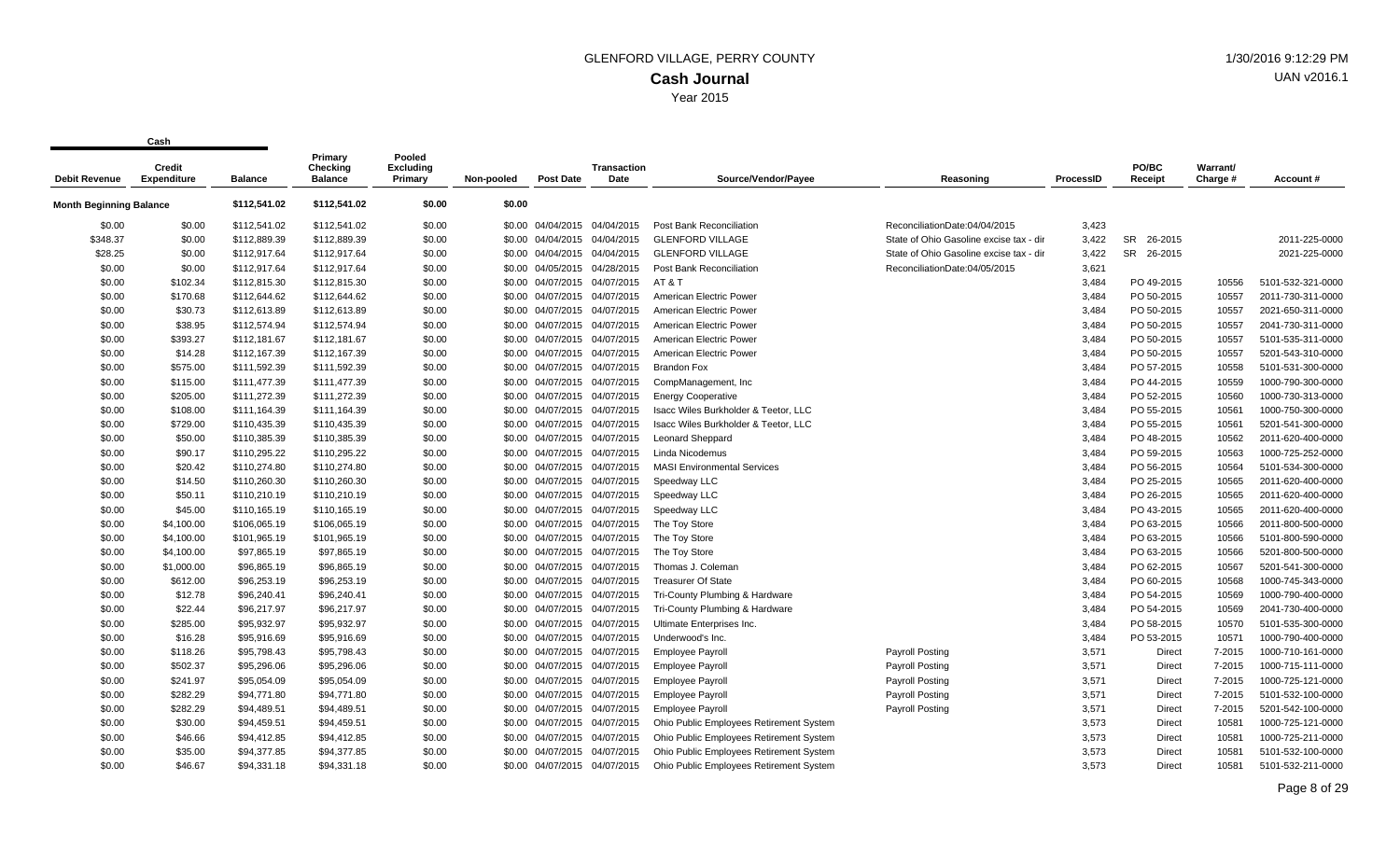| Debit Revenue | <b>Credit</b><br><b>Expenditure</b> | <b>Balance</b> | Primary<br>Checking<br><b>Balance</b> | Pooled<br><b>Excluding</b><br>Primary | Non-pooled | <b>Post Date</b>             | <b>Transaction</b><br>Date | Source/Vendor/Payee                     | Reasoning                             | ProcessID | PO/BC<br>Receipt     | Warrant/<br>Charge # | Account#          |
|---------------|-------------------------------------|----------------|---------------------------------------|---------------------------------------|------------|------------------------------|----------------------------|-----------------------------------------|---------------------------------------|-----------|----------------------|----------------------|-------------------|
| \$0.00        | \$35.00                             | \$94,296.18    | \$94,296.18                           | \$0.00                                |            | \$0.00 04/07/2015            | 04/07/2015                 | Ohio Public Employees Retirement System |                                       | 3,573     | Direct               | 10581                | 5201-542-100-0000 |
| \$0.00        | \$46.67                             | \$94,249.51    | \$94,249.51                           | \$0.00                                |            | \$0.00 04/07/2015 04/07/2015 |                            | Ohio Public Employees Retirement System |                                       | 3,573     | Direct               | 10581                | 5201-542-211-0000 |
| \$6,207.53    | \$0.00                              | \$100,457.04   | \$100,457.04                          | \$0.00                                |            | \$0.00 04/14/2015 04/14/2015 |                            | <b>GLENFORD VILLAGE</b>                 | Perry County Auditor 1st half R/E and | 3,596     | SR 27-2015           |                      | 1000-110-0000     |
| \$833.08      | \$0.00                              | \$101,290.12   | \$101,290.12                          | \$0.00                                |            | \$0.00 04/14/2015 04/14/2015 |                            | <b>GLENFORD VILLAGE</b>                 | Perry County Auditor 1st half R/E and | 3,596     | SR 27-2015           |                      | 2011-190-0000     |
| \$14.49       | \$0.00                              | \$101,304.61   | \$101,304.61                          | \$0.00                                |            | \$0.00 04/14/2015 04/14/2015 |                            | <b>GLENFORD VILLAGE</b>                 | Perry County Auditor 1st half R/E and | 3,596     | SR 27-2015           |                      | 2011-190-0000     |
| \$1.18        | \$0.00                              | \$101,305.79   | \$101,305.79                          | \$0.00                                |            | \$0.00 04/14/2015 04/14/2015 |                            | <b>GLENFORD VILLAGE</b>                 | Perry County Auditor 1st half R/E and | 3,596     | SR 27-2015           |                      | 2021-190-0000     |
| \$79.00       | \$0.00                              | \$101,384.79   | \$101,384.79                          | \$0.00                                |            | \$0.00 04/14/2015 04/14/2015 |                            | <b>GLENFORD VILLAGE</b>                 | Utility Bill Collections              | 3,596     | SR 28-2015           |                      | 5101-541-0000     |
| \$11.00       | \$0.00                              | \$101,395.79   | \$101,395.79                          | \$0.00                                |            | \$0.00 04/14/2015 04/14/2015 |                            | <b>GLENFORD VILLAGE</b>                 | <b>Utility Bill Collections</b>       | 3,596     | SR 28-2015           |                      | 5101-891-0000     |
| \$30.00       | \$0.00                              | \$101,425.79   | \$101,425.79                          | \$0.00                                |            | \$0.00 04/14/2015 04/14/2015 |                            | <b>GLENFORD VILLAGE</b>                 | <b>Utility Bill Collections</b>       | 3,596     | SR 28-2015           |                      | 5201-542-0000     |
| \$55.53       | \$0.00                              | \$101,481.32   | \$101,481.32                          | \$0.00                                |            | \$0.00 04/14/2015 04/14/2015 |                            | <b>GLENFORD VILLAGE</b>                 | At&T Reimbursement                    | 3,596     | SR 29-2015           |                      | 5101-891-0000     |
| \$5.12        | \$0.00                              | \$101,486.44   | \$101,486.44                          | \$0.00                                |            | \$0.00 04/14/2015 04/14/2015 |                            | <b>GLENFORD VILLAGE</b>                 | At&T Reimbursement                    | 3,596     | SR 29-2015           |                      | 1000-999-0000     |
| \$672.04      | \$0.00                              | \$102,158.48   | \$102,158.48                          | \$0.00                                |            | \$0.00 04/14/2015 04/14/2015 |                            | <b>GLENFORD VILLAGE</b>                 | Utility Bill Collections              | 3,596     | SR 30-2015           |                      | 5101-541-0000     |
| \$102.50      | \$0.00                              | \$102,260.98   | \$102,260.98                          | \$0.00                                |            | \$0.00 04/14/2015 04/14/2015 |                            | <b>GLENFORD VILLAGE</b>                 | <b>Utility Bill Collections</b>       | 3,596     | SR 30-2015           |                      | 5101-891-0000     |
| \$114.00      | \$0.00                              | \$102,374.98   | \$102,374.98                          | \$0.00                                |            | \$0.00 04/14/2015            | 04/14/2015                 | <b>GLENFORD VILLAGE</b>                 | <b>Utility Bill Collections</b>       | 3,596     | SR 30-2015           |                      | 5201-542-0000     |
| \$78.00       | \$0.00                              | \$102,452.98   | \$102,452.98                          | \$0.00                                |            | \$0.00 04/14/2015 04/14/2015 |                            | <b>GLENFORD VILLAGE</b>                 | Park Donations                        | 3,596     | SR 31-2015           |                      | 2041-820-0000     |
| \$13.07       | \$0.00                              | \$102,466.05   | \$102,466.05                          | \$0.00                                |            | \$0.00 04/14/2015 04/14/2015 |                            | <b>GLENFORD VILLAGE</b>                 | Park Donations                        | 3,596     | SR 31-2015           |                      | 5101-999-0000     |
| \$178,100.20  | \$0.00                              | \$280,566.25   | \$280,566.25                          | \$0.00                                |            | \$0.00 04/14/2015 04/14/2015 |                            | <b>GLENFORD VILLAGE</b>                 | <b>Park Donations</b>                 | 3,596     | SR 31-2015           |                      | 5701-424-0000     |
| \$53,302.92   | \$0.00                              | \$333,869.17   | \$333,869.17                          | \$0.00                                |            | \$0.00 04/14/2015 04/14/2015 |                            | <b>GLENFORD VILLAGE</b>                 | Park Donations                        | 3,596     | SR 31-2015           |                      | 5701-424-0000     |
| \$2,110.23    | \$0.00                              | \$335,979.40   | \$335,979.40                          | \$0.00                                |            | \$0.00 04/14/2015 04/14/2015 |                            | <b>GLENFORD VILLAGE</b>                 | <b>Utility Bill Collections</b>       | 3,596     | SR 32-2015           |                      | 5101-541-0000     |
| \$330.00      | \$0.00                              | \$336,309.40   | \$336,309.40                          | \$0.00                                |            | \$0.00 04/14/2015 04/14/2015 |                            | <b>GLENFORD VILLAGE</b>                 | <b>Utility Bill Collections</b>       | 3,596     | SR 32-2015           |                      | 5101-891-0000     |
| \$392.25      | \$0.00                              | \$336,701.65   | \$336,701.65                          | \$0.00                                |            | \$0.00 04/14/2015 04/14/2015 |                            | <b>GLENFORD VILLAGE</b>                 | <b>Utility Bill Collections</b>       | 3,596     | SR 32-2015           |                      | 5201-542-0000     |
| \$0.00        | \$33,077.40                         | \$303,624.25   | \$303,624.25                          | \$0.00                                |            | \$0.00 04/14/2015 04/14/2015 |                            | ADR & Associates, LTD                   |                                       | 3,603     | PO 68-2015           | 10582                | 5701-800-500-0000 |
| \$0.00        | \$205.81                            | \$303,418.44   | \$303,418.44                          | \$0.00                                |            | \$0.00 04/14/2015 04/14/2015 |                            | American Electric Power                 |                                       | 3,603     | PO 65-2015           | 10583                | 1000-130-311-0000 |
| \$0.00        | \$198,325.72                        | \$105,092.72   | \$105,092.72                          | \$0.00                                |            | \$0.00 04/14/2015 04/14/2015 |                            | Elite Excavating Co. of Ohio, Inc.      |                                       | 3,603     | PO 67-2015           | 10584                | 5701-800-500-0000 |
| \$0.00        | \$2,296.89                          | \$102,795.83   | \$102,795.83                          | \$0.00                                |            | \$0.00 04/14/2015 04/14/2015 |                            | Northern Perry County Water             |                                       | 3,603     | PO 64-2015           | 10585                | 5101-533-300-0000 |
| \$0.00        | \$753.57                            | \$102,042.26   | \$102,042.26                          | \$0.00                                |            | \$0.00 04/14/2015 04/14/2015 |                            | Northern Perry County Water             |                                       | 3,603     | PO 64-2015           | 10585                | 5101-850-790-0000 |
| \$0.00        | \$94.01                             | \$101,948.25   | \$101,948.25                          | \$0.00                                |            | \$0.00 04/14/2015 04/14/2015 |                            | Perry County Auditor                    |                                       | 3,605     | PO 69-2015           | 8-2015               | 1000-745-341-0000 |
| \$948.70      | \$0.00                              | \$102,896.95   | \$102,896.95                          | \$0.00                                |            | \$0.00 04/25/2015 04/25/2015 |                            | <b>GLENFORD VILLAGE</b>                 | <b>Utility Bill Collections</b>       | 3,617     | SR 33-2015           |                      | 5101-541-0000     |
| \$89.50       | \$0.00                              | \$102,986.45   | \$102,986.45                          | \$0.00                                |            | \$0.00 04/25/2015 04/25/2015 |                            | <b>GLENFORD VILLAGE</b>                 | <b>Utility Bill Collections</b>       | 3,617     | SR 33-2015           |                      | 5101-891-0000     |
| \$99.50       | \$0.00                              | \$103,085.95   | \$103,085.95                          | \$0.00                                |            | \$0.00 04/25/2015 04/25/2015 |                            | <b>GLENFORD VILLAGE</b>                 | Utility Bill Collections              | 3,617     | SR 33-2015           |                      | 5201-542-0000     |
| \$414.45      | \$0.00                              | \$103,500.40   | \$103,500.40                          | \$0.00                                |            | \$0.00 04/25/2015            | 04/25/2015                 | <b>GLENFORD VILLAGE</b>                 | Perry County Auditor:                 | 3,617     | <b>SR</b><br>34-2015 |                      | 1000-211-0000     |
| \$168.13      | \$0.00                              | \$103,668.53   | \$103,668.53                          | \$0.00                                |            | \$0.00 04/25/2015 04/25/2015 |                            | <b>GLENFORD VILLAGE</b>                 | Perry County Auditor:                 | 3,617     | SR 34-2015           |                      | 2011-190-0000     |
| \$13.64       | \$0.00                              | \$103,682.17   | \$103,682.17                          | \$0.00                                |            | \$0.00 04/25/2015 04/25/2015 |                            | <b>GLENFORD VILLAGE</b>                 | Perry County Auditor:                 | 3,617     | <b>SR</b><br>34-2015 |                      | 2021-190-0000     |
| \$1,324.93    | \$0.00                              | \$105,007.10   | \$105,007.10                          | \$0.00                                |            | \$0.00 04/25/2015            | 04/25/2015                 | <b>GLENFORD VILLAGE</b>                 | <b>Utility Bill Collections</b>       | 3,619     | <b>SR</b><br>35-2015 |                      | 5101-541-0000     |
| \$206.95      | \$0.00                              | \$105,214.05   | \$105,214.05                          | \$0.00                                |            | \$0.00 04/25/2015 04/25/2015 |                            | <b>GLENFORD VILLAGE</b>                 | <b>Utility Bill Collections</b>       | 3,619     | SR 35-2015           |                      | 5101-891-0000     |
| \$310.00      | \$0.00                              | \$105,524.05   | \$105,524.05                          | \$0.00                                |            | \$0.00 04/25/2015 04/25/2015 |                            | <b>GLENFORD VILLAGE</b>                 | <b>Utility Bill Collections</b>       | 3.619     | SR 35-2015           |                      | 5201-542-0000     |
| \$516.66      | \$0.00                              | \$106,040.71   | \$106,040.71                          | \$0.00                                |            | \$0.00 04/28/2015 04/28/2015 |                            | <b>GLENFORD VILLAGE</b>                 | State of Ohio direct Deposits         | 3,625     | SR 36-2015           |                      | 2011-225-0000     |
| \$41.90       | \$0.00                              | \$106,082.61   | \$106,082.61                          | \$0.00                                |            | \$0.00 04/28/2015 04/28/2015 |                            | <b>GLENFORD VILLAGE</b>                 | State of Ohio direct Deposits         | 3,625     | <b>SR</b><br>36-2015 |                      | 2021-225-0000     |
| \$196.50      | \$0.00                              | \$106,279.11   | \$106,279.11                          | \$0.00                                |            | \$0.00 04/28/2015 04/28/2015 |                            | <b>GLENFORD VILLAGE</b>                 | <b>Utility Bill Collections</b>       | 3,625     | SR 37-2015           |                      | 5101-541-0000     |
| \$25.50       | \$0.00                              | \$106,304.61   | \$106,304.61                          | \$0.00                                |            | \$0.00 04/28/2015 04/28/2015 |                            | <b>GLENFORD VILLAGE</b>                 | Utility Bill Collections              | 3.625     | SR 37-2015           |                      | 5101-891-0000     |
| \$75.00       | \$0.00                              | \$106.379.61   | \$106.379.61                          | \$0.00                                |            | \$0.00 04/28/2015 04/28/2015 |                            | <b>GLENFORD VILLAGE</b>                 | <b>Utility Bill Collections</b>       | 3.625     | SR 37-2015           |                      | 5201-542-0000     |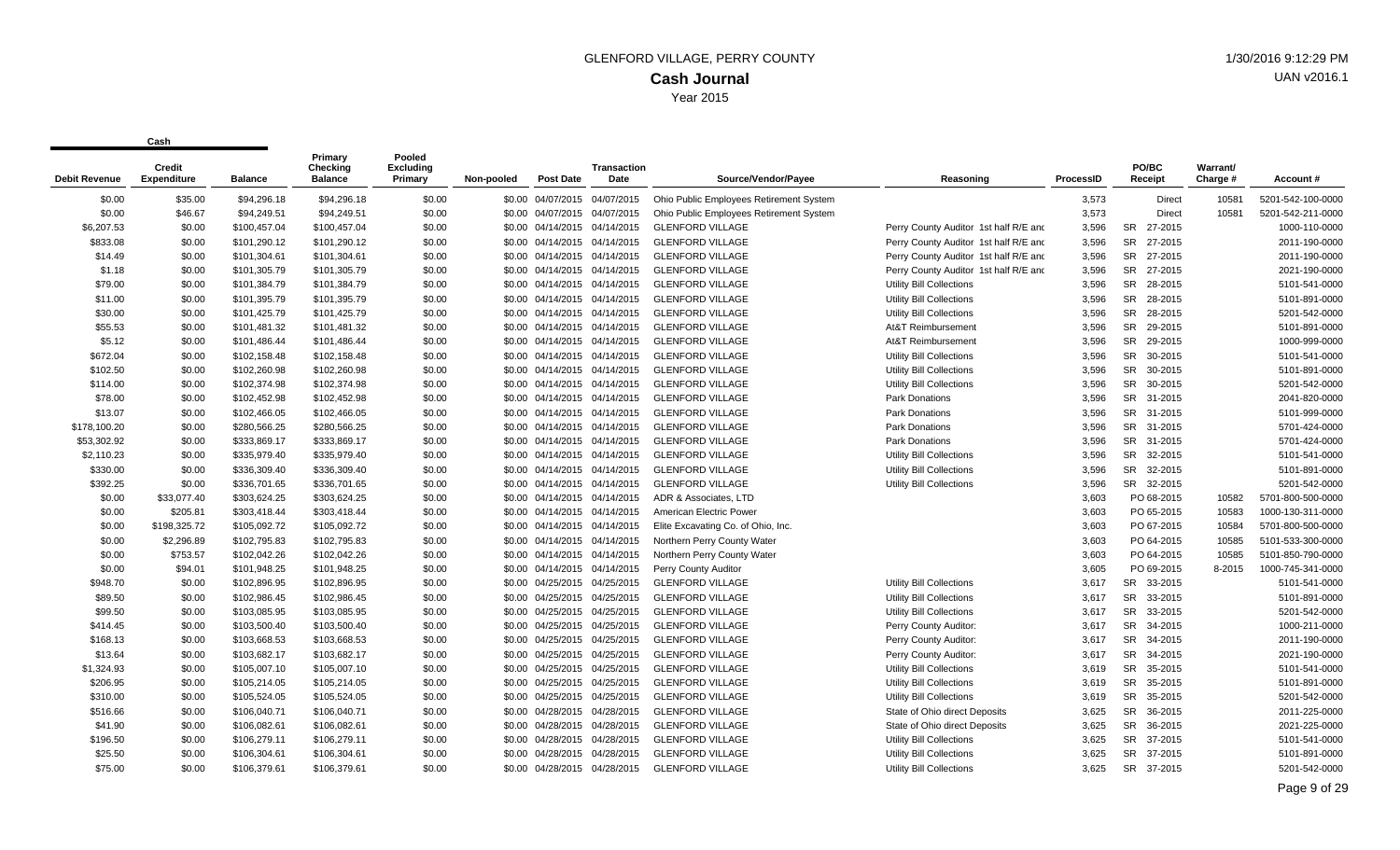|                      | Cash                                |                |                                       |                                       |            |                  |                              |                          |                               |           |                  |                      |          |
|----------------------|-------------------------------------|----------------|---------------------------------------|---------------------------------------|------------|------------------|------------------------------|--------------------------|-------------------------------|-----------|------------------|----------------------|----------|
| <b>Debit Revenue</b> | <b>Credit</b><br><b>Expenditure</b> | <b>Balance</b> | Primary<br>Checking<br><b>Balance</b> | Pooled<br><b>Excluding</b><br>Primary | Non-pooled | <b>Post Date</b> | <b>Transaction</b><br>Date   | Source/Vendor/Payee      | Reasoning                     | ProcessID | PO/BC<br>Receipt | Warrant/<br>Charge # | Account# |
| \$0.00               | \$0.00                              | \$106,379.61   | \$106,379.61                          | \$0.00                                |            |                  | \$0.00 04/30/2015 05/19/2015 | Post Bank Reconciliation | ReconciliationDate:04/30/2015 | 3,701     |                  |                      |          |
| \$247,260.12         | \$253,421.53                        |                | Total for April                       |                                       |            |                  |                              |                          |                               |           |                  |                      |          |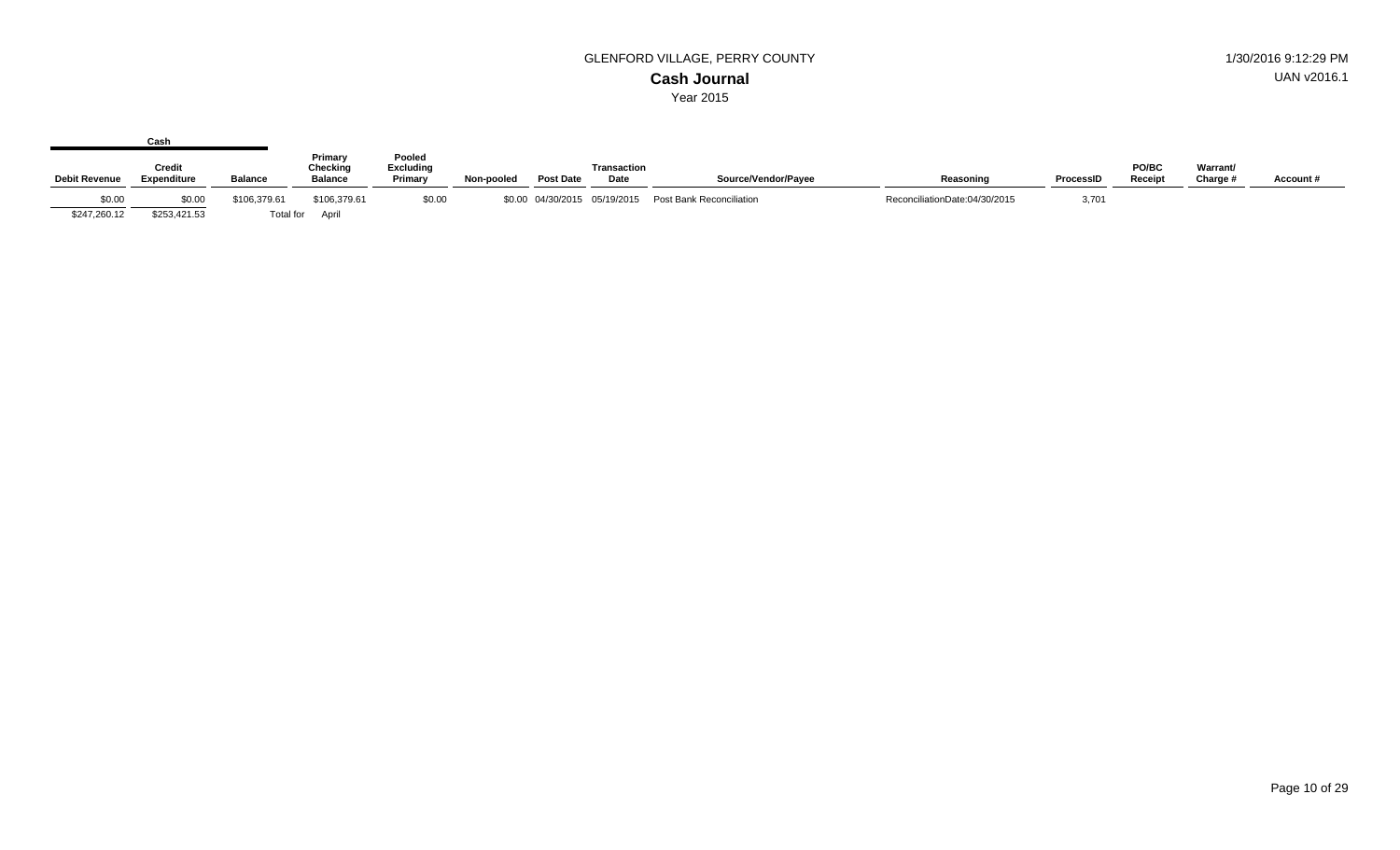| <b>Debit Revenue</b>           | Credit<br><b>Expenditure</b> | <b>Balance</b> | Primary<br>Checking<br><b>Balance</b> | Pooled<br><b>Excluding</b><br>Primary | Non-pooled | <b>Post Date</b>             | <b>Transaction</b><br>Date | Source/Vendor/Payee                     | Reasoning                          | <b>ProcessID</b> | PO/BC<br>Receipt     | Warrant/<br>Charge # | Account#          |
|--------------------------------|------------------------------|----------------|---------------------------------------|---------------------------------------|------------|------------------------------|----------------------------|-----------------------------------------|------------------------------------|------------------|----------------------|----------------------|-------------------|
| <b>Month Beginning Balance</b> |                              | \$106,379.61   | \$106,379.61                          | \$0.00                                | \$0.00     |                              |                            |                                         |                                    |                  |                      |                      |                   |
| \$121.00                       | \$0.00                       | \$106,500.61   | \$106,500.61                          | \$0.00                                |            | \$0.00 05/04/2015            | 05/04/2015                 | <b>GLENFORD VILLAGE</b>                 | <b>Utility Billing Collections</b> | 3.649            | <b>SR</b><br>38-2015 |                      | 5101-541-0000     |
| \$21.50                        | \$0.00                       | \$106,522.11   | \$106,522.11                          | \$0.00                                |            | \$0.00 05/04/2015 05/04/2015 |                            | <b>GLENFORD VILLAGE</b>                 | <b>Utility Billing Collections</b> | 3,649            | SR<br>38-2015        |                      | 5101-891-0000     |
| \$45.00                        | \$0.00                       | \$106,567.11   | \$106,567.11                          | \$0.00                                |            | \$0.00 05/04/2015            | 05/04/2015                 | <b>GLENFORD VILLAGE</b>                 | <b>Utility Billing Collections</b> | 3,649            | SR 38-2015           |                      | 5201-542-0000     |
| \$0.00                         | \$161.55                     | \$106,405.56   | \$106,405.56                          | \$0.00                                |            | \$0.00 05/05/2015            | 05/04/2015                 | American Business Supply                |                                    | 3,642            | PO 78-2015           | 10586                | 2041-730-400-0000 |
| \$0.00                         | \$122.74                     | \$106,282.82   | \$106,282.82                          | \$0.00                                |            | \$0.00 05/05/2015            | 05/04/2015                 | American Electric Power                 |                                    | 3,642            | PO 76-2015           | 10587                | 2011-730-311-0000 |
| \$0.00                         | \$19.76                      | \$106,263.06   | \$106,263.06                          | \$0.00                                | \$0.00     | 05/05/2015                   | 05/04/2015                 | American Electric Power                 |                                    | 3,642            | PO 76-2015           | 10587                | 2021-650-311-0000 |
| \$0.00                         | \$36.63                      | \$106,226.43   | \$106,226.43                          | \$0.00                                |            | \$0.00 05/05/2015 05/04/2015 |                            | American Electric Power                 |                                    | 3,642            | PO 76-2015           | 10587                | 2041-730-311-0000 |
| \$0.00                         | \$201.68                     | \$106,024.75   | \$106,024.75                          | \$0.00                                |            | \$0.00 05/05/2015 05/04/2015 |                            | American Electric Power                 |                                    | 3,642            | PO 76-2015           | 10587                | 5101-535-311-0000 |
| \$0.00                         | \$168.88                     | \$105,855.87   | \$105,855.87                          | \$0.00                                |            | \$0.00 05/05/2015            | 05/04/2015                 | American Electric Power                 |                                    | 3,642            | PO 76-2015           | 10587                | 5201-543-310-0000 |
| \$0.00                         | \$59.00                      | \$105,796.87   | \$105,796.87                          | \$0.00                                |            | \$0.00 05/05/2015 05/04/2015 |                            | AT&T                                    |                                    | 3,642            | PO 77-2015           | 10588                | 1000-790-300-0000 |
| \$0.00                         | \$54.27                      | \$105,742.60   | \$105,742.60                          | \$0.00                                |            | \$0.00 05/05/2015            | 05/04/2015                 | AT&T                                    |                                    | 3,642            | PO 77-2015           | 10588                | 5101-532-321-0000 |
| \$0.00                         | \$575.00                     | \$105,167.60   | \$105,167.60                          | \$0.00                                |            | \$0.00 05/05/2015            | 05/04/2015                 | <b>Brandon Fox</b>                      |                                    | 3,642            | PO 80-2015           | 10589                | 5101-531-300-0000 |
| \$0.00                         | \$137.00                     | \$105,030.60   | \$105,030.60                          | \$0.00                                |            | \$0.00 05/05/2015            | 05/04/2015                 | Jeff's Auto Repair                      |                                    | 3,642            | PO 73-2015           | 10590                | 2011-620-400-0000 |
| \$0.00                         | \$319.99                     | \$104,710.61   | \$104,710.61                          | \$0.00                                |            | \$0.00 05/05/2015 05/04/2015 |                            | Northern Tool & Equipment               |                                    | 3.642            | PO 66-2015           | 10591                | 2011-730-420-0000 |
| \$0.00                         | \$118.00                     | \$104,592.61   | \$104,592.61                          | \$0.00                                |            | \$0.00 05/05/2015 05/04/2015 |                            | Ohio Bureau of Workers Compensation     |                                    | 3,642            | PO 75-2015           | 10592                | 1000-725-225-0000 |
| \$0.00                         | \$1,000.00                   | \$103,592.61   | \$103,592.61                          | \$0.00                                |            | \$0.00 05/05/2015            | 05/04/2015                 | Thomas J. Coleman                       |                                    | 3,642            | PO 79-2015           | 10593                | 5201-541-300-0000 |
| \$0.00                         | \$241.97                     | \$103,350.64   | \$103,350.64                          | \$0.00                                |            | \$0.00 05/05/2015 05/04/2015 |                            | <b>Employee Payroll</b>                 | <b>Payroll Posting</b>             | 3,645            | Direct               | 9-2015               | 1000-725-121-0000 |
| \$0.00                         | \$282.29                     | \$103,068.35   | \$103,068.35                          | \$0.00                                |            | \$0.00 05/05/2015            | 05/04/2015                 | <b>Employee Payroll</b>                 | <b>Payroll Posting</b>             | 3,645            | Direct               | 9-2015               | 5101-532-100-0000 |
| \$0.00                         | \$282.29                     | \$102,786.06   | \$102,786.06                          | \$0.00                                |            | \$0.00 05/05/2015            | 05/04/2015                 | <b>Employee Payroll</b>                 | Payroll Posting                    | 3,645            | Direct               | 9-2015               | 5201-542-100-0000 |
| \$0.00                         | \$30.00                      | \$102.756.06   | \$102.756.06                          | \$0.00                                |            | \$0.00 05/05/2015 05/04/2015 |                            | Ohio Public Employees Retirement System |                                    | 3.647            | <b>Direct</b>        | 10595                | 1000-725-121-0000 |
| \$0.00                         | \$46.66                      | \$102,709.40   | \$102,709.40                          | \$0.00                                |            | \$0.00 05/05/2015 05/04/2015 |                            | Ohio Public Employees Retirement System |                                    | 3,647            | Direct               | 10595                | 1000-725-211-0000 |
| \$0.00                         | \$35.00                      | \$102,674.40   | \$102,674.40                          | \$0.00                                |            | \$0.00 05/05/2015            | 05/04/2015                 | Ohio Public Employees Retirement System |                                    | 3,647            | Direct               | 10595                | 5101-532-100-0000 |
| \$0.00                         | \$46.67                      | \$102,627.73   | \$102,627.73                          | \$0.00                                |            | \$0.00 05/05/2015            | 05/04/2015                 | Ohio Public Employees Retirement System |                                    | 3,647            | Direct               | 10595                | 5101-532-211-0000 |
| \$0.00                         | \$35.00                      | \$102,592.73   | \$102,592.73                          | \$0.00                                |            | \$0.00 05/05/2015            | 05/04/2015                 | Ohio Public Employees Retirement System |                                    | 3,647            | Direct               | 10595                | 5201-542-100-0000 |
| \$0.00                         | \$46.67                      | \$102,546.06   | \$102,546.06                          | \$0.00                                |            | \$0.00 05/05/2015 05/04/2015 |                            | Ohio Public Employees Retirement System |                                    | 3,647            | Direct               | 10595                | 5201-542-211-0000 |
| \$0.00                         | \$16.50                      | \$102,529.56   | \$102,529.56                          | \$0.00                                | \$0.00     | 05/15/2015                   | 05/15/2015                 | <b>Treasurer Of State</b>               |                                    | 3,679            | PO 91-2015           | 10-2015              | 1000-715-391-0000 |
| \$0.00                         | \$170.65                     | \$102,358.91   | \$102,358.91                          | \$0.00                                |            | \$0.00 05/15/2015 05/15/2015 |                            | American Electric Power                 |                                    | 3,690            | PO 88-2015           | 10596                | 1000-130-311-0000 |
| \$0.00                         | \$101.00                     | \$102,257.91   | \$102,257.91                          | \$0.00                                |            | \$0.00 05/15/2015 05/15/2015 |                            | <b>Energy Cooperative</b>               |                                    | 3,690            | PO 83-2015           | 10597                | 1000-730-313-0000 |
| \$0.00                         | \$850.50                     | \$101,407.41   | \$101,407.41                          | \$0.00                                |            | \$0.00 05/15/2015 05/15/2015 |                            | Isacc Wiles Burkholder & Teetor, LLC    |                                    | 3,690            | PO 89-2015           | 10598                | 1000-750-300-0000 |
| \$0.00                         | \$295.00                     | \$101,112.41   | \$101,112.41                          | \$0.00                                |            | \$0.00 05/15/2015 05/15/2015 |                            | Lones Landscaping                       |                                    | 3,690            | PO 87-2015           | 10599                | 2011-730-300-0000 |
| \$0.00                         | \$2,941.20                   | \$98,171.21    | \$98,171.21                           | \$0.00                                |            | \$0.00 05/15/2015 05/15/2015 |                            | Northern Perry County Water             |                                    | 3,690            | PO 84-2015           | 10600                | 5101-533-300-0000 |
| \$0.00                         | \$753.57                     | \$97,417.64    | \$97,417.64                           | \$0.00                                |            | \$0.00 05/15/2015            | 05/15/2015                 | Northern Perry County Water             |                                    | 3,690            | PO 84-2015           | 10600                | 5101-850-790-0000 |
| \$0.00                         | \$65.09                      | \$97.352.55    | \$97.352.55                           | \$0.00                                |            | \$0.00 05/15/2015 05/15/2015 |                            | Speedway LLC                            |                                    | 3,690            | PO 70-2015           | 10601                | 2011-620-400-0000 |
| \$0.00                         | \$50.00                      | \$97,302.55    | \$97,302.55                           | \$0.00                                |            | \$0.00 05/15/2015 05/15/2015 |                            | Speedway LLC                            |                                    | 3,690            | PO 72-2015           | 10601                | 2011-620-400-0000 |
| \$0.00                         | \$30.13                      | \$97,272.42    | \$97,272.42                           | \$0.00                                |            | \$0.00 05/15/2015 05/15/2015 |                            | Speedway LLC                            |                                    | 3,690            | PO 81-2015           | 10601                | 2011-620-400-0000 |
| \$0.00                         | \$100.00                     | \$97,172.42    | \$97,172.42                           | \$0.00                                |            | \$0.00 05/15/2015            | 05/15/2015                 | <b>Treasurer Of State</b>               |                                    | 3,690            | PO 90-2015           | 10602                | 1000-725-391-0000 |
| \$0.00                         | \$9.25                       | \$97,163.17    | \$97,163.17                           | \$0.00                                |            | \$0.00 05/15/2015 05/15/2015 |                            | Tri-County Plumbing & Hardware          |                                    | 3,690            | PO 82-2015           | 10603                | 2011-730-420-0000 |
| \$0.00                         | \$72.43                      | \$97,090.74    | \$97,090.74                           | \$0.00                                |            | \$0.00 05/15/2015            | 05/15/2015                 | Tri-County Plumbing & Hardware          |                                    | 3,690            | PO 82-2015           | 10603                | 2041-730-400-0000 |
| \$0.00                         | \$363.64                     | \$96,727.10    | \$96,727.10                           | \$0.00                                |            | \$0.00 05/15/2015            | 05/15/2015                 | <b>USA Bluebook</b>                     |                                    | 3.690            | PO 61-2015           | 10604                | 5101-535-400-0000 |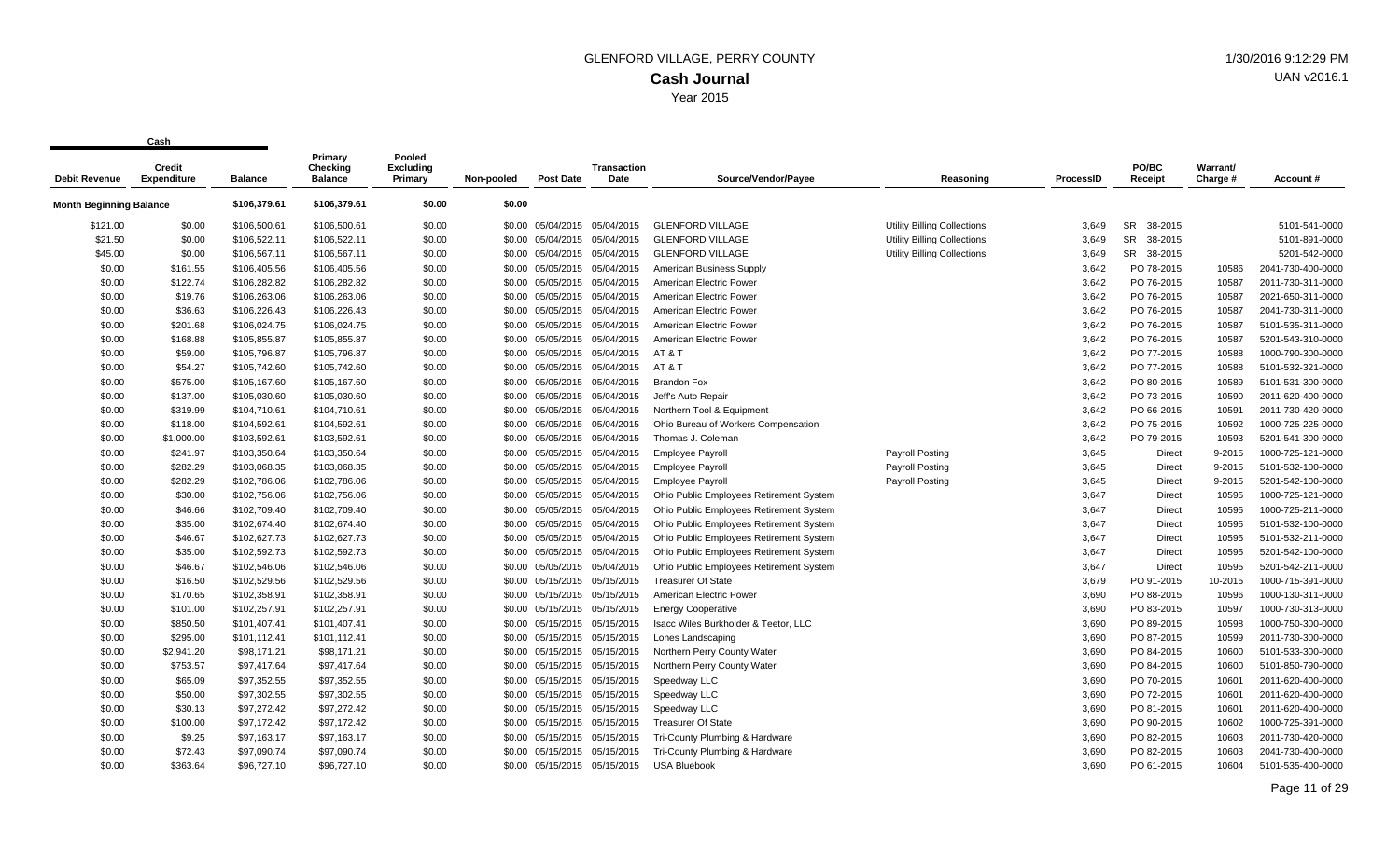| <b>Debit Revenue</b> | Credit<br><b>Expenditure</b> | <b>Balance</b> | Primary<br>Checking<br><b>Balance</b> | Pooled<br><b>Excluding</b><br>Primary | Non-pooled | <b>Post Date</b>             | <b>Transaction</b><br>Date | Source/Vendor/Payee             | Reasoning                             | ProcessID | PO/BC<br>Receipt     | Warrant/<br>Charge # | Account#          |
|----------------------|------------------------------|----------------|---------------------------------------|---------------------------------------|------------|------------------------------|----------------------------|---------------------------------|---------------------------------------|-----------|----------------------|----------------------|-------------------|
| \$0.00               | \$960.00                     | \$95,767.10    | \$95,767.10                           | \$0.00                                |            | \$0.00 05/15/2015 05/15/2015 |                            | Zimba Bros, Inc                 |                                       | 3,690     | PO 86-2015           | 10605                | 2011-730-300-0000 |
| \$359.80             | \$0.00                       | \$96,126.90    | \$96,126.90                           | \$0.00                                |            | \$0.00 05/19/2015            | 05/19/2015                 | <b>GLENFORD VILLAGE</b>         | Parks - 56.00                         | 3,698     | <b>SR</b><br>39-2015 |                      | 1000-224-0000     |
| \$2,300.00           | \$0.00                       | \$98,426.90    | \$98,426.90                           | \$0.00                                |            | \$0.00 05/19/2015 05/19/2015 |                            | <b>GLENFORD VILLAGE</b>         | Parks - 56.00                         | 3,698     | <b>SR</b><br>39-2015 |                      | 2011-999-0000     |
| \$56.00              | \$0.00                       | \$98,482.90    | \$98,482.90                           | \$0.00                                |            | \$0.00 05/19/2015 05/19/2015 |                            | <b>GLENFORD VILLAGE</b>         | Parks - 56.00                         | 3,698     | <b>SR</b><br>39-2015 |                      | 2041-820-0000     |
| \$150.00             | \$0.00                       | \$98,632.90    | \$98,632.90                           | \$0.00                                |            | \$0.00 05/19/2015 05/19/2015 |                            | <b>GLENFORD VILLAGE</b>         | Parks - 56.00                         | 3,698     | <b>SR</b><br>39-2015 |                      | 5101-999-0000     |
| \$1,828.27           | \$0.00                       | \$100,461.17   | \$100,461.17                          | \$0.00                                |            | \$0.00 05/19/2015            | 05/19/2015                 | <b>GLENFORD VILLAGE</b>         | Utility Bill Collections              | 3,698     | <b>SR</b><br>40-2015 |                      | 5101-541-0000     |
| \$296.67             | \$0.00                       | \$100.757.84   | \$100,757.84                          | \$0.00                                |            | \$0.00 05/19/2015            | 05/19/2015                 | <b>GLENFORD VILLAGE</b>         | Utility Bill Collections              | 3,698     | <b>SR</b><br>40-2015 |                      | 5101-891-0000     |
| \$321.75             | \$0.00                       | \$101,079.59   | \$101,079.59                          | \$0.00                                |            | \$0.00 05/19/2015 05/19/2015 |                            | <b>GLENFORD VILLAGE</b>         | Utility Bill Collections              | 3,698     | <b>SR</b><br>40-2015 |                      | 5201-542-0000     |
| \$580.30             | \$0.00                       | \$101,659.89   | \$101,659.89                          | \$0.00                                |            | \$0.00 05/19/2015 05/19/2015 |                            | <b>GLENFORD VILLAGE</b>         | Park Donation - 20.00                 | 3,698     | <b>SR</b><br>41-2015 |                      | 1000-211-0000     |
| \$20.00              | \$0.00                       | \$101,679.89   | \$101,679.89                          | \$0.00                                |            | \$0.00 05/19/2015 05/19/2015 |                            | <b>GLENFORD VILLAGE</b>         | Park Donation - 20.00                 | 3,698     | SR<br>41-2015        |                      | 2041-820-0000     |
| \$2,742.42           | \$0.00                       | \$104,422.31   | \$104,422.31                          | \$0.00                                |            | \$0.00 05/19/2015 05/19/2015 |                            | <b>GLENFORD VILLAGE</b>         | <b>Utility Billing Collections</b>    | 3,698     | SR 42-2015           |                      | 5101-541-0000     |
| \$401.75             | \$0.00                       | \$104.824.06   | \$104,824.06                          | \$0.00                                |            | \$0.00 05/19/2015            | 05/19/2015                 | <b>GLENFORD VILLAGE</b>         | <b>Utility Billing Collections</b>    | 3,698     | <b>SR</b><br>42-2015 |                      | 5101-891-0000     |
| \$579.00             | \$0.00                       | \$105,403.06   | \$105,403.06                          | \$0.00                                |            | \$0.00 05/19/2015 05/19/2015 |                            | <b>GLENFORD VILLAGE</b>         | <b>Utility Billing Collections</b>    | 3,698     | <b>SR</b><br>42-2015 |                      | 5201-542-0000     |
| \$838.46             | \$0.00                       | \$106.241.52   | \$106,241.52                          | \$0.00                                |            | \$0.00 05/19/2015 05/19/2015 |                            | <b>GLENFORD VILLAGE</b>         | State of Ohio electronic deposit      | 3,700     | <b>SR</b><br>43-2015 |                      | 1000-110-0000     |
| \$177.68             | \$0.00                       | \$106.419.20   | \$106,419.20                          | \$0.00                                |            | \$0.00 05/19/2015 05/19/2015 |                            | <b>GLENFORD VILLAGE</b>         | State of Ohio electronic deposit      | 3,700     | <b>SR</b><br>43-2015 |                      | 2011-225-0000     |
| \$14.41              | \$0.00                       | \$106,433.61   | \$106,433.61                          | \$0.00                                |            | \$0.00 05/19/2015            | 05/19/2015                 | <b>GLENFORD VILLAGE</b>         | State of Ohio electronic deposit      | 3,700     | <b>SR</b><br>43-2015 |                      | 2021-225-0000     |
| \$176.49             | \$0.00                       | \$106,610.10   | \$106,610.10                          | \$0.00                                |            | \$0.00 05/26/2015            | 05/26/2015                 | <b>GLENFORD VILLAGE</b>         | Utility Bill Collection               | 3,712     | <b>SR</b><br>44-2015 |                      | 5101-541-0000     |
| \$39.25              | \$0.00                       | \$106,649.35   | \$106,649.35                          | \$0.00                                |            | \$0.00 05/26/2015            | 05/26/2015                 | <b>GLENFORD VILLAGE</b>         | Utility Bill Collection               | 3,712     | <b>SR</b><br>44-2015 |                      | 5101-891-0000     |
| \$45.00              | \$0.00                       | \$106,694.35   | \$106,694.35                          | \$0.00                                |            | \$0.00 05/26/2015            | 05/26/2015                 | <b>GLENFORD VILLAGE</b>         | Utility Bill Collection               | 3,712     | <b>SR</b><br>44-2015 |                      | 5201-542-0000     |
| \$359.27             | \$0.00                       | \$107,053.62   | \$107,053.62                          | \$0.00                                |            | \$0.00 05/26/2015            | 05/26/2015                 | <b>GLENFORD VILLAGE</b>         | State of Ohio direct Deposit Gasoline | 3,712     | <b>SR</b><br>45-2015 |                      | 2011-225-0000     |
| \$29.13              | \$0.00                       | \$107,082.75   | \$107,082.75                          | \$0.00                                |            | \$0.00 05/26/2015            | 05/26/2015                 | <b>GLENFORD VILLAGE</b>         | State of Ohio direct Deposit Gasoline | 3,712     | <b>SR</b><br>45-2015 |                      | 2021-225-0000     |
| \$110.79             | \$0.00                       | \$107,193.54   | \$107,193.54                          | \$0.00                                |            | \$0.00 05/26/2015            | 05/26/2015                 | <b>GLENFORD VILLAGE</b>         | Park Donation - 40.00                 | 3,712     | <b>SR</b><br>46-2015 |                      | 2011-190-0000     |
| \$8.99               | \$0.00                       | \$107,202.53   | \$107,202.53                          | \$0.00                                |            | \$0.00 05/26/2015            | 05/26/2015                 | <b>GLENFORD VILLAGE</b>         | Park Donation - 40.00                 | 3,712     | <b>SR</b><br>46-2015 |                      | 2021-190-0000     |
| \$40.00              | \$0.00                       | \$107.242.53   | \$107,242.53                          | \$0.00                                |            | \$0.00 05/26/2015            | 05/26/2015                 | <b>GLENFORD VILLAGE</b>         | Park Donation - 40.00                 | 3,712     | <b>SR</b><br>46-2015 |                      | 2041-820-0000     |
| \$0.00               | \$0.00                       | \$107,242.53   | \$107,242.53                          | \$0.00                                |            | \$0.00 05/29/2015            | 06/09/2015                 | <b>Post Bank Reconciliation</b> | ReconciliationDate:05/29/2015         | 3,766     |                      |                      |                   |
| \$11.662.93          | \$10.800.01                  | Total for      | Mav                                   |                                       |            |                              |                            |                                 |                                       |           |                      |                      |                   |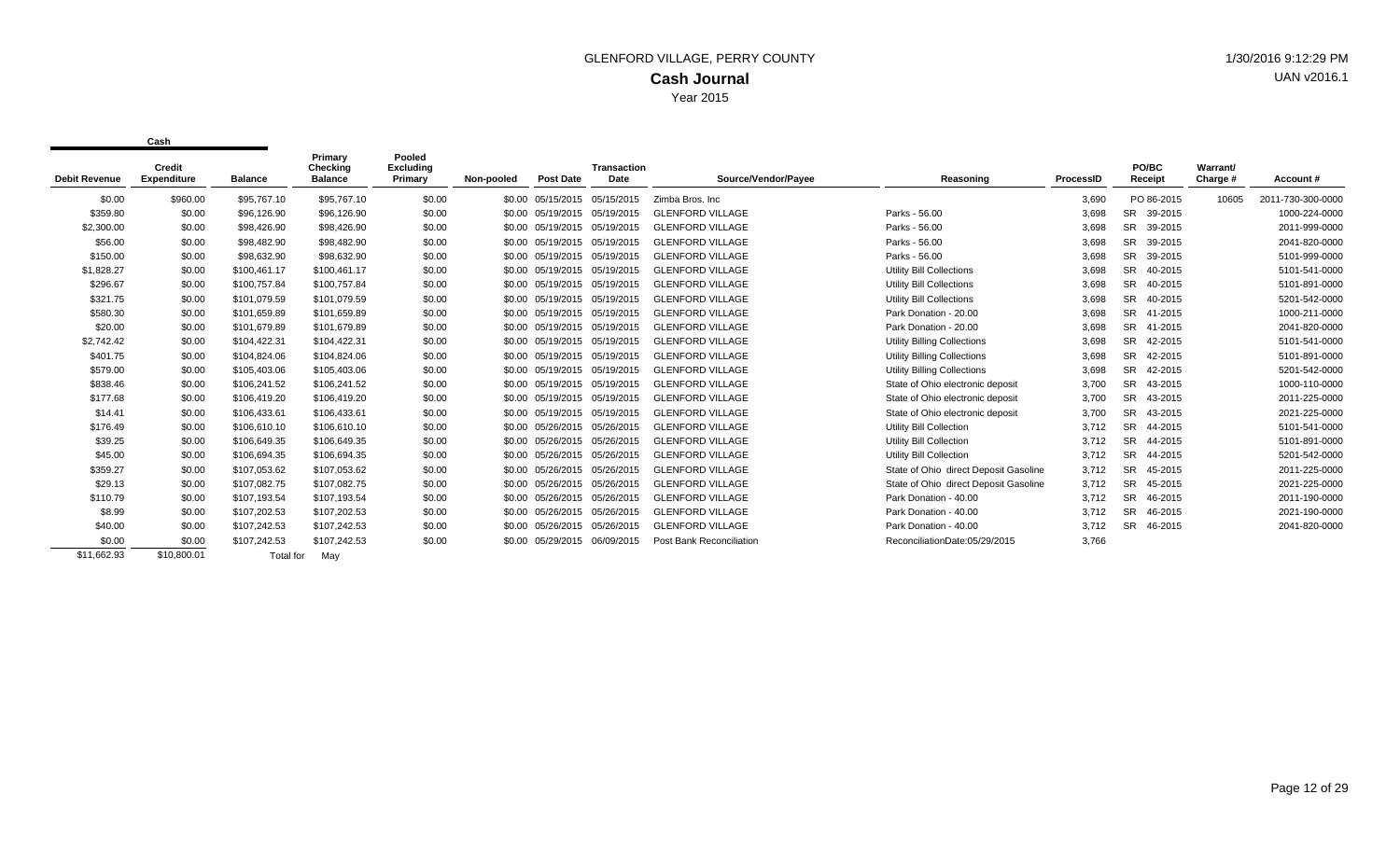| <b>Debit Revenue</b>           | <b>Credit</b><br><b>Expenditure</b> | <b>Balance</b> | Primary<br>Checking<br><b>Balance</b> | Pooled<br>Excluding<br>Primary | Non-pooled | <b>Post Date</b>             | <b>Transaction</b><br>Date | Source/Vendor/Payee                     | Reasoning                          | <b>ProcessID</b> | PO/BC<br>Receipt     | Warrant/<br>Charge # | Account #         |
|--------------------------------|-------------------------------------|----------------|---------------------------------------|--------------------------------|------------|------------------------------|----------------------------|-----------------------------------------|------------------------------------|------------------|----------------------|----------------------|-------------------|
| <b>Month Beginning Balance</b> |                                     | \$107,242.53   | \$107,242.53                          | \$0.00                         | \$0.00     |                              |                            |                                         |                                    |                  |                      |                      |                   |
| \$0.00                         | \$53.25                             | \$107,189.28   | \$107,189.28                          | \$0.00                         |            | \$0.00 06/02/2015 06/02/2015 |                            | ACM Ohio, LLC Messender Publishing Co.  |                                    | 3,732            | PO 71-2015           | 10606                | 2011-620-300-0000 |
| \$0.00                         | \$104.09                            | \$107,085.19   | \$107,085.19                          | \$0.00                         |            | \$0.00 06/02/2015            | 06/02/2015                 | American Electric Power                 |                                    | 3,732            | PO 99-2015           | 10607                | 2011-730-311-0000 |
| \$0.00                         | \$19.67                             | \$107,065.52   | \$107,065.52                          | \$0.00                         |            | \$0.00 06/02/2015 06/02/2015 |                            | American Electric Power                 |                                    | 3,732            | PO 99-2015           | 10607                | 2021-650-311-0000 |
| \$0.00                         | \$36.77                             | \$107,028.75   | \$107,028.75                          | \$0.00                         |            | \$0.00 06/02/2015            | 06/02/2015                 | American Electric Power                 |                                    | 3,732            | PO 99-2015           | 10607                | 2041-730-311-0000 |
| \$0.00                         | \$188.37                            | \$106,840.38   | \$106,840.38                          | \$0.00                         | \$0.00     | 06/02/2015                   | 06/02/2015                 | American Electric Power                 |                                    | 3,732            | PO 99-2015           | 10607                | 5101-535-311-0000 |
| \$0.00                         | \$193.62                            | \$106,646.76   | \$106,646.76                          | \$0.00                         |            | \$0.00 06/02/2015 06/02/2015 |                            | American Electric Power                 |                                    | 3,732            | PO 99-2015           | 10607                | 5201-543-310-0000 |
| \$0.00                         | \$53.63                             | \$106,593.13   | \$106,593.13                          | \$0.00                         |            | \$0.00 06/02/2015 06/02/2015 |                            | AT & T                                  |                                    | 3,732            | PO 96-2015           | 10608                | 1000-790-300-0000 |
| \$0.00                         | \$54.27                             | \$106,538.86   | \$106,538.86                          | \$0.00                         |            | \$0.00 06/02/2015            | 06/02/2015                 | AT&T                                    |                                    | 3,732            | PO 96-2015           | 10608                | 5101-532-321-0000 |
| \$0.00                         | \$575.00                            | \$105,963.86   | \$105,963.86                          | \$0.00                         |            | \$0.00 06/02/2015 06/02/2015 |                            | <b>Brandon Fox</b>                      |                                    | 3,732            | PO 102-2015          | 10609                | 5101-531-300-0000 |
| \$0.00                         | \$1,155.00                          | \$104,808.86   | \$104,808.86                          | \$0.00                         |            | \$0.00 06/02/2015 06/02/2015 |                            | Lones Landscaping                       |                                    | 3,732            | PO 100-2015          | 10610                | 2011-730-300-0000 |
| \$0.00                         | \$20.42                             | \$104,788.44   | \$104,788.44                          | \$0.00                         |            | \$0.00 06/02/2015 06/02/2015 |                            | <b>MASI Environmental Services</b>      |                                    | 3,732            | PO 92-2015           | 10611                | 5101-534-300-0000 |
| \$0.00                         | \$20.42                             | \$104,768.02   | \$104,768.02                          | \$0.00                         |            | \$0.00 06/02/2015            | 06/02/2015                 | <b>MASI Environmental Services</b>      |                                    | 3,732            | PO 94-2015           | 10611                | 5101-534-300-0000 |
| \$0.00                         | \$2,584.82                          | \$102,183.20   | \$102,183.20                          | \$0.00                         |            | \$0.00 06/02/2015 06/02/2015 |                            | Northern Perry County Water             |                                    | 3,732            | PO 97-2015           | 10612                | 5101-533-300-0000 |
| \$0.00                         | \$753.57                            | \$101,429.63   | \$101,429.63                          | \$0.00                         |            | \$0.00 06/02/2015 06/02/2015 |                            | Northern Perry County Water             |                                    | 3,732            | PO 97-2015           | 10612                | 5101-850-790-0000 |
| \$0.00                         | \$97.06                             | \$101,332.57   | \$101,332.57                          | \$0.00                         |            | \$0.00 06/02/2015            | 06/02/2015                 | <b>Staples Credit Plan</b>              |                                    | 3,732            | PO 74-2015           | 10613                | 1000-790-400-0000 |
| \$0.00                         | \$72.50                             | \$101,260.07   | \$101,260.07                          | \$0.00                         |            | \$0.00 06/02/2015 06/02/2015 |                            | Staples Credit Plan                     |                                    | 3,732            | PO 74-2015           | 10613                | 5101-532-400-0000 |
| \$0.00                         | \$43.05                             | \$101,217.02   | \$101,217.02                          | \$0.00                         |            | \$0.00 06/02/2015 06/02/2015 |                            | <b>Staples Credit Plan</b>              |                                    | 3,732            | PO 74-2015           | 10613                | 5201-542-400-0000 |
| \$0.00                         | \$93.95                             | \$101,123.07   | \$101,123.07                          | \$0.00                         |            | \$0.00 06/02/2015            | 06/02/2015                 | <b>Staples Credit Plan</b>              |                                    | 3,732            | PO 85-2015           | 10613                | 5201-542-400-0000 |
| \$0.00                         | \$1,000.00                          | \$100,123.07   | \$100,123.07                          | \$0.00                         |            | \$0.00 06/02/2015 06/02/2015 |                            | Thomas J. Coleman                       |                                    | 3,732            | PO 101-2015          | 10614                | 5201-541-300-0000 |
| \$0.00                         | \$27.99                             | \$100,095.08   | \$100,095.08                          | \$0.00                         |            | \$0.00 06/02/2015 06/02/2015 |                            | Tri-County Plumbing & Hardware          |                                    | 3,732            | PO 98-2015           | 10615                | 5201-542-400-0000 |
| \$0.00                         | \$241.97                            | \$99,853.11    | \$99,853.11                           | \$0.00                         |            | \$0.00 06/02/2015 06/02/2015 |                            | <b>Employee Payroll</b>                 | <b>Payroll Posting</b>             | 3,735            | Direct               | 11-2015              | 1000-725-121-0000 |
| \$0.00                         | \$282.29                            | \$99,570.82    | \$99,570.82                           | \$0.00                         |            | \$0.00 06/02/2015            | 06/02/2015                 | <b>Employee Payroll</b>                 | Payroll Posting                    | 3,735            | Direct               | 11-2015              | 5101-532-100-0000 |
| \$0.00                         | \$282.29                            | \$99,288.53    | \$99,288.53                           | \$0.00                         |            | \$0.00 06/02/2015 06/02/2015 |                            | <b>Employee Payroll</b>                 | Payroll Posting                    | 3,735            | Direct               | 11-2015              | 5201-542-100-0000 |
| \$0.00                         | \$30.00                             | \$99,258.53    | \$99,258.53                           | \$0.00                         |            | \$0.00 06/02/2015 06/02/2015 |                            | Ohio Public Employees Retirement System |                                    | 3,737            | Direct               | 10617                | 1000-725-121-0000 |
| \$0.00                         | \$46.66                             | \$99,211.87    | \$99,211.87                           | \$0.00                         |            | \$0.00 06/02/2015            | 06/02/2015                 | Ohio Public Employees Retirement System |                                    | 3,737            | Direct               | 10617                | 1000-725-211-0000 |
| \$0.00                         | \$35.00                             | \$99,176.87    | \$99,176.87                           | \$0.00                         |            | \$0.00 06/02/2015 06/02/2015 |                            | Ohio Public Employees Retirement System |                                    | 3,737            | Direct               | 10617                | 5101-532-100-0000 |
| \$0.00                         | \$46.67                             | \$99,130.20    | \$99,130.20                           | \$0.00                         |            | \$0.00 06/02/2015 06/02/2015 |                            | Ohio Public Employees Retirement System |                                    | 3,737            | Direct               | 10617                | 5101-532-211-0000 |
| \$0.00                         | \$35.00                             | \$99,095.20    | \$99,095.20                           | \$0.00                         |            | \$0.00 06/02/2015 06/02/2015 |                            | Ohio Public Employees Retirement System |                                    | 3,737            | <b>Direct</b>        | 10617                | 5201-542-100-0000 |
| \$0.00                         | \$46.67                             | \$99,048.53    | \$99,048.53                           | \$0.00                         |            | \$0.00 06/02/2015 06/02/2015 |                            | Ohio Public Employees Retirement System |                                    | 3,737            | <b>Direct</b>        | 10617                | 5201-542-211-0000 |
| \$0.00                         | \$165.10                            | \$98,883.43    | \$98,883.43                           | \$0.00                         |            | \$0.00 06/09/2015 06/09/2015 |                            | American Electric Power                 |                                    | 3,759            | PO 107-2015          | 10618                | 1000-130-311-0000 |
| \$0.00                         | \$61.00                             | \$98,822.43    | \$98,822.43                           | \$0.00                         |            | \$0.00 06/09/2015            | 06/09/2015                 | <b>Energy Cooperative</b>               |                                    | 3,759            | PO 105-2015          | 10619                | 1000-730-313-0000 |
| \$0.00                         | \$210.00                            | \$98,612.43    | \$98,612.43                           | \$0.00                         |            | \$0.00 06/09/2015            | 06/09/2015                 | Perry County Engineer's Office          |                                    | 3,759            | PO 103-2015          | 10620                | 2011-620-400-0000 |
| \$0.00                         | \$762.00                            | \$97,850.43    | \$97,850.43                           | \$0.00                         |            | \$0.00 06/09/2015 06/09/2015 |                            | <b>Treasurer Of State</b>               |                                    | 3,759            | PO 106-2015          | 10621                | 1000-745-343-0000 |
| \$1,383.23                     | \$0.00                              | \$99,233.66    | \$99,233.66                           | \$0.00                         |            | \$0.00 06/09/2015 06/09/2015 |                            | <b>GLENFORD VILLAGE</b>                 | <b>Utility Billing Collections</b> | 3,764            | SR 47-2015           |                      | 5101-541-0000     |
| \$187.50                       | \$0.00                              | \$99,421.16    | \$99,421.16                           | \$0.00                         |            | \$0.00 06/09/2015            | 06/09/2015                 | <b>GLENFORD VILLAGE</b>                 | <b>Utility Billing Collections</b> | 3,764            | SR 47-2015           |                      | 5101-891-0000     |
| \$363.50                       | \$0.00                              | \$99,784.66    | \$99,784.66                           | \$0.00                         |            | \$0.00 06/09/2015 06/09/2015 |                            | <b>GLENFORD VILLAGE</b>                 | <b>Utility Billing Collections</b> | 3,764            | 47-2015<br><b>SR</b> |                      | 5201-542-0000     |
| \$40.00                        | \$0.00                              | \$99,824.66    | \$99,824.66                           | \$0.00                         |            | \$0.00 06/09/2015            | 06/09/2015                 | <b>GLENFORD VILLAGE</b>                 | <b>Bulk Water sales</b>            | 3,764            | <b>SR</b><br>48-2015 |                      | 2041-820-0000     |
| \$376.25                       | \$0.00                              | \$100,200.91   | \$100,200.91                          | \$0.00                         |            | \$0.00 06/09/2015            | 06/09/2015                 | <b>GLENFORD VILLAGE</b>                 | <b>Bulk Water sales</b>            | 3.764            | <b>SR</b><br>48-2015 |                      | 5101-543-0000     |
| \$288.44                       | \$0.00                              | \$100,489.35   | \$100,489.35                          | \$0.00                         |            | \$0.00 06/09/2015 06/09/2015 |                            | <b>GLENFORD VILLAGE</b>                 | State of Ohio Dept of Development  | 3.764            | <b>SR</b><br>49-2015 |                      | 1000-222-0000     |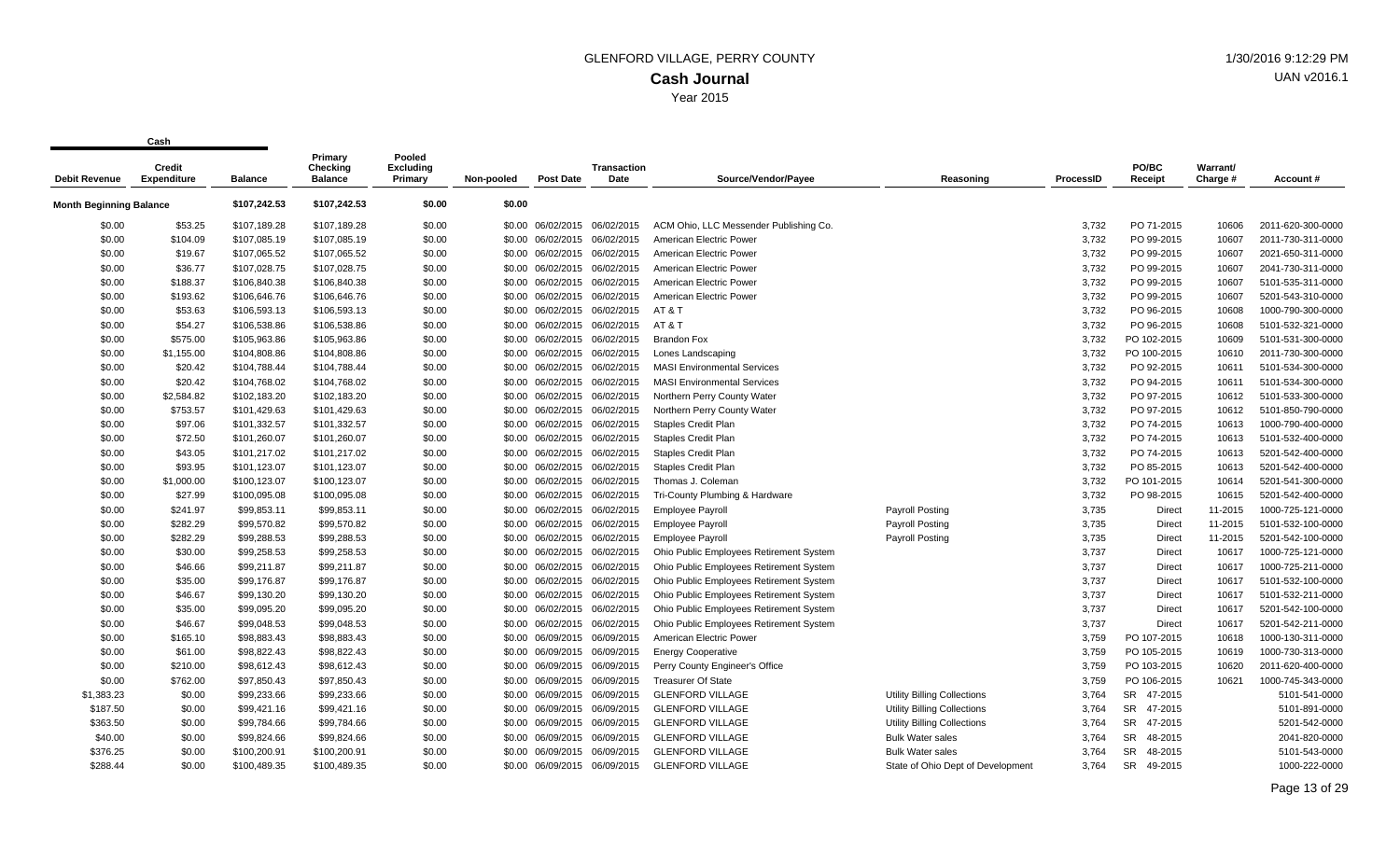|                      | Credit             |                | Primary<br>Checking | Pooled<br>Excluding |            |                              | <b>Transaction</b> |                                              |                                          |           | PO/BC                | Warrant/ |                   |
|----------------------|--------------------|----------------|---------------------|---------------------|------------|------------------------------|--------------------|----------------------------------------------|------------------------------------------|-----------|----------------------|----------|-------------------|
| <b>Debit Revenue</b> | <b>Expenditure</b> | <b>Balance</b> | <b>Balance</b>      | Primary             | Non-pooled | <b>Post Date</b>             | Date               | Source/Vendor/Payee                          | Reasoning                                | ProcessID | Receipt              | Charge # | Account#          |
| \$26.32              | \$0.00             | \$100,515.67   | \$100,515.67        | \$0.00              |            | \$0.00 06/09/2015            | 06/09/2015         | <b>GLENFORD VILLAGE</b>                      | State of Ohio Dept of Development        | 3,764     | <b>SR</b><br>49-2015 |          | 2021-190-0000     |
| \$5,000.00           | \$0.00             | \$105.515.67   | \$105,515.67        | \$0.00              |            | \$0.00 06/09/2015            | 06/09/2015         | <b>GLENFORD VILLAGE</b>                      | State of Ohio Dept of Development        | 3.764     | SR.<br>49-2015       |          | 5701-424-0000     |
| \$1,019.41           | \$0.00             | \$106,535.08   | \$106,535.08        | \$0.00              |            | \$0.00 06/09/2015            | 06/09/2015         | <b>GLENFORD VILLAGE</b>                      | Utility Billing Collection               | 3,764     | SR.<br>50-2015       |          | 5101-541-0000     |
| \$152.25             | \$0.00             | \$106.687.33   | \$106.687.33        | \$0.00              |            | \$0.00 06/09/2015            | 06/09/2015         | <b>GLENFORD VILLAGE</b>                      | <b>Utility Billing Collection</b>        | 3.764     | <b>SR</b><br>50-2015 |          | 5101-891-0000     |
| \$257.25             | \$0.00             | \$106,944.58   | \$106,944.58        | \$0.00              |            | \$0.00 06/09/2015 06/09/2015 |                    | <b>GLENFORD VILLAGE</b>                      | <b>Utility Billing Collection</b>        | 3,764     | <b>SR</b><br>50-2015 |          | 5201-542-0000     |
| \$0.00               | \$5,000.00         | \$101,944.58   | \$101,944.58        | \$0.00              |            | \$0.00 06/09/2015 06/09/2015 |                    | H.A.P. Community Action                      |                                          | 3,765     | PO 108-2015          | 10622    | 5701-800-500-0000 |
| $-$51.18$            | \$0.00             | \$101.893.40   | \$101,893.40        | \$0.00              |            | \$0.00 06/15/2015 06/15/2015 |                    | Negative Adjust Receipt for GLENFORD VILLAGE | St Paul - insuffient check total - CK 58 | 3,776     | 47-2015<br><b>SR</b> |          | 5101-541-0000     |
| \$77.00              | \$0.00             | \$101,970.40   | \$101,970.40        | \$0.00              |            | \$0.00 06/15/2015 06/15/2015 |                    | <b>GLENFORD VILLAGE</b>                      | <b>Park Donations</b>                    | 3,779     | <b>SR</b><br>51-2015 |          | 2041-820-0000     |
| \$1,891.96           | \$0.00             | \$103,862.36   | \$103,862.36        | \$0.00              |            | \$0.00 06/15/2015 06/15/2015 |                    | <b>GLENFORD VILLAGE</b>                      | Utility Bill Collection                  | 3,779     | SR.<br>52-2015       |          | 5101-541-0000     |
| \$276.75             | \$0.00             | \$104.139.11   | \$104,139.11        | \$0.00              |            | \$0.00 06/15/2015 06/15/2015 |                    | <b>GLENFORD VILLAGE</b>                      | Utility Bill Collection                  | 3,779     | <b>SR</b><br>52-2015 |          | 5101-891-0000     |
| \$341.75             | \$0.00             | \$104,480.86   | \$104,480.86        | \$0.00              |            | \$0.00 06/15/2015 06/15/2015 |                    | <b>GLENFORD VILLAGE</b>                      | Utility Bill Collection                  | 3,779     | <b>SR</b><br>52-2015 |          | 5201-542-0000     |
| \$1,643.07           | \$0.00             | \$106.123.93   | \$106,123.93        | \$0.00              |            | \$0.00 06/27/2015 06/27/2015 |                    | <b>GLENFORD VILLAGE</b>                      | <b>Utility Bill Collections</b>          | 3.786     | SR.<br>53-2015       |          | 5101-541-0000     |
| \$274.85             | \$0.00             | \$106,398.78   | \$106,398.78        | \$0.00              |            | \$0.00 06/27/2015 06/27/2015 |                    | <b>GLENFORD VILLAGE</b>                      | <b>Utility Bill Collections</b>          | 3,786     | <b>SR</b><br>53-2015 |          | 5101-891-0000     |
| \$219.50             | \$0.00             | \$106.618.28   | \$106,618.28        | \$0.00              |            | \$0.00 06/27/2015 06/27/2015 |                    | <b>GLENFORD VILLAGE</b>                      | <b>Utility Bill Collections</b>          | 3,786     | <b>SR</b><br>53-2015 |          | 5201-542-0000     |
| \$452.16             | \$0.00             | \$107,070.44   | \$107,070.44        | \$0.00              |            | \$0.00 06/27/2015 06/27/2015 |                    | <b>GLENFORD VILLAGE</b>                      | Perry County Auditor Local Governme      | 3,786     | <b>SR</b><br>54-2015 |          | 1000-211-0000     |
| \$358.80             | \$0.00             | \$107,429.24   | \$107,429.24        | \$0.00              |            | \$0.00 06/27/2015 06/27/2015 |                    | <b>GLENFORD VILLAGE</b>                      | State of Ohio - Gasoline Tax             | 3,786     | <b>SR</b><br>55-2015 |          | 2011-225-0000     |
| \$29.10              | \$0.00             | \$107.458.34   | \$107,458.34        | \$0.00              |            | \$0.00 06/27/2015 06/27/2015 |                    | <b>GLENFORD VILLAGE</b>                      | State of Ohio - Gasoline Tax             | 3,786     | <b>SR</b><br>55-2015 |          | 2021-225-0000     |
| \$60.00              | \$0.00             | \$107,518.34   | \$107,518.34        | \$0.00              |            | \$0.00 06/27/2015            | 06/27/2015         | <b>GLENFORD VILLAGE</b>                      | Park Donation                            | 3,786     | SR.<br>56-2015       |          | 2041-820-0000     |
| \$417.01             | \$0.00             | \$107.935.35   | \$107,935.35        | \$0.00              |            | \$0.00 06/27/2015            | 06/27/2015         | <b>GLENFORD VILLAGE</b>                      | <b>Utility Bill Collections</b>          | 3.786     | <b>SR</b><br>57-2015 |          | 5101-541-0000     |
| \$59.46              | \$0.00             | \$107,994.81   | \$107,994.81        | \$0.00              |            | \$0.00 06/27/2015 06/27/2015 |                    | <b>GLENFORD VILLAGE</b>                      | <b>Utility Bill Collections</b>          | 3,786     | <b>SR</b><br>57-2015 |          | 5101-891-0000     |
| \$77.25              | \$0.00             | \$108,072.06   | \$108,072.06        | \$0.00              |            | \$0.00 06/27/2015            | 06/27/2015         | <b>GLENFORD VILLAGE</b>                      | Utility Bill Collections                 | 3,786     | SR 57-2015           |          | 5201-542-0000     |
| \$0.00               | \$0.00             | \$108,072.06   | \$108,072.06        | \$0.00              |            | \$0.00 06/30/2015            | 07/24/2015         | Post Bank Reconciliation                     | ReconciliationDate:06/30/2015            | 3,895     |                      |          |                   |
| \$180.79             | \$0.00             | \$108,252.85   | \$108,252.85        | \$0.00              |            | \$0.00 06/30/2015 07/24/2015 |                    | <b>GLENFORD VILLAGE</b>                      | State of Ohio EFT - 195.45 - Highway     | 3,893     | <b>SR</b><br>65-2015 |          | 2011-225-0000     |
| \$14.66              | \$0.00             | \$108,267.51   | \$108,267.51        | \$0.00              |            | \$0.00 06/30/2015 07/24/2015 |                    | <b>GLENFORD VILLAGE</b>                      | State of Ohio EFT - 195.45 - Highway     | 3,893     | SR.<br>65-2015       |          | 2021-225-0000     |
| \$15,417.08          | \$14,392.10        | Total for      | June                |                     |            |                              |                    |                                              |                                          |           |                      |          |                   |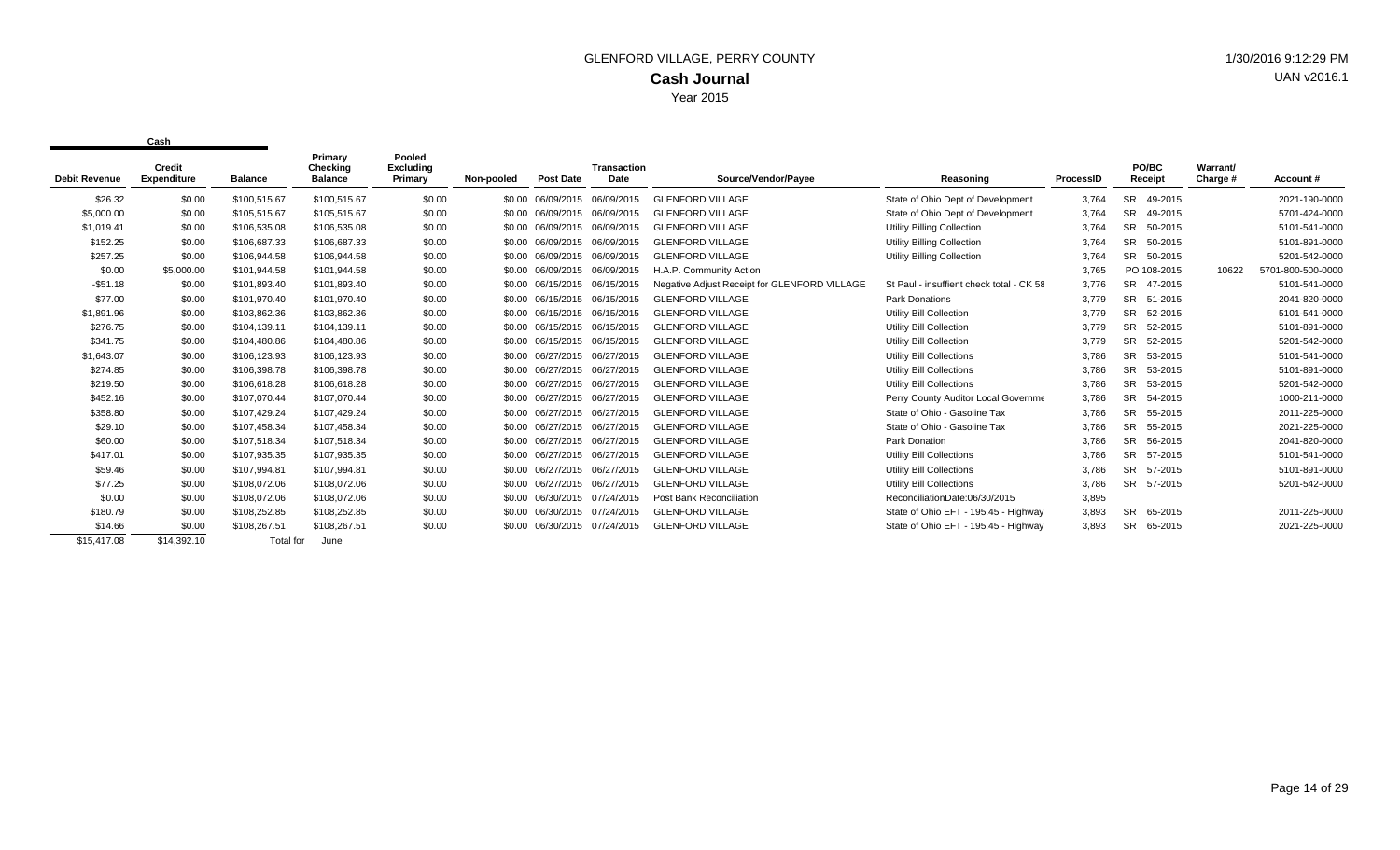| <b>Debit Revenue</b>           | <b>Credit</b><br><b>Expenditure</b> | <b>Balance</b> | Primary<br>Checking<br><b>Balance</b> | Pooled<br>Excluding<br>Primary | Non-pooled | <b>Post Date</b>             | <b>Transaction</b><br>Date | Source/Vendor/Payee                     | Reasoning              | <b>ProcessID</b> | PO/BC<br>Receipt | Warrant/<br>Charge # | Account#          |
|--------------------------------|-------------------------------------|----------------|---------------------------------------|--------------------------------|------------|------------------------------|----------------------------|-----------------------------------------|------------------------|------------------|------------------|----------------------|-------------------|
|                                |                                     |                |                                       |                                |            |                              |                            |                                         |                        |                  |                  |                      |                   |
| <b>Month Beginning Balance</b> |                                     | \$108,267.51   | \$108,267.51                          | \$0.00                         | \$0.00     |                              |                            |                                         |                        |                  |                  |                      |                   |
| \$0.00                         | \$22.57                             | \$108,244.94   | \$108,244.94                          | \$0.00                         |            | \$0.00 07/07/2015 07/07/2015 |                            | American Electric Power                 |                        | 3.827            | PO 113-2015      | 10623                | 2021-650-311-0000 |
| \$0.00                         | \$41.85                             | \$108,203.09   | \$108,203.09                          | \$0.00                         |            | \$0.00 07/07/2015            | 07/07/2015                 | American Electric Power                 |                        | 3,827            | PO 113-2015      | 10623                | 2041-730-311-0000 |
| \$0.00                         | \$42.09                             | \$108,161.00   | \$108,161.00                          | \$0.00                         |            | \$0.00 07/07/2015 07/07/2015 |                            | American Electric Power                 |                        | 3,827            | PO 113-2015      | 10623                | 5101-535-311-0000 |
| \$0.00                         | \$69.58                             | \$108,091.42   | \$108,091.42                          | \$0.00                         |            | \$0.00 07/07/2015 07/07/2015 |                            | American Electric Power                 |                        | 3,827            | PO 117-2015      | 10623                | 2011-730-311-0000 |
| \$0.00                         | \$124.65                            | \$107,966.77   | \$107,966.77                          | \$0.00                         |            | \$0.00 07/07/2015 07/07/2015 |                            | American Electric Power                 |                        | 3,827            | PO 117-2015      | 10623                | 5101-535-311-0000 |
| \$0.00                         | \$319.28                            | \$107,647.49   | \$107,647.49                          | \$0.00                         |            | \$0.00 07/07/2015 07/07/2015 |                            | American Electric Power                 |                        | 3.827            | PO 113-2015      | 10623                | 5201-543-310-0000 |
| \$0.00                         | \$54.27                             | \$107,593.22   | \$107,593.22                          | \$0.00                         |            | \$0.00 07/07/2015 07/07/2015 |                            | AT&T                                    |                        | 3,827            | PO 114-2015      | 10624                | 5101-532-321-0000 |
| \$0.00                         | \$53.63                             | \$107,539.59   | \$107,539.59                          | \$0.00                         |            | \$0.00 07/07/2015 07/07/2015 |                            | AT & T                                  |                        | 3,827            | PO 114-2015      | 10624                | 1000-790-300-0000 |
| \$0.00                         | \$1,000.00                          | \$106,539.59   | \$106,539.59                          | \$0.00                         |            | \$0.00 07/07/2015 07/07/2015 |                            | Thomas J. Coleman                       |                        | 3,827            | PO 122-2015      | 10625                | 5201-541-300-0000 |
| \$0.00                         | \$35.00                             | \$106,504.59   | \$106,504.59                          | \$0.00                         |            | \$0.00 07/07/2015 07/07/2015 |                            | <b>Energy Cooperative</b>               |                        | 3,827            | PO 118-2015      | 10626                | 1000-730-313-0000 |
| \$0.00                         | \$575.00                            | \$105,929.59   | \$105,929.59                          | \$0.00                         |            | \$0.00 07/07/2015 07/07/2015 |                            | <b>Brandon Fox</b>                      |                        | 3,827            | PO 121-2015      | 10627                | 5101-531-300-0000 |
| \$0.00                         | \$832.00                            | \$105,097.59   | \$105,097.59                          | \$0.00                         |            | \$0.00 07/07/2015 07/07/2015 |                            | Charles Harris & Associates Inc.        |                        | 3,827            | PO 119-2015      | 10628                | 1000-790-300-0000 |
| \$0.00                         | \$832.00                            | \$104,265.59   | \$104,265.59                          | \$0.00                         |            | \$0.00 07/07/2015 07/07/2015 |                            | Charles Harris & Associates Inc.        |                        | 3,827            | PO 119-2015      | 10628                | 2011-620-300-0000 |
| \$0.00                         | \$832.00                            | \$103,433.59   | \$103,433.59                          | \$0.00                         |            | \$0.00 07/07/2015 07/07/2015 |                            | Charles Harris & Associates Inc.        |                        | 3,827            | PO 119-2015      | 10628                | 5101-532-300-0000 |
| \$0.00                         | \$832.00                            | \$102,601.59   | \$102,601.59                          | \$0.00                         |            | \$0.00 07/07/2015 07/07/2015 |                            | Charles Harris & Associates Inc         |                        | 3,827            | PO 119-2015      | 10628                | 5201-542-300-0000 |
| \$0.00                         | \$202.50                            | \$102,399.09   | \$102,399.09                          | \$0.00                         |            | \$0.00 07/07/2015 07/07/2015 |                            | Isacc Wiles Burkholder & Teetor, LLC    |                        | 3,827            | PO 120-2015      | 10629                | 1000-750-300-0000 |
| \$0.00                         | \$20.42                             | \$102,378.67   | \$102,378.67                          | \$0.00                         |            | \$0.00 07/07/2015 07/07/2015 |                            | <b>MASI Environmental Services</b>      |                        | 3,827            | PO 111-2015      | 10630                | 5101-534-300-0000 |
| \$0.00                         | \$3,054.03                          | \$99,324.64    | \$99,324.64                           | \$0.00                         |            | \$0.00 07/07/2015 07/07/2015 |                            | Northern Perry County Water             |                        | 3,827            | PO 116-2015      | 10631                | 5101-533-300-0000 |
| \$0.00                         | \$753.57                            | \$98,571.07    | \$98,571.07                           | \$0.00                         |            | \$0.00 07/07/2015 07/07/2015 |                            | Northern Perry County Water             |                        | 3,827            | PO 116-2015      | 10631                | 5101-850-790-0000 |
| \$0.00                         | \$50.00                             | \$98,521.07    | \$98,521.07                           | \$0.00                         |            | \$0.00 07/07/2015 07/07/2015 |                            | Speedway LLC                            |                        | 3,827            | PO 93-2015       | 10632                | 2011-620-400-0000 |
| \$0.00                         | \$50.00                             | \$98,471.07    | \$98,471.07                           | \$0.00                         |            | \$0.00 07/07/2015 07/07/2015 |                            | Speedway LLC                            |                        | 3,827            | PO 95-2015       | 10632                | 2011-620-400-0000 |
| \$0.00                         | \$49.42                             | \$98,421.65    | \$98,421.65                           | \$0.00                         |            | \$0.00 07/07/2015 07/07/2015 |                            | Speedway LLC                            |                        | 3,827            | PO 104-2015      | 10632                | 2011-620-400-0000 |
| \$0.00                         | \$4,505.59                          | \$93,916.06    | \$93,916.06                           | \$0.00                         |            | \$0.00 07/07/2015 07/07/2015 |                            | <b>Treasurer Of State</b>               |                        | 3.827            | PO 109-2015      | 10633                | 5101-850-710-0000 |
| \$0.00                         | \$421.01                            | \$93,495.05    | \$93,495.05                           | \$0.00                         |            | \$0.00 07/07/2015 07/07/2015 |                            | <b>Treasurer Of State</b>               |                        | 3,827            | PO 109-2015      | 10633                | 5101-850-720-0000 |
| \$0.00                         | \$59.49                             | \$93,435.56    | \$93,435.56                           | \$0.00                         |            | \$0.00 07/07/2015 07/07/2015 |                            | Tri-County Plumbing & Hardware          |                        | 3,827            | PO 115-2015      | 10634                | 2011-730-420-0000 |
| \$0.00                         | \$39.89                             | \$93,395.67    | \$93,395.67                           | \$0.00                         |            | \$0.00 07/07/2015 07/07/2015 |                            | Tri-County Plumbing & Hardware          |                        | 3,827            | PO 115-2015      | 10634                | 5201-542-400-0000 |
| \$0.00                         | \$39.89                             | \$93,355.78    | \$93,355.78                           | \$0.00                         |            | \$0.00 07/07/2015 07/07/2015 |                            | Underwood's Inc.                        |                        | 3,827            | PO 123-2015      | 10635                | 2011-620-400-0000 |
| \$0.00                         | \$26.72                             | \$93,329.06    | \$93,329.06                           | \$0.00                         |            | \$0.00 07/07/2015 07/07/2015 |                            | Underwood's Inc.                        |                        | 3,827            | PO 123-2015      | 10635                | 5201-542-400-0000 |
| \$0.00                         | \$106.26                            | \$93,222.80    | \$93,222.80                           | \$0.00                         |            | \$0.00 07/07/2015 07/07/2015 |                            | <b>Employee Payroll</b>                 | Payroll Posting        | 3,839            | <b>Direct</b>    | 12-2015              | 1000-710-161-0000 |
| \$0.00                         | \$447.93                            | \$92,774.87    | \$92,774.87                           | \$0.00                         |            | \$0.00 07/07/2015 07/07/2015 |                            | <b>Employee Payroll</b>                 | <b>Payroll Posting</b> | 3,839            | <b>Direct</b>    | 12-2015              | 1000-715-111-0000 |
| \$0.00                         | \$241.97                            | \$92,532.90    | \$92,532.90                           | \$0.00                         |            | \$0.00 07/07/2015 07/07/2015 |                            | <b>Employee Payroll</b>                 | <b>Payroll Posting</b> | 3,839            | <b>Direct</b>    | 12-2015              | 1000-725-121-0000 |
| \$0.00                         | \$282.29                            | \$92,250.61    | \$92,250.61                           | \$0.00                         |            | \$0.00 07/07/2015 07/07/2015 |                            | <b>Employee Payroll</b>                 | <b>Payroll Posting</b> | 3,839            | <b>Direct</b>    | 12-2015              | 5101-532-100-0000 |
| \$0.00                         | \$282.29                            | \$91,968.32    | \$91,968.32                           | \$0.00                         |            | \$0.00 07/07/2015 07/07/2015 |                            | <b>Employee Payroll</b>                 | Payroll Posting        | 3,839            | Direct           | 12-2015              | 5201-542-100-0000 |
| \$0.00                         | \$30.00                             | \$91,938.32    | \$91,938.32                           | \$0.00                         |            | \$0.00 07/07/2015 07/07/2015 |                            | Ohio Public Employees Retirement System |                        | 3,841            | <b>Direct</b>    | 10644                | 1000-725-121-0000 |
| \$0.00                         | \$46.66                             | \$91,891.66    | \$91,891.66                           | \$0.00                         |            | \$0.00 07/07/2015 07/07/2015 |                            | Ohio Public Employees Retirement System |                        | 3,841            | Direct           | 10644                | 1000-725-211-0000 |
| \$0.00                         | \$35.00                             | \$91,856.66    | \$91,856.66                           | \$0.00                         |            | \$0.00 07/07/2015 07/07/2015 |                            | Ohio Public Employees Retirement System |                        | 3,841            | Direct           | 10644                | 5101-532-100-0000 |
| \$0.00                         | \$46.67                             | \$91,809.99    | \$91,809.99                           | \$0.00                         |            | \$0.00 07/07/2015 07/07/2015 |                            | Ohio Public Employees Retirement System |                        | 3,841            | <b>Direct</b>    | 10644                | 5101-532-211-0000 |
| \$0.00                         | \$35.00                             | \$91,774.99    | \$91,774.99                           | \$0.00                         |            | \$0.00 07/07/2015 07/07/2015 |                            | Ohio Public Employees Retirement System |                        | 3,841            | <b>Direct</b>    | 10644                | 5201-542-100-0000 |
| \$0.00                         | \$46.67                             | \$91,728.32    | \$91,728.32                           | \$0.00                         |            | \$0.00 07/07/2015 07/07/2015 |                            | Ohio Public Employees Retirement System |                        | 3.841            | <b>Direct</b>    | 10644                | 5201-542-211-0000 |
|                                |                                     |                |                                       |                                |            |                              |                            |                                         |                        |                  |                  |                      |                   |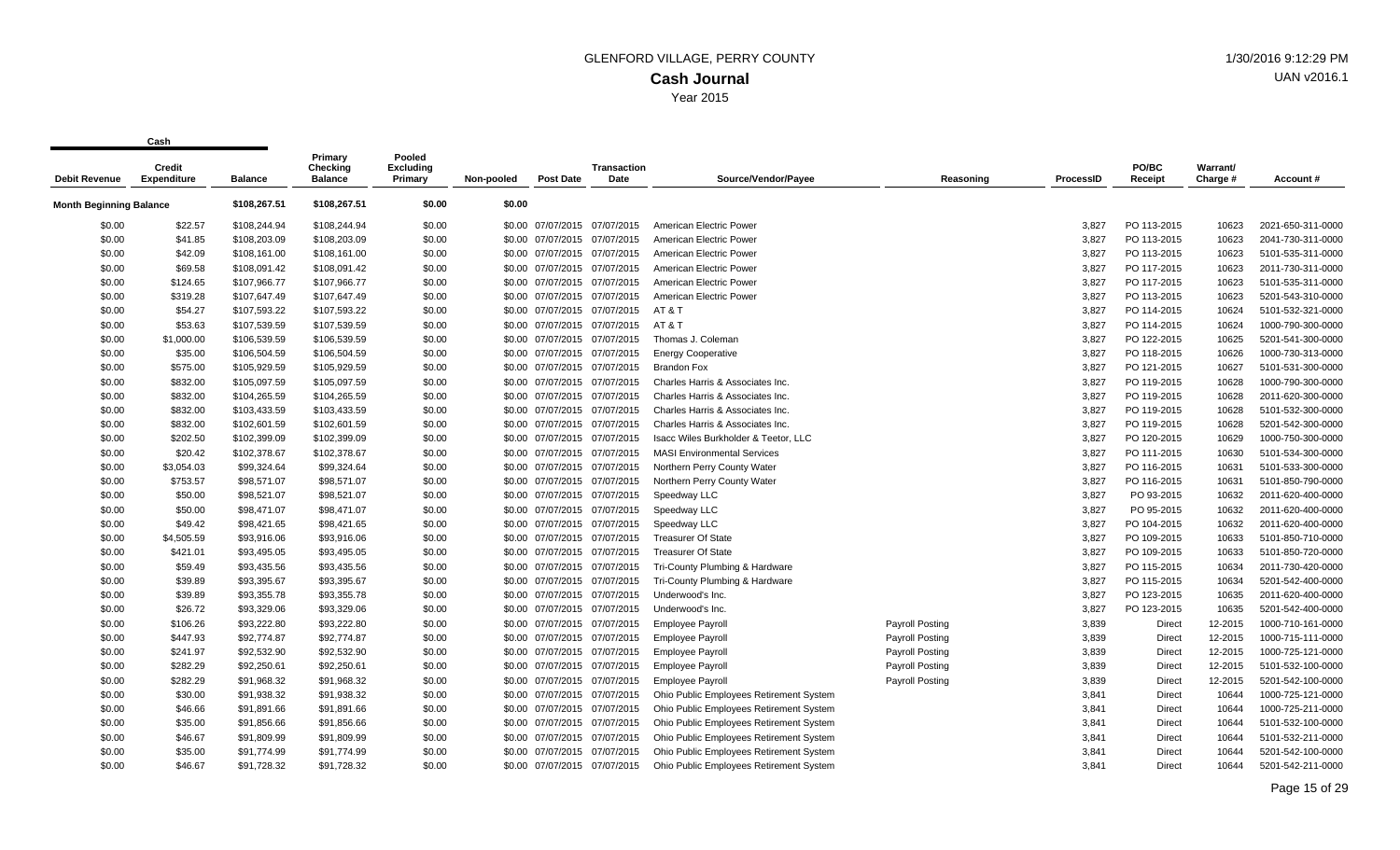| <b>Debit Revenue</b> | <b>Credit</b><br><b>Expenditure</b> | <b>Balance</b> | Primary<br>Checking<br><b>Balance</b> | Pooled<br><b>Excluding</b><br>Primary | Non-pooled | <b>Post Date</b>             | <b>Transaction</b><br>Date   | Source/Vendor/Payee                          | Reasoning                              | ProcessID | PO/BC<br>Receipt     | Warrant/<br>Charge # | Account #         |
|----------------------|-------------------------------------|----------------|---------------------------------------|---------------------------------------|------------|------------------------------|------------------------------|----------------------------------------------|----------------------------------------|-----------|----------------------|----------------------|-------------------|
| \$0.00               | $-$42.25$                           | \$91,770.57    | \$91,770.57                           | \$0.00                                |            |                              | \$0.00 07/07/2015 07/07/2015 | Paul G Currence Jr                           | Void Wage 10638                        | 3,845     | Direct               | 10638                | 1000-715-111-0000 |
| \$0.00               | $-$70.43$                           | \$91,841.00    | \$91,841.00                           | \$0.00                                |            | \$0.00 07/07/2015 07/07/2015 |                              | Jeffery E Ours                               | Void Wage 10641                        | 3,845     | Direct               | 10641                | 1000-715-111-0000 |
| \$0.00               | $-$84.51$                           | \$91,925.51    | \$91,925.51                           | \$0.00                                |            | \$0.00 07/07/2015 07/07/2015 |                              | Sharon M Phillips                            | Void Wage 10642                        | 3,845     | Direct               | 10642                | 1000-715-111-0000 |
| \$0.00               | $-$106.26$                          | \$92,031.77    | \$92,031.77                           | \$0.00                                |            | \$0.00 07/07/2015            | 07/07/2015                   | Leonard L Sheppard                           | Void Wage 10643                        | 3,845     | Direct               | 10643                | 1000-710-161-0000 |
| \$0.00               | \$118.26                            | \$91,913.51    | \$91,913.51                           | \$0.00                                |            | \$0.00 07/07/2015 07/07/2015 |                              | <b>Employee Payroll</b>                      | Payroll Posting                        | 3,856     | <b>Direct</b>        | 13-2015              | 1000-710-161-0000 |
| \$0.00               | \$282.18                            | \$91,631.33    | \$91,631.33                           | \$0.00                                |            | \$0.00 07/07/2015 07/07/2015 |                              | <b>Employee Payroll</b>                      | Payroll Posting                        | 3,856     | Direct               | 13-2015              | 1000-715-111-0000 |
| \$0.00               | $-$94.06$                           | \$91,725.39    | \$91,725.39                           | \$0.00                                |            | \$0.00 07/07/2015 07/07/2015 |                              | Paul G Currence Jr                           | Void Wage 10645                        | 3,857     | Direct               | 10645                | 1000-715-111-0000 |
| \$0.00               | $-$94.06$                           | \$91,819.45    | \$91,819.45                           | \$0.00                                |            | \$0.00 07/07/2015 07/07/2015 |                              | Jeffery E Ours                               | Void Wage 10646                        | 3,857     | Direct               | 10646                | 1000-715-111-0000 |
| \$0.00               | \$125.40                            | \$91,694.05    | \$91,694.05                           | \$0.00                                |            | \$0.00 07/07/2015 07/07/2015 |                              | <b>Employee Payroll</b>                      | Payroll Posting                        | 3,862     | <b>Direct</b>        | 14-2015              | 1000-715-111-0000 |
| \$122.65             | \$0.00                              | \$91,816.70    | \$91,816.70                           | \$0.00                                |            | \$0.00 07/17/2015            | 07/17/2015                   | <b>GLENFORD VILLAGE</b>                      | Perry County Auditor - Undivided Moto  | 3,873     | <b>SR</b><br>58-2015 |                      | 2011-190-0000     |
| \$9.95               | \$0.00                              | \$91,826.65    | \$91,826.65                           | \$0.00                                |            | \$0.00 07/17/2015 07/17/2015 |                              | <b>GLENFORD VILLAGE</b>                      | Perry County Auditor - Undivided Moto  | 3,873     | <b>SR</b><br>58-2015 |                      | 2021-190-0000     |
| \$114.00             | \$0.00                              | \$91,940.65    | \$91,940.65                           | \$0.00                                |            | \$0.00 07/17/2015 07/17/2015 |                              | <b>GLENFORD VILLAGE</b>                      | Perry County Auditor - Undivided Moto  | 3,873     | <b>SR</b><br>58-2015 |                      | 2041-820-0000     |
| \$338.68             | \$0.00                              | \$92,279.33    | \$92,279.33                           | \$0.00                                |            | \$0.00 07/17/2015 07/17/2015 |                              | <b>GLENFORD VILLAGE</b>                      | Perry County Auditor - Undivided Moto  | 3,873     | <b>SR</b><br>58-2015 |                      | 5101-543-0000     |
| \$2,361.14           | \$0.00                              | \$94,640.47    | \$94,640.47                           | \$0.00                                |            | \$0.00 07/17/2015            | 07/17/2015                   | <b>GLENFORD VILLAGE</b>                      | <b>Utility Bill Collections</b>        | 3,873     | <b>SR</b><br>59-2015 |                      | 5101-541-0000     |
| \$377.71             | \$0.00                              | \$95,018.18    | \$95,018.18                           | \$0.00                                |            | \$0.00 07/17/2015 07/17/2015 |                              | <b>GLENFORD VILLAGE</b>                      | <b>Utility Bill Collections</b>        | 3,873     | <b>SR</b><br>59-2015 |                      | 5101-891-0000     |
| \$1,436.75           | \$0.00                              | \$96,454.93    | \$96,454.93                           | \$0.00                                |            | \$0.00 07/17/2015 07/17/2015 |                              | <b>GLENFORD VILLAGE</b>                      | <b>Utility Bill Collections</b>        | 3,873     | <b>SR</b><br>59-2015 |                      | 5201-542-0000     |
| \$37.50              | \$0.00                              | \$96,492.43    | \$96,492.43                           | \$0.00                                |            | \$0.00 07/17/2015            | 07/17/2015                   | <b>GLENFORD VILLAGE</b>                      | PC Auditor - Cigarette Settlement - 37 | 3,873     | 60-2015<br><b>SR</b> |                      | 1000-222-0000     |
| \$80.00              | \$0.00                              | \$96,572.43    | \$96,572.43                           | \$0.00                                |            | \$0.00 07/17/2015 07/17/2015 |                              | <b>GLENFORD VILLAGE</b>                      | PC Auditor - Cigarette Settlement - 37 | 3,873     | SR<br>60-2015        |                      | 2041-820-0000     |
| \$300.00             | \$0.00                              | \$96,872.43    | \$96,872.43                           | \$0.00                                |            | \$0.00 07/17/2015 07/17/2015 |                              | <b>GLENFORD VILLAGE</b>                      | PC Auditor - Cigarette Settlement - 37 | 3,873     | <b>SR</b><br>60-2015 |                      | 5201-891-0000     |
| \$2,568.62           | \$0.00                              | \$99,441.05    | \$99,441.05                           | \$0.00                                |            | \$0.00 07/17/2015 07/17/2015 |                              | <b>GLENFORD VILLAGE</b>                      | <b>Utility Bill Collections</b>        | 3,873     | <b>SR</b><br>61-2015 |                      | 5101-541-0000     |
| \$423.65             | \$0.00                              | \$99,864.70    | \$99,864.70                           | \$0.00                                |            | \$0.00 07/17/2015            | 07/17/2015                   | <b>GLENFORD VILLAGE</b>                      | <b>Utility Bill Collections</b>        | 3,873     | SR 61-2015           |                      | 5101-891-0000     |
| \$3,031.58           | \$0.00                              | \$102,896.28   | \$102,896.28                          | \$0.00                                |            | \$0.00 07/17/2015 07/17/2015 |                              | <b>GLENFORD VILLAGE</b>                      | <b>Utility Bill Collections</b>        | 3,873     | <b>SR</b><br>61-2015 |                      | 5201-542-0000     |
| \$208.41             | \$0.00                              | \$103,104.69   | \$103,104.69                          | \$0.00                                |            | \$0.00 07/17/2015 07/17/2015 |                              | <b>GLENFORD VILLAGE</b>                      | State of Ohio Treasurer - State and lo | 3,873     | SR 62-2015           |                      | 2011-225-0000     |
| \$16.90              | \$0.00                              | \$103,121.59   | \$103,121.59                          | \$0.00                                |            | \$0.00 07/17/2015 07/17/2015 |                              | <b>GLENFORD VILLAGE</b>                      | State of Ohio Treasurer - State and lo | 3,873     | SR 62-2015           |                      | 2021-225-0000     |
| \$0.00               | \$162.91                            | \$102,958.68   | \$102,958.68                          | \$0.00                                |            | \$0.00 07/17/2015 07/17/2015 |                              | American Electric Power                      |                                        | 3,885     | PO 124-2015          | 10651                | 1000-130-311-0000 |
| \$0.00               | \$59.58                             | \$102,899.10   | \$102,899.10                          | \$0.00                                |            |                              | \$0.00 07/17/2015 07/17/2015 | AT & T                                       |                                        | 3,885     | PO 125-2015          | 10652                | 5201-542-321-0000 |
| \$0.00               | \$218.22                            | \$102,680.88   | \$102,680.88                          | \$0.00                                |            | \$0.00 07/17/2015 07/17/2015 |                              | Pal Printing                                 |                                        | 3,885     | PO 126-2015          | 10653                | 5201-542-400-0000 |
| \$188.93             | \$0.00                              | \$102,869.81   | \$102,869.81                          | \$0.00                                |            | \$0.00 07/24/2015 07/24/2015 |                              | <b>GLENFORD VILLAGE</b>                      | <b>Uitlity Bill Collections</b>        | 3,891     | SR 63-2015           |                      | 5101-541-0000     |
| \$21.50              | \$0.00                              | \$102,891.31   | \$102,891.31                          | \$0.00                                |            | \$0.00 07/24/2015 07/24/2015 |                              | <b>GLENFORD VILLAGE</b>                      | <b>Uitlity Bill Collections</b>        | 3,891     | SR 63-2015           |                      | 5101-891-0000     |
| \$45.00              | \$0.00                              | \$102,936.31   | \$102,936.31                          | \$0.00                                |            | \$0.00 07/24/2015 07/24/2015 |                              | <b>GLENFORD VILLAGE</b>                      | <b>Uitlity Bill Collections</b>        | 3,891     | SR 63-2015           |                      | 5201-542-0000     |
| \$706.09             | \$0.00                              | \$103,642.40   | \$103,642.40                          | \$0.00                                |            | \$0.00 07/24/2015 07/24/2015 |                              | <b>GLENFORD VILLAGE</b>                      | Park Donations - 53.00                 | 3,891     | <b>SR</b><br>64-2015 |                      | 1000-211-0000     |
| \$53.00              | \$0.00                              | \$103,695.40   | \$103,695.40                          | \$0.00                                |            | \$0.00 07/24/2015 07/24/2015 |                              | <b>GLENFORD VILLAGE</b>                      | Park Donations - 53.00                 | 3,891     | SR 64-2015           |                      | 2041-820-0000     |
| \$75.00              | \$0.00                              | \$103,770.40   | \$103,770.40                          | \$0.00                                |            | \$0.00 07/24/2015 07/24/2015 |                              | <b>GLENFORD VILLAGE</b>                      | Park Donations - 53.00                 | 3,891     | <b>SR</b><br>64-2015 |                      | 5201-891-0000     |
| \$148.00             | \$0.00                              | \$103,918.40   | \$103,918.40                          | \$0.00                                |            | \$0.00 07/31/2015            | 07/31/2015                   | <b>GLENFORD VILLAGE</b>                      | Parks Donation - 148.00                | 3,902     | <b>SR</b><br>66-2015 |                      | 2041-820-0000     |
| \$83.22              | \$0.00                              | \$104,001.62   | \$104,001.62                          | \$0.00                                |            | \$0.00 07/31/2015 07/31/2015 |                              | <b>GLENFORD VILLAGE</b>                      | Parks Donation - 148.00                | 3,902     | SR 66-2015           |                      | 2011-190-0000     |
| \$6.75               | \$0.00                              | \$104,008.37   | \$104,008.37                          | \$0.00                                |            | \$0.00 07/31/2015 07/31/2015 |                              | <b>GLENFORD VILLAGE</b>                      | Parks Donation - 148.00                | 3.902     | SR 66-2015           |                      | 2021-190-0000     |
| \$452.42             | \$0.00                              | \$104,460.79   | \$104,460.79                          | \$0.00                                |            | \$0.00 07/31/2015 07/31/2015 |                              | <b>GLENFORD VILLAGE</b>                      | <b>Utility Billing Collections</b>     | 3,902     | SR 67-2015           |                      | 5101-541-0000     |
| \$48.00              | \$0.00                              | \$104,508.79   | \$104,508.79                          | \$0.00                                |            | \$0.00 07/31/2015            | 07/31/2015                   | <b>GLENFORD VILLAGE</b>                      | <b>Utility Billing Collections</b>     | 3,902     | SR 67-2015           |                      | 5101-891-0000     |
| \$45.00              | \$0.00                              | \$104,553.79   | \$104,553.79                          | \$0.00                                |            | \$0.00 07/31/2015 07/31/2015 |                              | <b>GLENFORD VILLAGE</b>                      | <b>Utility Billing Collections</b>     | 3,902     | <b>SR</b><br>67-2015 |                      | 5201-542-0000     |
| $-$100.00$           | \$0.00                              | \$104,453.79   | \$104,453.79                          | \$0.00                                |            | \$0.00 07/31/2015 07/31/2015 |                              | Negative Adjust Receipt for GLENFORD VILLAGE | Returned Check 2008 Lukuch \$100.00    | 3,903     | <b>SR</b><br>59-2015 |                      | 5101-541-0000     |
| \$372.66             | \$0.00                              | \$104.826.45   | \$104,826.45                          | \$0.00                                |            | \$0.00 07/31/2015 08/01/2015 |                              | <b>GLENFORD VILLAGE</b>                      | State EFT - Gasoline Excise Tax        | 3.906     | <b>SR</b><br>68-2015 |                      | 2011-225-0000     |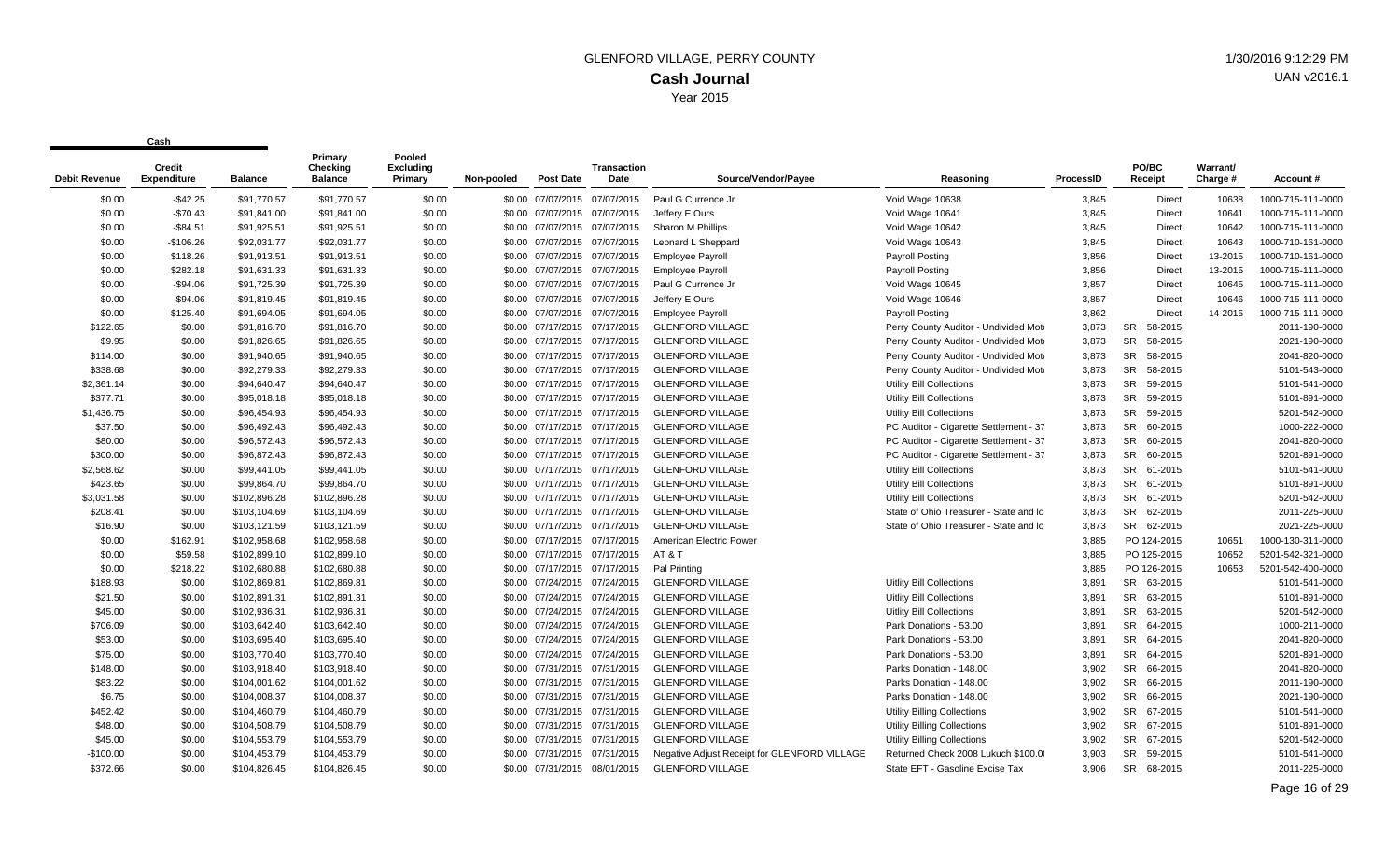|                      | Cash                         |                |                                       |                                       |            |                  |                              |                                          |                                      |           |                  |                      |               |
|----------------------|------------------------------|----------------|---------------------------------------|---------------------------------------|------------|------------------|------------------------------|------------------------------------------|--------------------------------------|-----------|------------------|----------------------|---------------|
| <b>Debit Revenue</b> | <b>Credit</b><br>Expenditure | <b>Balance</b> | Primary<br>Checking<br><b>Balance</b> | Pooled<br><b>Excluding</b><br>Primary | Non-pooled | <b>Post Date</b> | <b>Transaction</b><br>Date   | Source/Vendor/Pavee                      | Reasoning                            | ProcessID | PO/BC<br>Receipt | Warrant/<br>Charge # | Account#      |
| \$30.22              | \$0.00                       | \$104.856.67   | \$104,856.67                          | \$0.00                                |            |                  | \$0.00 07/31/2015 08/01/2015 | GLENFORD VILLAGE                         | State EFT - Gasoline Excise Tax      | 3,906     | SR 68-2015       |                      | 2021-225-0000 |
| \$0.00               | \$0.00                       | \$104,856.67   | \$104,856.67                          | \$0.00                                |            |                  | \$0.00 07/31/2015 08/28/2015 | Post Bank Reconciliation                 | ReconciliationDate:07/31/2015        | 4,008     |                  |                      |               |
| \$24.50              | \$0.00                       | \$104.881.17   | \$104,881.17                          | \$0.00                                |            |                  | \$0.00 07/31/2015 08/28/2015 | Positive Adjustment for GLENFORD VILLAGE | Bank completed a debit adjustment fo | 3.994     | SR 59-2015       |                      | 5101-541-0000 |
| \$5.00               | \$0.00                       | \$104.886.17   | \$104.886.17                          | \$0.00                                |            |                  | \$0.00 07/31/2015 08/28/2015 | Positive Adjustment for GLENFORD VILLAGE | Bank completed a debit adjustment fo | 3.994     | SR 59-2015       |                      | 5101-891-0000 |
| \$13,632.83          | \$17,014.17                  | Total for      | July                                  |                                       |            |                  |                              |                                          |                                      |           |                  |                      |               |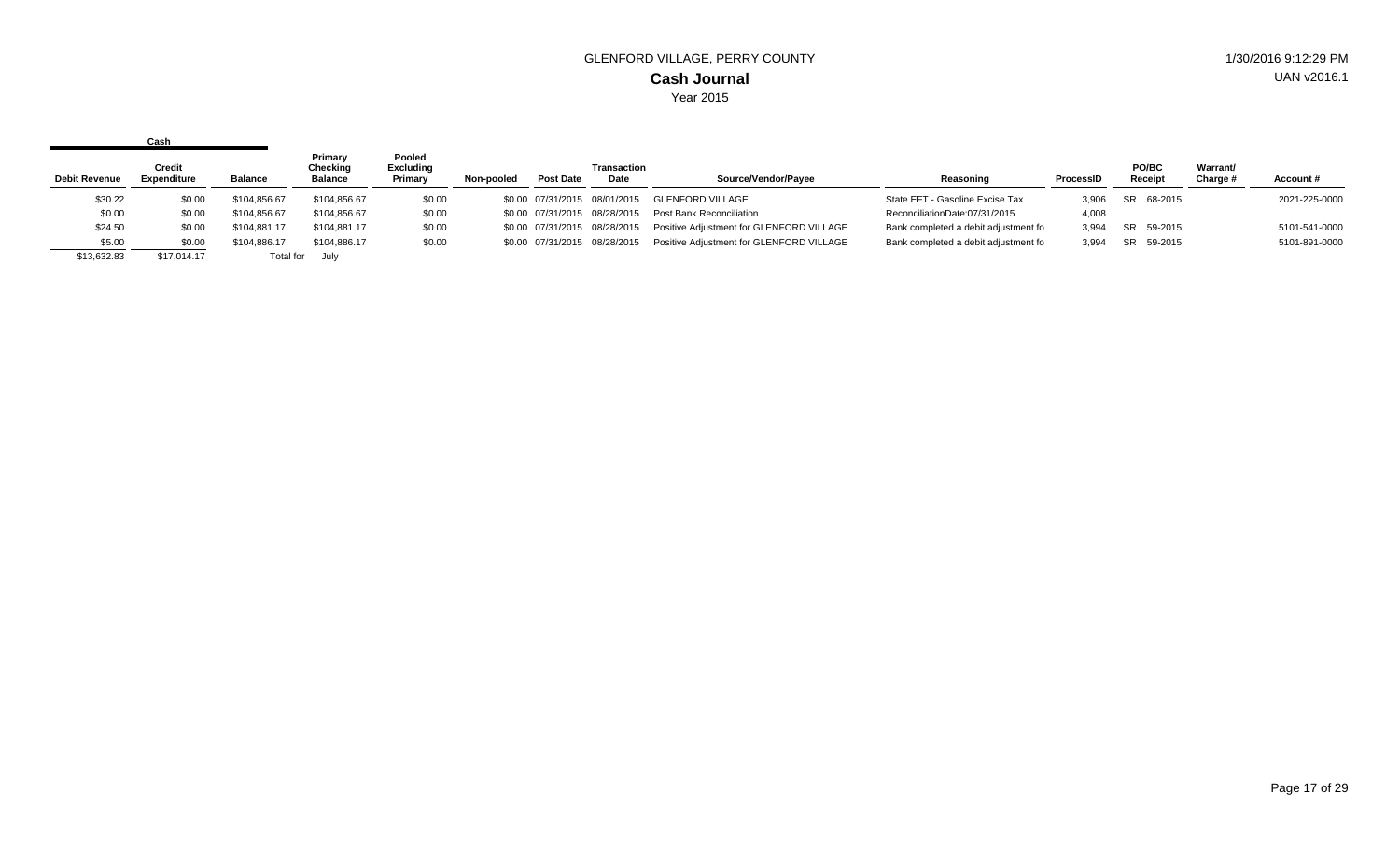| <b>Debit Revenue</b>    | <b>Credit</b><br>Expenditure | <b>Balance</b> | Primary<br><b>Checking</b><br><b>Balance</b> | Pooled<br>Excluding<br>Primary | Non-pooled | <b>Post Date</b>             | <b>Transaction</b><br>Date   | Source/Vendor/Pavee                      | Reasoning                      | <b>ProcessID</b> | PO/BC<br>Receipt | Warrant/<br>Charge # | Account#          |
|-------------------------|------------------------------|----------------|----------------------------------------------|--------------------------------|------------|------------------------------|------------------------------|------------------------------------------|--------------------------------|------------------|------------------|----------------------|-------------------|
|                         |                              |                |                                              |                                |            |                              |                              |                                          |                                |                  |                  |                      |                   |
| Month Beginning Balance |                              | \$104,886.17   | \$104,886.17                                 | \$0.00                         | \$0.00     |                              |                              |                                          |                                |                  |                  |                      |                   |
| \$0.00                  | \$62.01                      | \$104,824.16   | \$104,824.16                                 | \$0.00                         |            | \$0.00 08/04/2015            | 08/04/2015                   | American Electric Power                  |                                | 3,951            | PO 134-2015      | 10654                | 2011-730-311-0000 |
| \$0.00                  | \$22.60                      | \$104,801.56   | \$104,801.56                                 | \$0.00                         | \$0.00     | 08/04/2015                   | 08/04/2015                   | American Electric Power                  |                                | 3,951            | PO 134-2015      | 10654                | 2021-650-311-0000 |
| \$0.00                  | \$42.82                      | \$104,758.74   | \$104,758.74                                 | \$0.00                         |            | \$0.00 08/04/2015 08/04/2015 |                              | American Electric Power                  |                                | 3,951            | PO 134-2015      | 10654                | 2041-730-311-0000 |
| \$0.00                  | \$194.34                     | \$104,564.40   | \$104,564.40                                 | \$0.00                         |            | \$0.00 08/04/2015 08/04/2015 |                              | American Electric Power                  |                                | 3,951            | PO 134-2015      | 10654                | 5101-535-311-0000 |
| \$0.00                  | \$383.42                     | \$104,180.98   | \$104,180.98                                 | \$0.00                         |            |                              | \$0.00 08/04/2015 08/04/2015 | American Electric Power                  |                                | 3,951            | PO 134-2015      | 10654                | 5201-543-310-0000 |
| \$0.00                  | \$107.81                     | \$104,073.17   | \$104,073.17                                 | \$0.00                         |            | \$0.00 08/04/2015            | 08/04/2015                   | AT&T                                     |                                | 3,951            | PO 133-2015      | 10655                | 5101-532-321-0000 |
| \$0.00                  | \$1,000.00                   | \$103,073.17   | \$103,073.17                                 | \$0.00                         |            |                              | \$0.00 08/04/2015 08/04/2015 | Thomas J. Coleman                        |                                | 3,951            | PO 142-2015      | 10656                | 5201-541-300-0000 |
| \$0.00                  | \$33.00                      | \$103,040.17   | \$103,040.17                                 | \$0.00                         |            | \$0.00 08/04/2015 08/04/2015 |                              | <b>Energy Cooperative</b>                |                                | 3,951            | PO 140-2015      | 10657                | 1000-730-313-0000 |
| \$0.00                  | \$575.00                     | \$102,465.17   | \$102,465.17                                 | \$0.00                         |            | \$0.00 08/04/2015            | 08/04/2015                   | <b>Brandon Fox</b>                       |                                | 3,951            | PO 143-2015      | 10658                | 5101-531-300-0000 |
| \$0.00                  | \$943.84                     | \$101,521.33   | \$101,521.33                                 | \$0.00                         |            | \$0.00 08/04/2015 08/04/2015 |                              | <b>HD Waterworks Supply</b>              |                                | 3,951            | PO 145-2015      | 10659                | 5101-535-400-0000 |
| \$0.00                  | \$432.00                     | \$101,089.33   | \$101,089.33                                 | \$0.00                         |            | \$0.00 08/04/2015 08/04/2015 |                              | Isacc Wiles Burkholder & Teetor, LLC     |                                | 3,951            | PO 144-2015      | 10660                | 1000-750-300-0000 |
| \$0.00                  | \$20.42                      | \$101,068.91   | \$101,068.91                                 | \$0.00                         |            | \$0.00 08/04/2015 08/04/2015 |                              | <b>MASI Environmental Services</b>       |                                | 3,951            | PO 129-2015      | 10661                | 5101-534-300-0000 |
| \$0.00                  | \$2,752.69                   | \$98,316.22    | \$98,316.22                                  | \$0.00                         |            | \$0.00 08/04/2015 08/04/2015 |                              | Northern Perry County Water              |                                | 3,951            | PO 139-2015      | 10662                | 5101-533-300-0000 |
| \$0.00                  | \$753.57                     | \$97,562.65    | \$97,562.65                                  | \$0.00                         |            | \$0.00 08/04/2015 08/04/2015 |                              | Northern Perry County Water              |                                | 3,951            | PO 139-2015      | 10662                | 5101-850-790-0000 |
| \$0.00                  | \$728.50                     | \$96,834.15    | \$96,834.15                                  | \$0.00                         |            | \$0.00 08/04/2015 08/04/2015 |                              | Ohio Municipal Joint Self-Insurance Pool |                                | 3,951            | PO 135-2015      | 10663                | 1000-725-351-0000 |
| \$0.00                  | \$728.50                     | \$96,105.65    | \$96,105.65                                  | \$0.00                         |            | \$0.00 08/04/2015 08/04/2015 |                              | Ohio Municipal Joint Self-Insurance Pool |                                | 3,951            | PO 135-2015      | 10663                | 2011-730-352-0000 |
| \$0.00                  | \$728.50                     | \$95,377.15    | \$95,377.15                                  | \$0.00                         |            | \$0.00 08/04/2015 08/04/2015 |                              | Ohio Municipal Joint Self-Insurance Pool |                                | 3,951            | PO 135-2015      | 10663                | 5101-539-351-0000 |
| \$0.00                  | \$728.50                     | \$94,648.65    | \$94,648.65                                  | \$0.00                         |            | \$0.00 08/04/2015 08/04/2015 |                              | Ohio Municipal Joint Self-Insurance Pool |                                | 3,951            | PO 135-2015      | 10663                | 5201-542-350-0000 |
| \$0.00                  | \$64.70                      | \$94,583.95    | \$94,583.95                                  | \$0.00                         |            |                              | \$0.00 08/04/2015 08/04/2015 | OmniSite                                 |                                | 3,951            | PO 136-2015      | 10664                | 5201-543-300-0000 |
| \$0.00                  | \$10.44                      | \$94,573.51    | \$94,573.51                                  | \$0.00                         |            | \$0.00 08/04/2015            | 08/04/2015                   | Jeff Ours                                |                                | 3,951            | PO 127-2015      | 10665                | 2011-620-400-0000 |
| \$0.00                  | \$31.72                      | \$94,541.79    | \$94,541.79                                  | \$0.00                         |            | \$0.00 08/04/2015 08/04/2015 |                              | Jeff Ours                                |                                | 3,951            | PO 141-2015      | 10665                | 2011-620-400-0000 |
| \$0.00                  | \$75.98                      | \$94,465.81    | \$94,465.81                                  | \$0.00                         |            | \$0.00 08/04/2015 08/04/2015 |                              | <b>Leonard Sheppard</b>                  |                                | 3,951            | PO 131-2015      | 10666                | 2011-620-400-0000 |
| \$0.00                  | \$10.00                      | \$94,455.81    | \$94,455.81                                  | \$0.00                         |            | \$0.00 08/04/2015            | 08/04/2015                   | <b>Leonard Sheppard</b>                  |                                | 3,951            | PO 138-2015      | 10666                | 5101-532-322-0000 |
| \$0.00                  | \$120.00                     | \$94,335.81    | \$94,335.81                                  | \$0.00                         |            | \$0.00 08/04/2015 08/04/2015 |                              | Special-T's Inc./Lakes End               |                                | 3,951            | PO 137-2015      | 10667                | 5201-542-400-0000 |
| \$0.00                  | \$41.00                      | \$94,294.81    | \$94,294.81                                  | \$0.00                         |            | \$0.00 08/04/2015            | 08/04/2015                   | Speedway LLC                             |                                | 3,951            | PO 110-2015      | 10668                | 2011-620-400-0000 |
| \$0.00                  | \$55.00                      | \$94,239.81    | \$94,239.81                                  | \$0.00                         |            | \$0.00 08/04/2015 08/04/2015 |                              | Speedway LLC                             |                                | 3,951            | PO 112-2015      | 10668                | 2011-620-400-0000 |
| \$0.00                  | \$60.00                      | \$94,179.81    | \$94,179.81                                  | \$0.00                         |            | \$0.00 08/04/2015            | 08/04/2015                   | Speedway LLC                             |                                | 3,951            | PO 128-2015      | 10668                | 2011-620-400-0000 |
| \$0.00                  | \$241.97                     | \$93,937.84    | \$93,937.84                                  | \$0.00                         |            | \$0.00 08/04/2015 08/04/2015 |                              | <b>Employee Payroll</b>                  | Payroll Posting                | 3,954            | <b>Direct</b>    | 15-2015              | 1000-725-121-0000 |
| \$0.00                  | \$282.29                     | \$93.655.55    | \$93,655.55                                  | \$0.00                         |            | \$0.00 08/04/2015 08/04/2015 |                              | <b>Employee Payroll</b>                  | <b>Payroll Posting</b>         | 3,954            | <b>Direct</b>    | 15-2015              | 5101-532-100-0000 |
| \$0.00                  | \$282.29                     | \$93,373.26    | \$93,373.26                                  | \$0.00                         |            | \$0.00 08/04/2015            | 08/04/2015                   | <b>Employee Payroll</b>                  | <b>Payroll Posting</b>         | 3,954            | <b>Direct</b>    | 15-2015              | 5201-542-100-0000 |
| \$0.00                  | \$30.00                      | \$93,343.26    | \$93,343.26                                  | \$0.00                         |            | \$0.00 08/04/2015 08/04/2015 |                              | Ohio Public Employees Retirement System  |                                | 3,956            | Direct           | 10670                | 1000-725-121-0000 |
| \$0.00                  | \$46.66                      | \$93,296.60    | \$93,296.60                                  | \$0.00                         |            | \$0.00 08/04/2015 08/04/2015 |                              | Ohio Public Employees Retirement System  |                                | 3,956            | <b>Direct</b>    | 10670                | 1000-725-211-0000 |
| \$0.00                  | \$35.00                      | \$93,261.60    | \$93,261.60                                  | \$0.00                         |            | \$0.00 08/04/2015 08/04/2015 |                              | Ohio Public Employees Retirement System  |                                | 3,956            | Direct           | 10670                | 5101-532-100-0000 |
| \$0.00                  | \$46.67                      | \$93,214.93    | \$93,214.93                                  | \$0.00                         |            | \$0.00 08/04/2015 08/04/2015 |                              | Ohio Public Employees Retirement System  |                                | 3,956            | <b>Direct</b>    | 10670                | 5101-532-211-0000 |
| \$0.00                  | \$35.00                      | \$93,179.93    | \$93,179.93                                  | \$0.00                         |            | \$0.00 08/04/2015 08/04/2015 |                              | Ohio Public Employees Retirement System  |                                | 3,956            | <b>Direct</b>    | 10670                | 5201-542-100-0000 |
| \$0.00                  | \$46.67                      | \$93,133.26    | \$93,133.26                                  | \$0.00                         |            | \$0.00 08/04/2015 08/04/2015 |                              | Ohio Public Employees Retirement System  |                                | 3,956            | <b>Direct</b>    | 10670                | 5201-542-211-0000 |
| \$86.00                 | \$0.00                       | \$93,219.26    | \$93,219.26                                  | \$0.00                         |            | \$0.00 08/28/2015            | 08/28/2015                   | <b>GLENFORD VILLAGE</b>                  | Park Donation                  | 4,006            | 69-2015<br>SR    |                      | 2041-820-0000     |
| \$1,177.30              | \$0.00                       | \$94,396.56    | \$94,396.56                                  | \$0.00                         |            | \$0.00 08/28/2015 08/28/2015 |                              | <b>GLENFORD VILLAGE</b>                  | Utility Bill Collection        | 4,006            | SR 70-2015       |                      | 5101-541-0000     |
| \$167.35                | \$0.00                       | \$94,563.91    | \$94,563.91                                  | \$0.00                         |            | \$0.00 08/28/2015            | 08/28/2015                   | <b>GLENFORD VILLAGE</b>                  | <b>Utility Bill Collection</b> | 4,006            | SR<br>70-2015    |                      | 5101-891-0000     |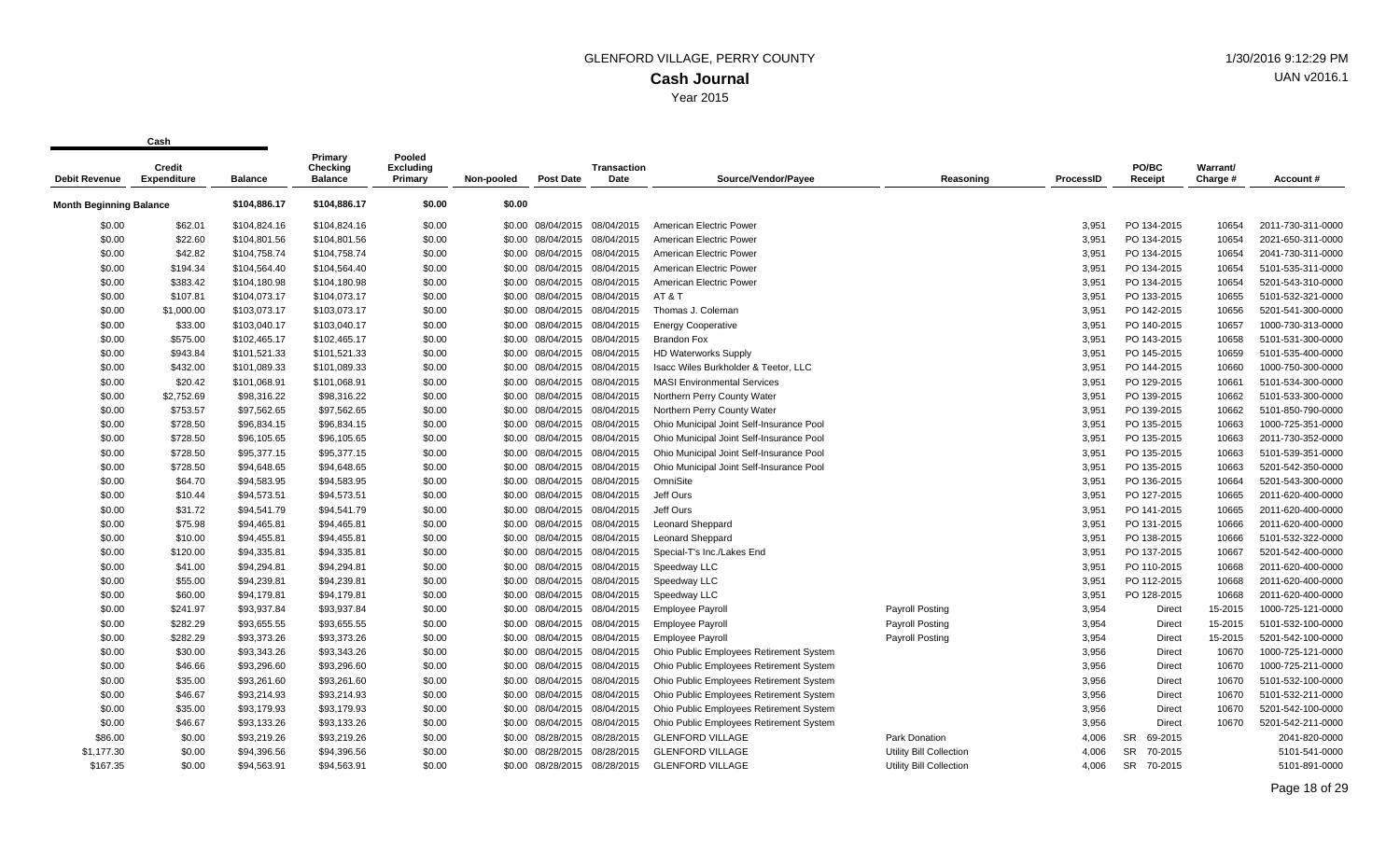| <b>Debit Revenue</b> | Credit<br><b>Expenditure</b> | <b>Balance</b> | Primary<br>Checking<br><b>Balance</b> | Pooled<br><b>Excluding</b><br>Primary | Non-pooled | <b>Post Date</b>  | <b>Transaction</b><br>Date | Source/Vendor/Payee       | Reasoning                              | ProcessID | PO/BC<br>Receipt     | Warrant/<br>Charge # | Account#          |
|----------------------|------------------------------|----------------|---------------------------------------|---------------------------------------|------------|-------------------|----------------------------|---------------------------|----------------------------------------|-----------|----------------------|----------------------|-------------------|
| \$152.75             | \$0.00                       | \$94,716.66    | \$94,716.66                           | \$0.00                                |            | \$0.00 08/28/2015 | 08/28/2015                 | <b>GLENFORD VILLAGE</b>   | <b>Utility Bill Collection</b>         | 4,006     | <b>SR</b><br>70-2015 |                      | 5201-542-0000     |
| \$728.96             | \$0.00                       | \$95.445.62    | \$95,445.62                           | \$0.00                                |            | \$0.00 08/28/2015 | 08/28/2015                 | <b>GLENFORD VILLAGE</b>   | <b>Utility Bill Collections</b>        | 4,006     | <b>SR</b><br>71-2015 |                      | 5101-541-0000     |
| \$116.00             | \$0.00                       | \$95,561.62    | \$95,561.62                           | \$0.00                                |            | \$0.00 08/28/2015 | 08/28/2015                 | <b>GLENFORD VILLAGE</b>   | <b>Utility Bill Collections</b>        | 4,006     | <b>SR</b><br>71-2015 |                      | 5101-891-0000     |
| \$135.00             | \$0.00                       | \$95,696.62    | \$95,696.62                           | \$0.00                                |            | \$0.00 08/28/2015 | 08/28/2015                 | <b>GLENFORD VILLAGE</b>   | <b>Utility Bill Collections</b>        | 4,006     | <b>SR</b><br>71-2015 |                      | 5201-542-0000     |
| \$4,590.58           | \$0.00                       | \$100,287.20   | \$100,287.20                          | \$0.00                                |            | \$0.00 08/28/2015 | 08/28/2015                 | <b>GLENFORD VILLAGE</b>   | Attourney General-Pat Ayers -collectic | 4,006     | <b>SR</b><br>72-2015 |                      | 1000-110-0000     |
| \$50.00              | \$0.00                       | \$100,337.20   | \$100,337.20                          | \$0.00                                |            | \$0.00 08/28/2015 | 08/28/2015                 | <b>GLENFORD VILLAGE</b>   | Attourney General-Pat Ayers -collectic | 4,006     | <b>SR</b><br>72-2015 |                      | 2041-820-0000     |
| \$9.50               | \$0.00                       | \$100,346.70   | \$100,346.70                          | \$0.00                                |            | \$0.00 08/28/2015 | 08/28/2015                 | <b>GLENFORD VILLAGE</b>   | Attourney General-Pat Ayers -collectic | 4,006     | <b>SR</b><br>72-2015 |                      | 5101-543-0000     |
| \$608.86             | \$0.00                       | \$100.955.56   | \$100,955.56                          | \$0.00                                |            | \$0.00 08/28/2015 | 08/28/2015                 | <b>GLENFORD VILLAGE</b>   | Attourney General-Pat Ayers -collectic | 4,006     | <b>SR</b><br>72-2015 |                      | 2011-190-0000     |
| \$450.00             | \$0.00                       | \$101,405.56   | \$101,405.56                          | \$0.00                                |            | \$0.00 08/28/2015 | 08/28/2015                 | <b>GLENFORD VILLAGE</b>   | Attourney General-Pat Ayers -collectic | 4,006     | <b>SR</b><br>72-2015 |                      | 5101-999-0000     |
| \$3,111.78           | \$0.00                       | \$104,517.34   | \$104,517.34                          | \$0.00                                |            | \$0.00 08/28/2015 | 08/28/2015                 | <b>GLENFORD VILLAGE</b>   | <b>Utility Billing Collections</b>     | 4,006     | <b>SR</b><br>73-2015 |                      | 5101-541-0000     |
| \$500.00             | \$0.00                       | \$105,017.34   | \$105,017.34                          | \$0.00                                |            | \$0.00 08/28/2015 | 08/28/2015                 | <b>GLENFORD VILLAGE</b>   | <b>Utility Billing Collections</b>     | 4,006     | <b>SR</b><br>73-2015 |                      | 5101-891-0000     |
| \$552.25             | \$0.00                       | \$105,569.59   | \$105,569.59                          | \$0.00                                |            | \$0.00 08/28/2015 | 08/28/2015                 | <b>GLENFORD VILLAGE</b>   | Utility Billing Collections            | 4,006     | <b>SR</b><br>73-2015 |                      | 5201-542-0000     |
| \$470.19             | \$0.00                       | \$106,039.78   | \$106,039.78                          | \$0.00                                |            | \$0.00 08/28/2015 | 08/28/2015                 | <b>GLENFORD VILLAGE</b>   | Park Donation                          | 4,006     | <b>SR</b><br>74-2015 |                      | 1000-211-0000     |
| \$27.00              | \$0.00                       | \$106,066.78   | \$106,066.78                          | \$0.00                                |            | \$0.00 08/28/2015 | 08/28/2015                 | <b>GLENFORD VILLAGE</b>   | Park Donation                          | 4,006     | <b>SR</b><br>74-2015 |                      | 2041-820-0000     |
| \$518.27             | \$0.00                       | \$106,585.05   | \$106,585.05                          | \$0.00                                |            | \$0.00 08/28/2015 | 08/28/2015                 | <b>GLENFORD VILLAGE</b>   | State of Ohio Direct DepositHighway r  | 4,006     | <b>SR</b><br>75-2015 |                      | 2011-225-0000     |
| \$42.03              | \$0.00                       | \$106,627.08   | \$106,627.08                          | \$0.00                                |            | \$0.00 08/28/2015 | 08/28/2015                 | <b>GLENFORD VILLAGE</b>   | State of Ohio Direct DepositHighway p  | 4,006     | <b>SR</b><br>75-2015 |                      | 2021-225-0000     |
| \$67.32              | \$0.00                       | \$106,694.40   | \$106,694.40                          | \$0.00                                |            | \$0.00 08/28/2015 | 08/28/2015                 | <b>GLENFORD VILLAGE</b>   | Perry County - Twp Motor Vehicle       | 4,006     | <b>SR</b><br>76-2015 |                      | 2011-190-0000     |
| \$5.46               | \$0.00                       | \$106,699.86   | \$106,699.86                          | \$0.00                                |            | \$0.00 08/28/2015 | 08/28/2015                 | <b>GLENFORD VILLAGE</b>   | Perry County - Twp Motor Vehicle       | 4,006     | <b>SR</b><br>76-2015 |                      | 2021-190-0000     |
| \$115.00             | \$0.00                       | \$106,814.86   | \$106,814.86                          | \$0.00                                |            | \$0.00 08/28/2015 | 08/28/2015                 | <b>GLENFORD VILLAGE</b>   | Perry County - Twp Motor Vehicle       | 4,006     | <b>SR</b><br>76-2015 |                      | 2041-820-0000     |
| \$417.06             | \$0.00                       | \$107,231.92   | \$107,231.92                          | \$0.00                                |            | \$0.00 08/28/2015 | 08/28/2015                 | <b>GLENFORD VILLAGE</b>   | <b>Utility Bill Collection</b>         | 4,006     | <b>SR</b><br>77-2015 |                      | 5101-541-0000     |
| \$41.71              | \$0.00                       | \$107,273.63   | \$107,273.63                          | \$0.00                                |            | \$0.00 08/28/2015 | 08/28/2015                 | <b>GLENFORD VILLAGE</b>   | <b>Utility Bill Collection</b>         | 4,006     | <b>SR</b><br>77-2015 |                      | 5101-891-0000     |
| \$75.00              | \$0.00                       | \$107,348.63   | \$107,348.63                          | \$0.00                                |            | \$0.00 08/28/2015 | 08/28/2015                 | <b>GLENFORD VILLAGE</b>   | <b>Utility Bill Collection</b>         | 4,006     | SR 77-2015           |                      | 5201-542-0000     |
| \$9,364.50           | \$0.00                       | \$116,713.13   | \$116,713.13                          | \$0.00                                |            | \$0.00 08/28/2015 | 08/28/2015                 | <b>GLENFORD VILLAGE</b>   | Sewer Project Professional Service     | 4,006     | SR 78-2015           |                      | 5701-424-0000     |
| \$0.00               | \$141.66                     | \$116,571.47   | \$116,571.47                          | \$0.00                                |            | \$0.00 08/28/2015 | 08/28/2015                 | Perry County Auditor      |                                        | 4,034     | PO 160-2015          | 16-2015              | 1000-725-344-0000 |
| \$0.00               | \$19.66                      | \$116,551.81   | \$116,551.81                          | \$0.00                                |            | \$0.00 08/28/2015 | 08/28/2015                 | Perry County Auditor      |                                        | 4,034     | PO 160-2015          | 16-2015              | 2011-620-344-0000 |
| \$0.00               | \$49.50                      | \$116,502.31   | \$116,502.31                          | \$0.00                                |            | \$0.00 08/28/2015 | 08/28/2015                 | <b>Treasurer Of State</b> |                                        | 4,034     | PO 161-2015          | 17-2015              | 1000-745-341-0000 |
| \$23,579.87          | \$11,963.73                  | Total for      | August                                |                                       |            |                   |                            |                           |                                        |           |                      |                      |                   |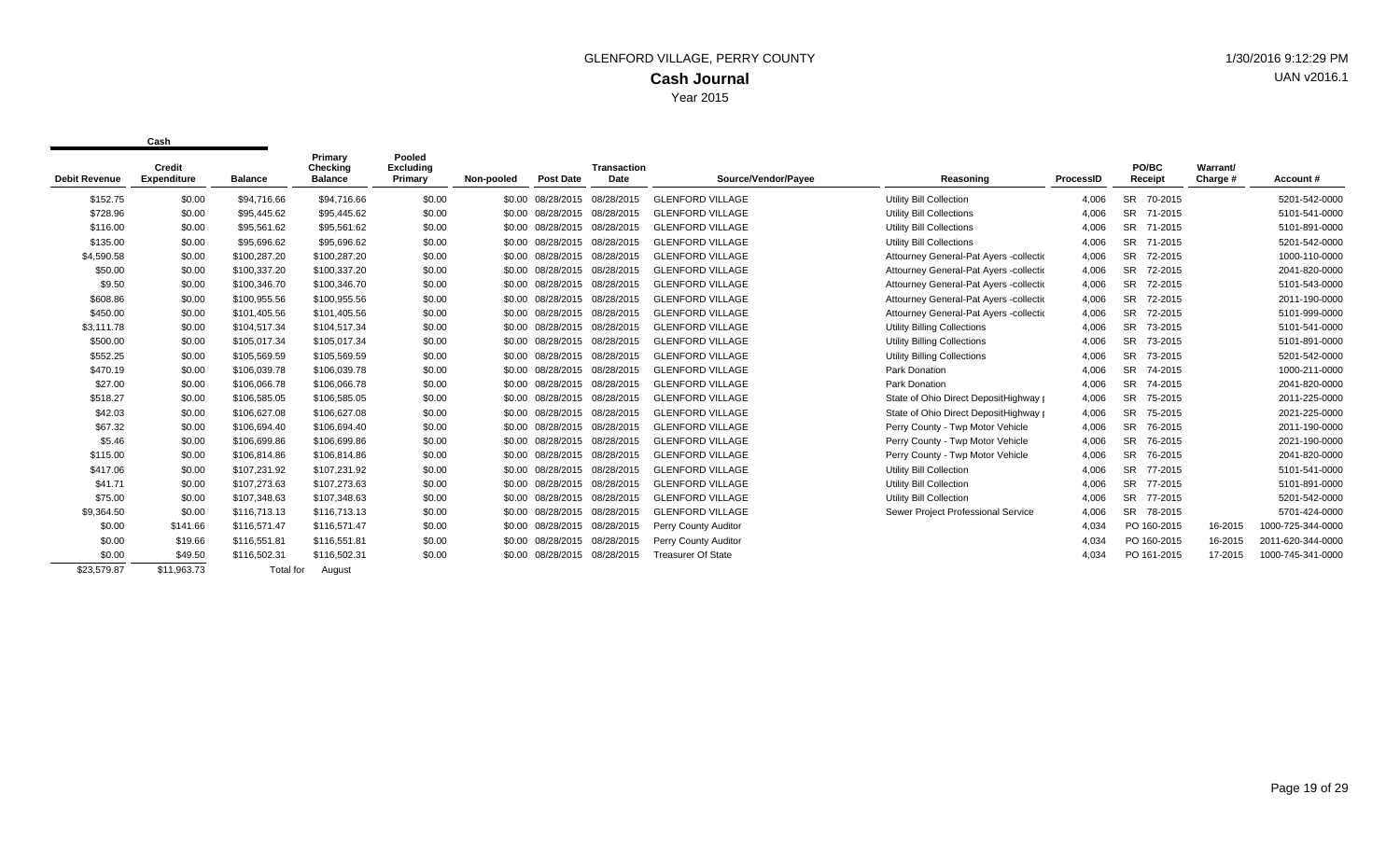|                                | sus i i                      |                | Primary                    | Pooled                      |            |                              |                     |                                         |                            |           |                      |                      |                   |
|--------------------------------|------------------------------|----------------|----------------------------|-----------------------------|------------|------------------------------|---------------------|-----------------------------------------|----------------------------|-----------|----------------------|----------------------|-------------------|
| <b>Debit Revenue</b>           | Credit<br><b>Expenditure</b> | <b>Balance</b> | Checking<br><b>Balance</b> | <b>Excluding</b><br>Primary | Non-pooled | <b>Post Date</b>             | Transaction<br>Date | Source/Vendor/Payee                     | Reasoning                  | ProcessID | PO/BC<br>Receipt     | Warrant/<br>Charge # | Account#          |
| <b>Month Beginning Balance</b> |                              | \$116,502.31   | \$116,502.31               | \$0.00                      | \$0.00     |                              |                     |                                         |                            |           |                      |                      |                   |
| \$0.00                         | \$9,364.50                   | \$107,137.81   | \$107,137.81               | \$0.00                      |            | \$0.00 09/01/2015 09/01/2015 |                     | ADR & Associates, LTD                   |                            | 4.064     | PO 169-2015          | 10671                | 5701-800-500-0000 |
| \$0.00                         | \$107.81                     | \$107,030.00   | \$107,030.00               | \$0.00                      |            | \$0.00 09/01/2015 09/01/2015 |                     | AT & T                                  |                            | 4.064     | PO 158-2015          | 10672                | 5101-532-321-0000 |
| \$0.00                         | \$47.15                      | \$106,982.85   | \$106,982.85               | \$0.00                      |            | \$0.00 09/01/2015 09/01/2015 |                     | AT & T                                  |                            | 4,064     | PO 154-2015          | 10672                | 5201-542-321-0000 |
| \$0.00                         | \$167.58                     | \$106,815.27   | \$106,815.27               | \$0.00                      |            | \$0.00 09/01/2015 09/01/2015 |                     | American Electric Power                 |                            | 4,064     | PO 150-2015          | 10673                | 1000-130-311-0000 |
| \$0.00                         | \$66.61                      | \$106,748.66   | \$106,748.66               | \$0.00                      |            | \$0.00 09/01/2015 09/01/2015 |                     | American Electric Power                 |                            | 4,064     | PO 159-2015          | 10673                | 2011-730-311-0000 |
| \$0.00                         | \$22.86                      | \$106,725.80   | \$106,725.80               | \$0.00                      |            | \$0.00 09/01/2015 09/01/2015 |                     | American Electric Power                 |                            | 4,064     | PO 159-2015          | 10673                | 2021-650-311-0000 |
| \$0.00                         | \$43.41                      | \$106,682.39   | \$106,682.39               | \$0.00                      |            | \$0.00 09/01/2015 09/01/2015 |                     | American Electric Power                 |                            | 4,064     | PO 159-2015          | 10673                | 2041-730-311-0000 |
| \$0.00                         | \$159.45                     | \$106,522.94   | \$106,522.94               | \$0.00                      |            | \$0.00 09/01/2015 09/01/2015 |                     | American Electric Power                 |                            | 4,064     | PO 159-2015          | 10673                | 5101-535-311-0000 |
| \$0.00                         | \$88.15                      | \$106,434.79   | \$106,434.79               | \$0.00                      |            | \$0.00 09/01/2015 09/01/2015 |                     | American Electric Power                 |                            | 4,064     | PO 159-2015          | 10673                | 5201-543-310-0000 |
| \$0.00                         | \$967.75                     | \$105,467.04   | \$105,467.04               | \$0.00                      |            | \$0.00 09/01/2015 09/01/2015 |                     | American Electric Power                 |                            | 4,064     | PO 167-2015          | 10673                | 5201-543-310-0000 |
| \$0.00                         | \$1,000.00                   | \$104,467.04   | \$104,467.04               | \$0.00                      |            | \$0.00 09/01/2015 09/01/2015 |                     | Thomas J. Coleman                       |                            | 4,064     | PO 163-2015          | 10674                | 5201-541-300-0000 |
| \$0.00                         | \$575.00                     | \$103,892.04   | \$103,892.04               | \$0.00                      |            | \$0.00 09/01/2015 09/01/2015 |                     | <b>Brandon Fox</b>                      |                            | 4,064     | PO 164-2015          | 10675                | 5101-531-300-0000 |
| \$0.00                         | \$75.00                      | \$103,817.04   | \$103,817.04               | \$0.00                      |            | \$0.00 09/01/2015 09/01/2015 |                     | Gibson Electric                         |                            | 4,064     | PO 153-2015          | 10676                | 2011-730-431-0000 |
| \$0.00                         | \$150.00                     | \$103,667.04   | \$103,667.04               | \$0.00                      |            | \$0.00 09/01/2015            | 09/01/2015          | <b>Hanley Business Forms</b>            |                            | 4,064     | PO 149-2015          | 10677                | 1000-790-400-0000 |
| \$0.00                         | \$702.00                     | \$102,965.04   | \$102,965.04               | \$0.00                      |            | \$0.00 09/01/2015 09/01/2015 |                     | Isacc Wiles Burkholder & Teetor, LLC    |                            | 4,064     | PO 168-2015          | 10678                | 5101-532-300-0000 |
| \$0.00                         | \$295.00                     | \$102,670.04   | \$102,670.04               | \$0.00                      |            | \$0.00 09/01/2015 09/01/2015 |                     | Lones Landscaping                       |                            | 4,064     | PO 165-2015          | 10679                | 2011-730-300-0000 |
| \$0.00                         | \$80.12                      | \$102,589.92   | \$102,589.92               | \$0.00                      |            | \$0.00 09/01/2015 09/01/2015 |                     | <b>MASI Environmental Services</b>      |                            | 4,064     | PO 157-2015          | 10680                | 5101-534-300-0000 |
| \$0.00                         | \$3,145.25                   | \$99,444.67    | \$99,444.67                | \$0.00                      |            | \$0.00 09/01/2015 09/01/2015 |                     | Niagara Scientific Products             |                            | 4,064     | PO 155-2015          | 10681                | 5201-542-400-0000 |
| \$0.00                         | \$2,703.15                   | \$96,741.52    | \$96,741.52                | \$0.00                      |            | \$0.00 09/01/2015 09/01/2015 |                     | Northern Perry County Water             |                            | 4,064     | PO 166-2015          | 10682                | 5101-533-300-0000 |
| \$0.00                         | \$753.57                     | \$95,987.95    | \$95,987.95                | \$0.00                      |            | \$0.00 09/01/2015 09/01/2015 |                     | Northern Perry County Water             |                            | 4,064     | PO 166-2015          | 10682                | 5101-850-790-0000 |
| \$0.00                         | \$225.00                     | \$95,762.95    | \$95,762.95                | \$0.00                      |            | \$0.00 09/01/2015 09/01/2015 |                     | Perry County Engineer's Office          |                            | 4,064     | PO 148-2015          | 10683                | 2011-620-400-0000 |
| \$0.00                         | \$2,156.17                   | \$93,606.78    | \$93,606.78                | \$0.00                      |            | \$0.00 09/01/2015 09/01/2015 |                     | Pollardwater                            |                            | 4,064     | PO 151-2015          | 10684                | 5201-542-400-0000 |
| \$0.00                         | \$291.00                     | \$93,315.78    | \$93,315.78                | \$0.00                      |            | \$0.00 09/01/2015 09/01/2015 |                     | Saum Contracting                        |                            | 4,064     | PO 147-2015          | 10685                | 2041-730-430-0000 |
| \$0.00                         | \$94.51                      | \$93,221.27    | \$93,221.27                | \$0.00                      |            | \$0.00 09/01/2015 09/01/2015 |                     | <b>Staples Credit Plan</b>              |                            | 4,064     | PO 146-2015          | 10686                | 5201-542-400-0000 |
| \$0.00                         | \$33.48                      | \$93,187.79    | \$93,187.79                | \$0.00                      |            | \$0.00 09/01/2015 09/01/2015 |                     | <b>Staples Credit Plan</b>              |                            | 4,064     | PO 152-2015          | 10686                | 5201-542-400-0000 |
| \$0.00                         | \$650.44                     | \$92,537.35    | \$92,537.35                | \$0.00                      |            | \$0.00 09/01/2015 09/01/2015 |                     | <b>Staples Credit Plan</b>              |                            | 4,064     | PO 162-2015          | 10686                | 5201-541-400-0000 |
| \$0.00                         | \$70.50                      | \$92,466.85    | \$92,466.85                | \$0.00                      |            | \$0.00 09/01/2015 09/01/2015 |                     | Speedway LLC                            |                            | 4,064     | PO 130-2015          | 10687                | 2011-620-400-0000 |
| \$0.00                         | \$55.50                      | \$92,411.35    | \$92,411.35                | \$0.00                      |            | \$0.00 09/01/2015 09/01/2015 |                     | Speedway LLC                            |                            | 4,064     | PO 132-2015          | 10687                | 2011-620-300-0000 |
| \$0.00                         | \$242.05                     | \$92,169.30    | \$92,169.30                | \$0.00                      |            | \$0.00 09/01/2015 09/01/2015 |                     | <b>Employee Payroll</b>                 | Payroll Posting            | 4,067     | Direct               | 18-2015              | 1000-725-121-0000 |
| \$0.00                         | \$282.39                     | \$91,886.91    | \$91,886.91                | \$0.00                      |            | \$0.00 09/01/2015 09/01/2015 |                     | <b>Employee Payroll</b>                 | <b>Payroll Posting</b>     | 4,067     | Direct               | 18-2015              | 5101-532-100-0000 |
| \$0.00                         | \$282.39                     | \$91,604.52    | \$91,604.52                | \$0.00                      |            | \$0.00 09/01/2015 09/01/2015 |                     | <b>Employee Payroll</b>                 | Payroll Posting            | 4,067     | Direct               | 18-2015              | 5201-542-100-0000 |
| \$0.00                         | \$30.00                      | \$91,574.52    | \$91,574.52                | \$0.00                      |            | \$0.00 09/01/2015 09/01/2015 |                     | Ohio Public Employees Retirement System |                            | 4,069     | Direct               | 10689                | 1000-725-121-0000 |
| \$0.00                         | \$46.66                      | \$91,527.86    | \$91,527.86                | \$0.00                      |            | \$0.00 09/01/2015 09/01/2015 |                     | Ohio Public Employees Retirement System |                            | 4,069     | Direct               | 10689                | 1000-725-211-0000 |
| \$0.00                         | \$35.00                      | \$91,492.86    | \$91,492.86                | \$0.00                      |            | \$0.00 09/01/2015 09/01/2015 |                     | Ohio Public Employees Retirement System |                            | 4,069     | Direct               | 10689                | 5101-532-100-0000 |
| \$0.00                         | \$46.67                      | \$91,446.19    | \$91,446.19                | \$0.00                      |            | \$0.00 09/01/2015 09/01/2015 |                     | Ohio Public Employees Retirement System |                            | 4,069     | Direct               | 10689                | 5101-532-211-0000 |
| \$0.00                         | \$35.00                      | \$91,411.19    | \$91,411.19                | \$0.00                      |            | \$0.00 09/01/2015 09/01/2015 |                     | Ohio Public Employees Retirement System |                            | 4,069     | Direct               | 10689                | 5201-542-100-0000 |
| \$0.00                         | \$46.67                      | \$91,364.52    | \$91,364.52                | \$0.00                      |            | \$0.00 09/01/2015            | 09/01/2015          | Ohio Public Employees Retirement System |                            | 4,069     | Direct               | 10689                | 5201-542-211-0000 |
| \$203.05                       | \$0.00                       | \$91,567.57    | \$91,567.57                | \$0.00                      |            | \$0.00 09/11/2015 09/11/2015 |                     | <b>GLENFORD VILLAGE</b>                 | Utility Billing collection | 4.078     | <b>SR</b><br>79-2015 |                      | 5101-541-0000     |
| \$15.75                        | \$0.00                       | \$91.583.32    | \$91.583.32                | \$0.00                      |            | \$0.00 09/11/2015 09/11/2015 |                     | <b>GLENFORD VILLAGE</b>                 | Utility Billing collection | 4.078     | <b>SR</b><br>79-2015 |                      | 5101-891-0000     |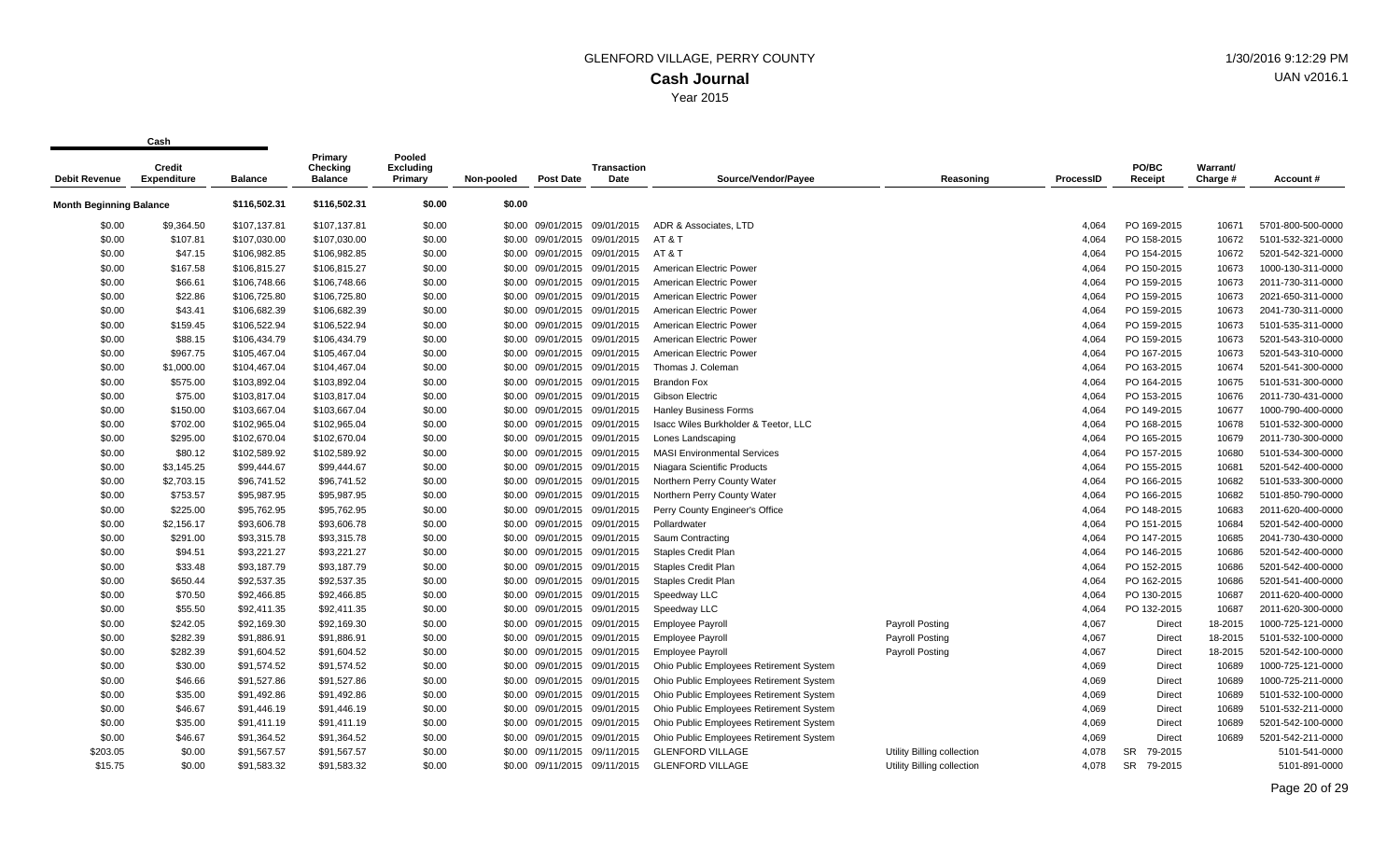| <b>Debit Revenue</b> | Credit<br>Expenditure | <b>Balance</b> | Primary<br><b>Checking</b><br><b>Balance</b> | Pooled<br><b>Excluding</b><br>Primary | Non-pooled | <b>Post Date</b>             | Transaction<br>Date          | Source/Vendor/Payee       | Reasoning                               | ProcessID | PO/BC<br>Receipt     | Warrant/<br>Charge # | Account#          |
|----------------------|-----------------------|----------------|----------------------------------------------|---------------------------------------|------------|------------------------------|------------------------------|---------------------------|-----------------------------------------|-----------|----------------------|----------------------|-------------------|
| \$35.00              | \$0.00                | \$91,618.32    | \$91,618.32                                  | \$0.00                                |            | \$0.00 09/11/2015            | 09/11/2015                   | <b>GLENFORD VILLAGE</b>   | Utility Billing collection              | 4,078     | SR 79-2015           |                      | 5101-590-0000     |
| \$15.00              | \$0.00                | \$91,633.32    | \$91,633.32                                  | \$0.00                                |            | \$0.00 09/11/2015 09/11/2015 |                              | <b>GLENFORD VILLAGE</b>   | Utility Billing collection              | 4.078     | SR 79-2015           |                      | 5201-542-0000     |
| \$104.31             | \$0.00                | \$91,737.63    | \$91,737.63                                  | \$0.00                                |            | \$0.00 09/11/2015            | 09/11/2015                   | <b>GLENFORD VILLAGE</b>   | Perry County Auditor - CAT tax - 104.   | 4,078     | <b>SR</b><br>80-2015 |                      | 1000-222-0000     |
| \$230.38             | \$0.00                | \$91,968.01    | \$91,968.01                                  | \$0.00                                |            | \$0.00 09/11/2015            | 09/11/2015                   | <b>GLENFORD VILLAGE</b>   | Perry County Auditor - CAT tax - 104.   | 4.078     | <b>SR</b><br>80-2015 |                      | 5101-543-0000     |
| \$95.00              | \$0.00                | \$92,063.01    | \$92,063.01                                  | \$0.00                                |            | \$0.00 09/11/2015 09/11/2015 |                              | <b>GLENFORD VILLAGE</b>   | Perry County Auditor - CAT tax - 104.   | 4,078     | SR 80-2015           |                      | 2041-820-0000     |
| \$2,226.20           | \$0.00                | \$94,289.21    | \$94,289.21                                  | \$0.00                                |            | \$0.00 09/11/2015            | 09/11/2015                   | <b>GLENFORD VILLAGE</b>   | <b>Utility Bill Collections</b>         | 4,078     | SR 81-2015           |                      | 5101-541-0000     |
| \$326.25             | \$0.00                | \$94,615.46    | \$94,615.46                                  | \$0.00                                |            | \$0.00 09/11/2015            | 09/11/2015                   | <b>GLENFORD VILLAGE</b>   | Utility Bill Collections                | 4,078     | SR 81-2015           |                      | 5101-891-0000     |
| \$505.00             | \$0.00                | \$95.120.46    | \$95.120.46                                  | \$0.00                                |            | \$0.00 09/11/2015 09/11/2015 |                              | <b>GLENFORD VILLAGE</b>   | Utility Bill Collections                | 4.078     | SR 81-2015           |                      | 5201-542-0000     |
| \$0.00               | \$175.37              | \$94,945.09    | \$94,945.09                                  | \$0.00                                |            | \$0.00 09/11/2015 09/11/2015 |                              | American Electric Power   |                                         | 4,100     | PO 174-2015          | 10690                | 1000-130-311-0000 |
| \$0.00               | \$33.00               | \$94,912.09    | \$94,912.09                                  | \$0.00                                |            | \$0.00 09/11/2015 09/11/2015 |                              | <b>Energy Cooperative</b> |                                         | 4,100     | PO 173-2015          | 10691                | 1000-730-313-0000 |
| \$0.00               | \$600.00              | \$94,312.09    | \$94,312.09                                  | \$0.00                                |            | \$0.00 09/11/2015            | 09/11/2015                   | <b>Treasurer Of State</b> |                                         | 4,100     | PO 170-2015          | 10692                | 5201-542-391-0000 |
| \$0.00               | \$65.00               | \$94,247.09    | \$94,247.09                                  | \$0.00                                |            | \$0.00 09/11/2015 09/11/2015 |                              | <b>Treasurer Of State</b> |                                         | 4.100     | PO 178-2015          | 10693                | 1000-725-348-0000 |
| \$0.00               | \$47.27               | \$94,199.82    | \$94,199.82                                  | \$0.00                                |            | \$0.00 09/11/2015            | 09/11/2015                   | Underwood's Inc.          |                                         | 4,100     | PO 172-2015          | 10694                | 2011-730-420-0000 |
| \$0.00               | \$18.98               | \$94,180.84    | \$94,180.84                                  | \$0.00                                |            | \$0.00 09/11/2015            | 09/11/2015                   | Underwood's Inc.          |                                         | 4,100     | PO 172-2015          | 10694                | 5201-542-400-0000 |
| \$0.00               | \$0.00                | \$94,180.84    | \$94,180.84                                  | \$0.00                                |            | \$0.00 09/22/2015 09/22/2015 |                              | Post Bank Reconciliation  | ReconciliationDate:09/22/2015           | 4,132     |                      |                      |                   |
| \$0.00               | \$44.62               | \$94,136.22    | \$94,136.22                                  | \$0.00                                |            | \$0.00 09/22/2015            | 09/22/2015                   | Speedway LLC              |                                         | 4,110     | PO 156-2015          | 10695                | 2011-620-400-0000 |
| \$0.00               | \$40.62               | \$94,095.60    | \$94,095.60                                  | \$0.00                                |            | \$0.00 09/22/2015            | 09/22/2015                   | Speedway LLC              |                                         | 4,110     | PO 180-2015          | 10695                | 2011-620-400-0000 |
| \$0.00               | \$762.00              | \$93,333.60    | \$93,333.60                                  | \$0.00                                |            |                              | \$0.00 09/22/2015 09/22/2015 | <b>Treasurer Of State</b> |                                         | 4.110     | PO 177-2015          | 10696                | 1000-745-343-0000 |
| \$0.00               | \$315.00              | \$93,018.60    | \$93,018.60                                  | \$0.00                                |            | \$0.00 09/22/2015            | 09/22/2015                   | Wichert Insurance         |                                         | 4.110     | PO 179-2015          | 10697                | 1000-725-351-0000 |
| \$81.13              | \$0.00                | \$93,099.73    | \$93,099.73                                  | \$0.00                                |            | \$0.00 09/22/2015            | 09/22/2015                   | <b>GLENFORD VILLAGE</b>   | <b>Parks Donations</b>                  | 4,117     | SR 82-2015           |                      | 1000-211-0000     |
| \$66.00              | \$0.00                | \$93,165.73    | \$93,165.73                                  | \$0.00                                |            | \$0.00 09/22/2015            | 09/22/2015                   | <b>GLENFORD VILLAGE</b>   | <b>Parks Donations</b>                  | 4.117     | <b>SR</b><br>82-2015 |                      | 2041-820-0000     |
| \$1,591.23           | \$0.00                | \$94,756.96    | \$94,756.96                                  | \$0.00                                |            | \$0.00 09/22/2015 09/22/2015 |                              | <b>GLENFORD VILLAGE</b>   | Utility Bill Collections                | 4,117     | <b>SR</b><br>83-2015 |                      | 5101-541-0000     |
| \$226.00             | \$0.00                | \$94,982.96    | \$94,982.96                                  | \$0.00                                |            |                              | \$0.00 09/22/2015 09/22/2015 | <b>GLENFORD VILLAGE</b>   | Utility Bill Collections                | 4,117     | <b>SR</b><br>83-2015 |                      | 5101-891-0000     |
| \$420.00             | \$0.00                | \$95,402.96    | \$95,402.96                                  | \$0.00                                |            | \$0.00 09/22/2015            | 09/22/2015                   | <b>GLENFORD VILLAGE</b>   | Utility Bill Collections                | 4.117     | <b>SR</b><br>83-2015 |                      | 5201-542-0000     |
| \$1,357.51           | \$0.00                | \$96,760.47    | \$96,760.47                                  | \$0.00                                |            | \$0.00 09/22/2015 09/22/2015 |                              | <b>GLENFORD VILLAGE</b>   | <b>Utility Bill Collections</b>         | 4,117     | <b>SR</b><br>84-2015 |                      | 5101-541-0000     |
| \$311.50             | \$0.00                | \$97,071.97    | \$97,071.97                                  | \$0.00                                |            | \$0.00 09/22/2015            | 09/22/2015                   | <b>GLENFORD VILLAGE</b>   | Utility Bill Collections                | 4,117     | <b>SR</b><br>84-2015 |                      | 5101-891-0000     |
| \$152.25             | \$0.00                | \$97,224.22    | \$97,224.22                                  | \$0.00                                |            | \$0.00 09/22/2015            | 09/22/2015                   | <b>GLENFORD VILLAGE</b>   | <b>Utility Bill Collections</b>         | 4.117     | <b>SR</b><br>84-2015 |                      | 5201-542-0000     |
| \$264.23             | \$0.00                | \$97,488.45    | \$97,488.45                                  | \$0.00                                |            | \$0.00 09/22/2015 09/22/2015 |                              | <b>GLENFORD VILLAGE</b>   | <b>Utility Bill Collections</b>         | 4,117     | SR 85-2015           |                      | 5101-541-0000     |
| \$45.00              | \$0.00                | \$97,533.45    | \$97,533.45                                  | \$0.00                                |            | \$0.00 09/22/2015            | 09/22/2015                   | <b>GLENFORD VILLAGE</b>   | <b>Utility Bill Collections</b>         | 4.117     | <b>SR</b><br>85-2015 |                      | 5101-891-0000     |
| \$90.00              | \$0.00                | \$97,623.45    | \$97,623.45                                  | \$0.00                                |            | \$0.00 09/22/2015            | 09/22/2015                   | <b>GLENFORD VILLAGE</b>   | <b>Utility Bill Collections</b>         | 4.117     | <b>SR</b><br>85-2015 |                      | 5201-542-0000     |
| \$398.61             | \$0.00                | \$98,022.06    | \$98,022.06                                  | \$0.00                                |            | \$0.00 09/22/2015            | 09/22/2015                   | <b>GLENFORD VILLAGE</b>   |                                         | 4,117     | <b>SR</b><br>86-2015 |                      | 1000-211-0000     |
| \$50.00              | \$0.00                | \$98,072.06    | \$98,072.06                                  | \$0.00                                |            | \$0.00 09/22/2015            | 09/22/2015                   | <b>GLENFORD VILLAGE</b>   |                                         | 4,117     | SR<br>86-2015        |                      | 2041-820-0000     |
| \$834.78             | \$0.00                | \$98,906.84    | \$98,906.84                                  | \$0.00                                |            |                              | \$0.00 09/22/2015 09/22/2015 | <b>GLENFORD VILLAGE</b>   | Styate of Ohio EFT deposits             | 4,117     | <b>SR</b><br>87-2015 |                      | 1000-110-0000     |
| \$205.45             | \$0.00                | \$99,112.29    | \$99,112.29                                  | \$0.00                                |            | \$0.00 09/22/2015            | 09/22/2015                   | <b>GLENFORD VILLAGE</b>   | Styate of Ohio EFT deposits             | 4.117     | <b>SR</b><br>87-2015 |                      | 2011-225-0000     |
| \$16.66              | \$0.00                | \$99,128.95    | \$99,128.95                                  | \$0.00                                |            | \$0.00 09/22/2015 09/22/2015 |                              | <b>GLENFORD VILLAGE</b>   | Styate of Ohio EFT deposits             | 4,117     | SR 87-2015           |                      | 2021-225-0000     |
| \$0.00               | \$7.00                | \$99,121.95    | \$99,121.95                                  | \$0.00                                |            | \$0.00 09/22/2015            | 09/22/2015                   | US Bank                   |                                         | 4,128     | PO 181-2015          | 19-2015              | 1000-745-341-0000 |
| \$200.40             | \$0.00                | \$99,322.35    | \$99,322.35                                  | \$0.00                                |            | \$0.00 09/25/2015            | 09/25/2015                   | <b>GLENFORD VILLAGE</b>   | Utility Bill Collection                 | 4.137     | SR 88-2015           |                      | 5101-541-0000     |
| \$15.00              | \$0.00                | \$99,337.35    | \$99,337.35                                  | \$0.00                                |            | \$0.00 09/25/2015 09/25/2015 |                              | <b>GLENFORD VILLAGE</b>   | Utility Bill Collection                 | 4,137     | SR 88-2015           |                      | 5101-891-0000     |
| \$35.00              | \$0.00                | \$99,372.35    | \$99,372.35                                  | \$0.00                                |            | \$0.00 09/25/2015            | 09/25/2015                   | <b>GLENFORD VILLAGE</b>   | Utility Bill Collection                 | 4,137     | SR<br>88-2015        |                      | 5201-542-0000     |
| \$150.00             | \$0.00                | \$99,522.35    | \$99,522.35                                  | \$0.00                                | \$0.00     | 09/25/2015                   | 09/25/2015                   | <b>GLENFORD VILLAGE</b>   | Attourney General collection : Pat Ayer | 4.137     | SR 89-2015           |                      | 5101-999-0000     |
| \$0.00               | \$16.50               | \$99.505.85    | \$99.505.85                                  | \$0.00                                |            |                              | \$0.00 09/25/2015 09/25/2015 | <b>Treasurer Of State</b> |                                         | 4.145     | PO 183-2015          | 20-2015              | 1000-745-341-0000 |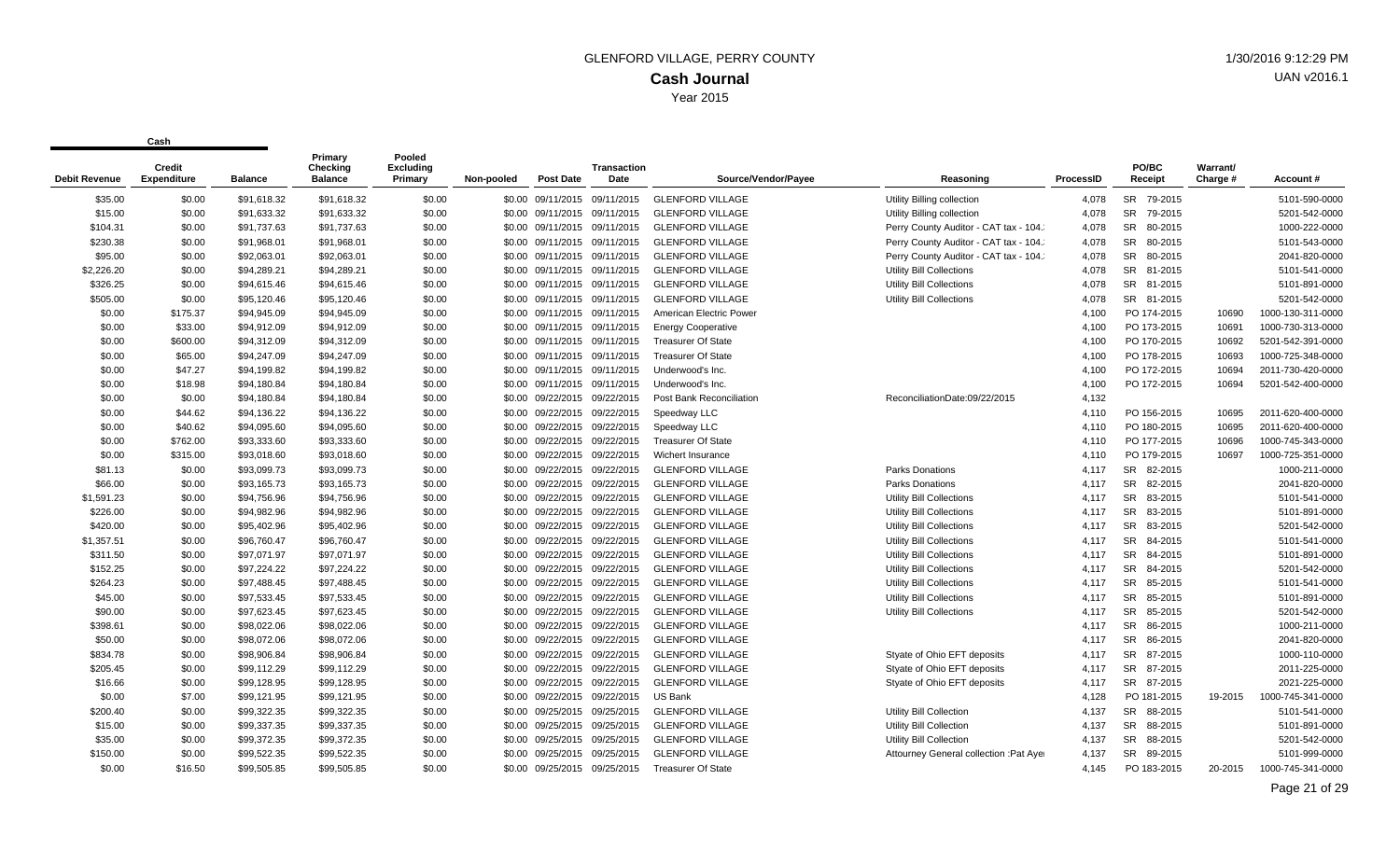| <b>Debit Revenue</b> | Credit<br><b>Expenditure</b> | <b>Balance</b> | Primary<br>Checking<br><b>Balance</b> | Pooled<br><b>Excluding</b><br>Primary | Non-pooled | <b>Post Date</b>             | Transaction<br>Date | Source/Vendor/Payee                          | Reasoning                      | ProcessID | <b>PO/BC</b><br>Receipt | Warrant/<br>Charge # | Account#      |
|----------------------|------------------------------|----------------|---------------------------------------|---------------------------------------|------------|------------------------------|---------------------|----------------------------------------------|--------------------------------|-----------|-------------------------|----------------------|---------------|
| $-$139.17$           | \$0.00                       | \$99,366.68    | \$99,366.68                           | \$0.00                                |            | \$0.00 09/26/2015 09/11/2015 |                     | Negative Adjust Receipt for GLENFORD VILLAGE | <b>Returned Check</b>          | 4.073     | 73-2015<br>SR           |                      | 5101-541-0000 |
| $-$ \$10.75          | \$0.00                       | \$99.355.93    | \$99,355.93                           | \$0.00                                |            | \$0.00 09/26/2015 09/11/2015 |                     | Negative Adjust Receipt for GLENFORD VILLAGE | <b>Returned Check</b>          | 4.073     | SR 73-2015              |                      | 5201-542-0000 |
| \$382.49             | \$0.00                       | \$99,738.42    | \$99,738.42                           | \$0.00                                |            | \$0.00 09/29/2015 09/29/2015 |                     | GLENFORD VILLAGE                             | Utility Bill Collection        | 4,151     | SR 90-2015              |                      | 5101-541-0000 |
| \$39.65              | \$0.00                       | \$99,778.07    | \$99,778.07                           | \$0.00                                |            | \$0.00 09/29/2015 09/29/2015 |                     | GLENFORD VILLAGE                             | Utility Bill Collection        | 4.151     | SR 90-2015              |                      | 5101-891-0000 |
| \$60.00              | \$0.00                       | \$99.838.07    | \$99,838.07                           | \$0.00                                |            | \$0.00 09/29/2015 09/29/2015 |                     | GLENFORD VILLAGE                             | Utility Bill Collection        | 4.151     | SR 90-2015              |                      | 5201-542-0000 |
| \$58.36              | \$0.00                       | \$99,896.43    | \$99,896.43                           | \$0.00                                |            | \$0.00 09/29/2015 09/29/2015 |                     | GLENFORD VILLAGE                             | <b>Undivided Motor Vehicle</b> | 4.151     | SR 91-2015              |                      | 2011-190-0000 |
| \$4.74               | \$0.00                       | \$99.901.17    | \$99,901.17                           | \$0.00                                |            | \$0.00 09/29/2015 09/29/2015 |                     | <b>GLENFORD VILLAGE</b>                      | <b>Undivided Motor Vehicle</b> | 4.151     | SR 91-2015              |                      | 2021-190-0000 |
| \$370.17             | \$0.00                       | \$100.271.34   | \$100.271.34                          | \$0.00                                |            | \$0.00 09/29/2015            | 09/29/2015          | <b>GLENFORD VILLAGE</b>                      | Gasoline Excise Tax - State    | 4.151     | SR 92-2015              |                      | 2011-225-0000 |
| \$30.02              | \$0.00                       | \$100,301.36   | \$100,301.36                          | \$0.00                                |            | \$0.00 09/29/2015            | 09/29/2015          | <b>GLENFORD VILLAGE</b>                      | Gasoline Excise Tax - State    | 4.151     | SR 92-2015              |                      | 2021-225-0000 |
| \$0.00               | \$0.00                       | \$100,301.36   | \$100.301.36                          | \$0.00                                |            | \$0.00 09/30/2015            | 10/23/2015          | Post Bank Reconciliation                     | ReconciliationDate:09/30/2015  | 4,268     |                         |                      |               |
| \$11,062.20          | \$27.263.15                  | Total for      | September                             |                                       |            |                              |                     |                                              |                                |           |                         |                      |               |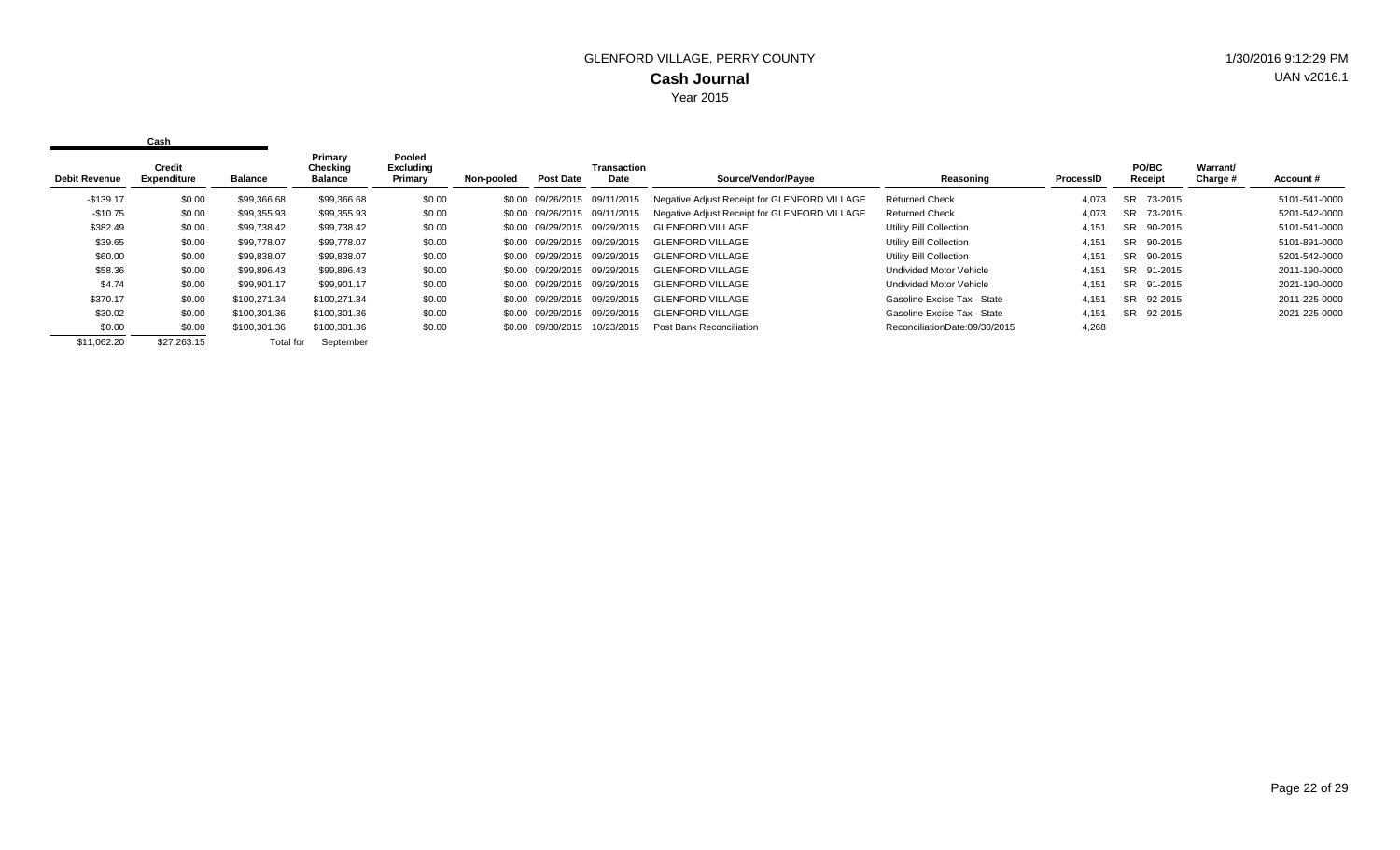| <b>Debit Revenue</b>           | Credit<br><b>Expenditure</b> | <b>Balance</b> | Primary<br>Checking<br><b>Balance</b> | Pooled<br><b>Excluding</b><br>Primary | Non-pooled | <b>Post Date</b>             | <b>Transaction</b><br>Date   | Source/Vendor/Payee                          | Reasoning                                  | <b>ProcessID</b> | PO/BC<br>Receipt     | Warrant/<br>Charge # | Account#          |
|--------------------------------|------------------------------|----------------|---------------------------------------|---------------------------------------|------------|------------------------------|------------------------------|----------------------------------------------|--------------------------------------------|------------------|----------------------|----------------------|-------------------|
|                                |                              |                |                                       |                                       |            |                              |                              |                                              |                                            |                  |                      |                      |                   |
| <b>Month Beginning Balance</b> |                              | \$100,301.36   | \$100,301.36                          | \$0.00                                | \$0.00     |                              |                              |                                              |                                            |                  |                      |                      |                   |
| \$0.00                         | \$63.31                      | \$100,238.05   | \$100,238.05                          | \$0.00                                |            | \$0.00 10/06/2015            | 10/06/2015                   | American Electric Power                      |                                            | 4.196            | PO 187-2015          | 10698                | 2011-730-311-0000 |
| \$0.00                         | \$23.03                      | \$100,215.02   | \$100,215.02                          | \$0.00                                | \$0.00     | 10/06/2015                   | 10/06/2015                   | American Electric Power                      |                                            | 4,196            | PO 187-2015          | 10698                | 2021-650-311-0000 |
| \$0.00                         | \$44.02                      | \$100,171.00   | \$100,171.00                          | \$0.00                                | \$0.00     | 10/06/2015                   | 10/06/2015                   | American Electric Power                      |                                            | 4,196            | PO 187-2015          | 10698                | 2041-730-311-0000 |
| \$0.00                         | \$159.85                     | \$100,011.15   | \$100,011.15                          | \$0.00                                | \$0.00     | 10/06/2015                   | 10/06/2015                   | American Electric Power                      |                                            | 4,196            | PO 187-2015          | 10698                | 5101-535-311-0000 |
| \$0.00                         | \$922.20                     | \$99,088.95    | \$99,088.95                           | \$0.00                                | \$0.00     | 10/06/2015                   | 10/06/2015                   | American Electric Power                      |                                            | 4,196            | PO 187-2015          | 10698                | 5201-543-310-0000 |
| \$0.00                         | \$53.63                      | \$99,035.32    | \$99,035.32                           | \$0.00                                | \$0.00     | 10/06/2015                   | 10/06/2015                   | AT & T                                       |                                            | 4,196            | PO 186-2015          | 10699                | 1000-790-300-0000 |
| \$0.00                         | \$54.18                      | \$98,981.14    | \$98,981.14                           | \$0.00                                |            |                              | \$0.00 10/06/2015 10/06/2015 | AT & T                                       |                                            | 4,196            | PO 186-2015          | 10699                | 5101-532-321-0000 |
| \$0.00                         | \$156.00                     | \$98,825.14    | \$98,825.14                           | \$0.00                                | \$0.00     |                              | 10/06/2015 10/06/2015        | AT&T                                         |                                            | 4,196            | PO 186-2015          | 10699                | 5201-543-310-0000 |
| \$0.00                         | \$99.00                      | \$98,726.14    | \$98,726.14                           | \$0.00                                | \$0.00     | 10/06/2015                   | 10/06/2015                   | <b>Brian Butler</b>                          |                                            | 4,196            | PO 188-2015          | 10700                | 1000-790-300-0000 |
| \$0.00                         | \$1,000.00                   | \$97,726.14    | \$97,726.14                           | \$0.00                                | \$0.00     |                              | 10/06/2015 10/06/2015        | Thomas J. Coleman                            |                                            | 4,196            | PO 197-2015          | 10701                | 5201-541-300-0000 |
| \$0.00                         | \$33.00                      | \$97,693.14    | \$97,693.14                           | \$0.00                                | \$0.00     |                              | 10/06/2015 10/06/2015        | <b>Energy Cooperative</b>                    |                                            | 4,196            | PO 190-2015          | 10702                | 1000-730-313-0000 |
| \$0.00                         | \$575.00                     | \$97,118.14    | \$97,118.14                           | \$0.00                                | \$0.00     | 10/06/2015                   | 10/06/2015                   | <b>Brandon Fox</b>                           |                                            | 4,196            | PO 196-2015          | 10703                | 5101-531-300-0000 |
| \$0.00                         | \$121.50                     | \$96,996.64    | \$96,996.64                           | \$0.00                                | \$0.00     |                              | 10/06/2015 10/06/2015        | Isacc Wiles Burkholder & Teetor, LLC         |                                            | 4,196            | PO 195-2015          | 10704                | 1000-750-300-0000 |
| \$0.00                         | \$20.42                      | \$96,976.22    | \$96,976.22                           | \$0.00                                |            | \$0.00 10/06/2015 10/06/2015 |                              | <b>MASI Environmental Services</b>           |                                            | 4,196            | PO 171-2015          | 10705                | 5101-534-300-0000 |
| \$0.00                         | \$120.44                     | \$96,855.78    | \$96,855.78                           | \$0.00                                | \$0.00     |                              | 10/06/2015 10/06/2015        | <b>MASI Environmental Services</b>           |                                            | 4,196            | PO 175-2015          | 10705                | 5101-534-300-0000 |
| \$0.00                         | \$20.42                      | \$96,835.36    | \$96,835.36                           | \$0.00                                | \$0.00     |                              | 10/06/2015 10/06/2015        | <b>MASI Environmental Services</b>           |                                            | 4,196            | PO 191-2015          | 10705                | 5101-534-300-0000 |
| \$0.00                         | \$52.21                      | \$96,783.15    | \$96,783.15                           | \$0.00                                | \$0.00     |                              | 10/06/2015 10/06/2015        | Linda Nicodemus                              |                                            | 4,196            | PO 194-2015          | 10706                | 1000-725-252-0000 |
| \$0.00                         | \$2,340.23                   | \$94,442.92    | \$94,442.92                           | \$0.00                                | \$0.00     |                              | 10/06/2015 10/06/2015        | Northern Perry County Water                  |                                            | 4,196            | PO 185-2015          | 10707                | 5101-533-300-0000 |
| \$0.00                         | \$753.57                     | \$93,689.35    | \$93,689.35                           | \$0.00                                | \$0.00     | 10/06/2015                   | 10/06/2015                   | Northern Perry County Water                  |                                            | 4,196            | PO 185-2015          | 10707                | 5101-850-790-0000 |
| \$0.00                         | \$340.00                     | \$93,349.35    | \$93,349.35                           | \$0.00                                | \$0.00     |                              | 10/06/2015 10/06/2015        | R L Hart Interprises Inc. DBA Rick's Welding |                                            | 4,196            | PO 189-2015          | 10708                | 5201-543-430-0000 |
| \$0.00                         | \$50.94                      | \$93,298.41    | \$93,298.41                           | \$0.00                                | \$0.00     |                              | 10/06/2015 10/06/2015        | Tri-County Plumbing & Hardware               |                                            | 4,196            | PO 193-2015          | 10709                | 5201-542-400-0000 |
| \$0.00                         | \$66.40                      | \$93,232.01    | \$93,232.01                           | \$0.00                                | \$0.00     |                              | 10/06/2015 10/06/2015        | Underwood's Inc.                             |                                            | 4,196            | PO 192-2015          | 10710                | 5101-535-400-0000 |
| \$0.00                         | \$137.97                     | \$93,094.04    | \$93,094.04                           | \$0.00                                | \$0.00     |                              | 10/06/2015 10/06/2015        | <b>Employee Payroll</b>                      | Payroll Posting                            | 4,216            | <b>Direct</b>        | 21-2015              | 1000-710-161-0000 |
| \$0.00                         | \$567.70                     | \$92,526.34    | \$92,526.34                           | \$0.00                                | \$0.00     |                              | 10/06/2015 10/06/2015        | <b>Employee Payroll</b>                      | Payroll Posting                            | 4,216            | <b>Direct</b>        | 21-2015              | 1000-715-111-0000 |
| \$0.00                         | \$242.05                     | \$92,284.29    | \$92,284.29                           | \$0.00                                | \$0.00     |                              | 10/06/2015 10/06/2015        | <b>Employee Payroll</b>                      | Payroll Posting                            | 4,216            | Direct               | 21-2015              | 1000-725-121-0000 |
| \$0.00                         | \$282.39                     | \$92,001.90    | \$92,001.90                           | \$0.00                                | \$0.00     | 10/06/2015                   | 10/06/2015                   | <b>Employee Payroll</b>                      | <b>Payroll Posting</b>                     | 4,216            | <b>Direct</b>        | 21-2015              | 5101-532-100-0000 |
| \$0.00                         | \$282.39                     | \$91,719.51    | \$91,719.51                           | \$0.00                                |            |                              | \$0.00 10/06/2015 10/06/2015 | <b>Employee Payroll</b>                      | Payroll Posting                            | 4,216            | <b>Direct</b>        | 21-2015              | 5201-542-100-0000 |
| \$0.00                         | \$30.00                      | \$91,689.51    | \$91,689.51                           | \$0.00                                | \$0.00     |                              | 10/06/2015 10/06/2015        | Ohio Public Employees Retirement System      |                                            | 4,222            | Direct               | 10719                | 1000-725-121-0000 |
| \$0.00                         | \$46.66                      | \$91,642.85    | \$91,642.85                           | \$0.00                                | \$0.00     |                              | 10/06/2015 10/06/2015        | Ohio Public Employees Retirement System      |                                            | 4,222            | <b>Direct</b>        | 10719                | 1000-725-211-0000 |
| \$0.00                         | \$35.00                      | \$91,607.85    | \$91,607.85                           | \$0.00                                | \$0.00     |                              | 10/06/2015 10/06/2015        | Ohio Public Employees Retirement System      |                                            | 4,222            | Direct               | 10719                | 5101-532-100-0000 |
| \$0.00                         | \$46.67                      | \$91,561.18    | \$91,561.18                           | \$0.00                                | \$0.00     |                              | 10/06/2015 10/06/2015        | Ohio Public Employees Retirement System      |                                            | 4,222            | Direct               | 10719                | 5101-532-211-0000 |
| \$0.00                         | \$35.00                      | \$91,526.18    | \$91,526.18                           | \$0.00                                | \$0.00     |                              | 10/06/2015 10/06/2015        | Ohio Public Employees Retirement System      |                                            | 4,222            | Direct               | 10719                | 5201-542-100-0000 |
| \$0.00                         | \$46.67                      | \$91,479.51    | \$91,479.51                           | \$0.00                                | \$0.00     |                              | 10/06/2015 10/06/2015        | Ohio Public Employees Retirement System      |                                            | 4,222            | <b>Direct</b>        | 10719                | 5201-542-211-0000 |
| \$800.00                       | \$0.00                       | \$92,279.51    | \$92,279.51                           | \$0.00                                |            |                              | \$0.00 10/16/2015 10/16/2015 | <b>GLENFORD VILLAGE</b>                      | Utility Bill Collection                    | 4,228            | 93-2015<br><b>SR</b> |                      | 1000-999-0000     |
| \$775.47                       | \$0.00                       | \$93,054.98    | \$93,054.98                           | \$0.00                                | \$0.00     |                              | 10/16/2015 10/16/2015        | <b>GLENFORD VILLAGE</b>                      | Utility Bill Collection                    | 4,228            | 93-2015<br><b>SR</b> |                      | 5101-541-0000     |
| \$285.00                       | \$0.00                       | \$93,339.98    | \$93,339.98                           | \$0.00                                | \$0.00     |                              | 10/16/2015 10/16/2015        | <b>GLENFORD VILLAGE</b>                      | Utility Bill Collection                    | 4,228            | <b>SR</b><br>93-2015 |                      | 5101-891-0000     |
| \$857.00                       | \$0.00                       | \$94,196.98    | \$94,196.98                           | \$0.00                                | \$0.00     |                              | 10/16/2015 10/16/2015        | <b>GLENFORD VILLAGE</b>                      | Utility Bill Collection                    | 4,228            | <b>SR</b><br>93-2015 |                      | 5201-541-0000     |
| \$19,084.00                    | \$0.00                       | \$113,280.98   | \$113,280.98                          | \$0.00                                | \$0.00     |                              | 10/16/2015 10/16/2015        | <b>GLENFORD VILLAGE</b>                      | Development Services Agency - CDB          | 4,228            | <b>SR</b><br>94-2015 |                      | 5701-424-0000     |
| \$800.00                       | \$0.00                       | \$114.080.98   | \$114,080.98                          | \$0.00                                |            |                              | \$0.00 10/16/2015 10/16/2015 | <b>GLENFORD VILLAGE</b>                      | Utility Bill Collections - including Resol | 4,228            | <b>SR</b><br>95-2015 |                      | 1000-999-0000     |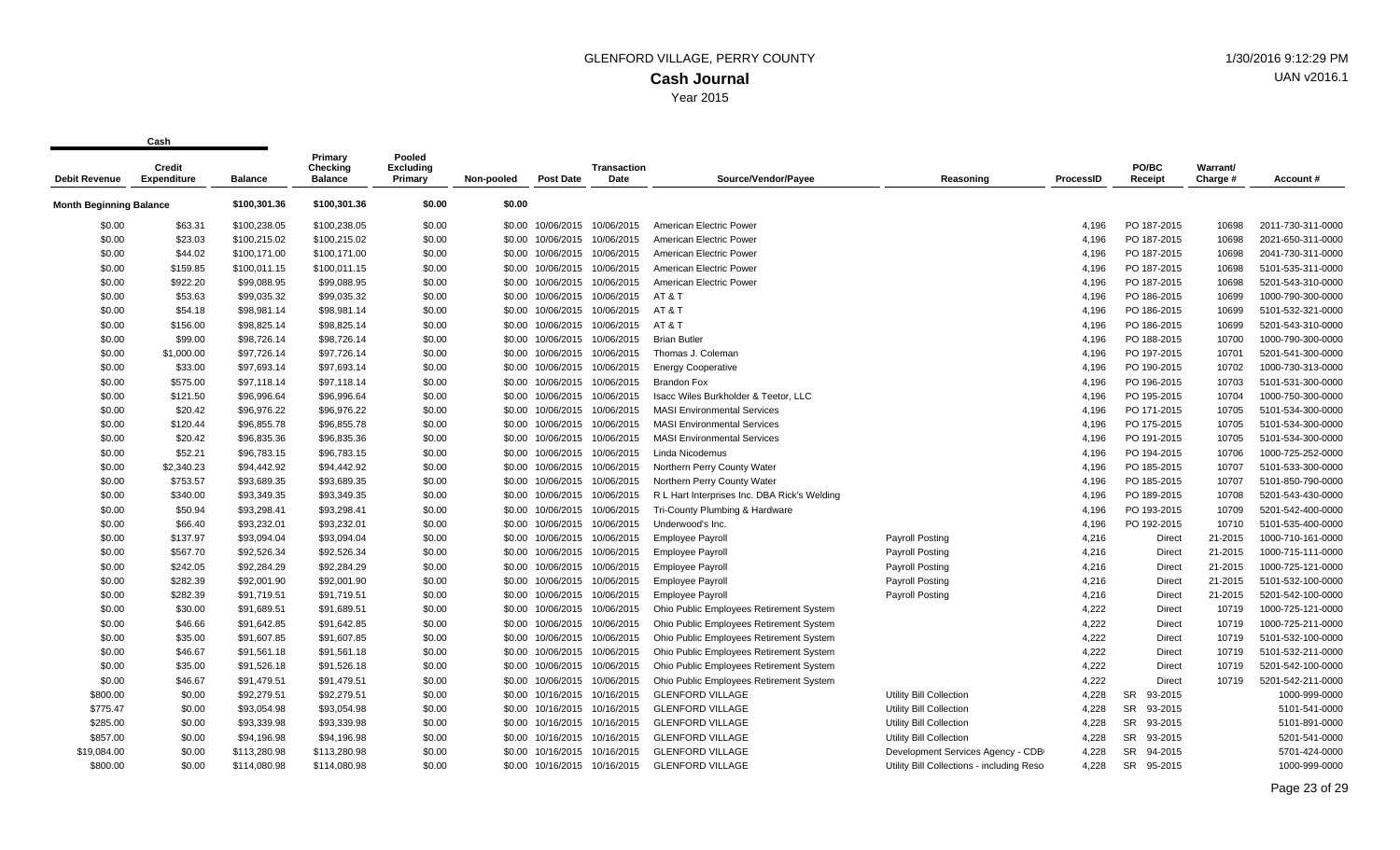|                      | Credit             |                  | Primary<br>Checking | Pooled<br>Excluding |            |                  | Transaction |                                               |                                            |           | PO/BC                 | Warrant/ |                   |
|----------------------|--------------------|------------------|---------------------|---------------------|------------|------------------|-------------|-----------------------------------------------|--------------------------------------------|-----------|-----------------------|----------|-------------------|
| <b>Debit Revenue</b> | <b>Expenditure</b> | <b>Balance</b>   | <b>Balance</b>      | Primary             | Non-pooled | <b>Post Date</b> | Date        | Source/Vendor/Payee                           | Reasoning                                  | ProcessID | Receipt               | Charge # | Account#          |
| \$1,646.87           | \$0.00             | \$115,727.85     | \$115,727.85        | \$0.00              | \$0.00     | 10/16/2015       | 10/16/2015  | <b>GLENFORD VILLAGE</b>                       | Utility Bill Collections - including Resol | 4,228     | <b>SR</b><br>95-2015  |          | 5101-541-0000     |
| \$300.00             | \$0.00             | \$116,027.85     | \$116,027.85        | \$0.00              | \$0.00     | 10/16/2015       | 10/16/2015  | <b>GLENFORD VILLAGE</b>                       | Utility Bill Collections - including Resol | 4,228     | <b>SR</b><br>95-2015  |          | 5101-891-0000     |
| \$2,763.50           | \$0.00             | \$118,791.35     | \$118,791.35        | \$0.00              | \$0.00     | 10/16/2015       | 10/16/2015  | <b>GLENFORD VILLAGE</b>                       | Utility Bill Collections - including Resol | 4,228     | SR 95-2015            |          | 5201-541-0000     |
| \$0.00               | \$179.36           | \$118,611.99     | \$118,611.99        | \$0.00              | \$0.00     | 10/16/2015       | 10/16/2015  | <b>American Electric Power</b>                |                                            | 4,255     | PO 199-2015           | 10720    | 1000-130-311-0000 |
| \$0.00               | \$40.18            | \$118,571.81     | \$118,571.81        | \$0.00              | \$0.00     | 10/16/2015       | 10/16/2015  | AT & T                                        |                                            | 4,255     | PO 176-2015           | 10721    | 5201-542-321-0000 |
| \$0.00               | \$2,500.00         | \$116,071.81     | \$116,071.81        | \$0.00              | \$0.00     | 10/16/2015       | 10/16/2015  | <b>Flowers Excavating LLC</b>                 |                                            | 4,255     | PO 205-2015           | 10722    | 5701-800-500-0000 |
| \$0.00               | \$908.75           | \$115,163.06     | \$115,163.06        | \$0.00              | \$0.00     | 10/16/2015       | 10/16/2015  | H.A.P. Community Action                       |                                            | 4,255     | PO 201-2015           | 10723    | 5701-800-500-0000 |
| \$0.00               | \$2,600.00         | \$112,563.06     | \$112,563.06        | \$0.00              | \$0.00     | 10/16/2015       | 10/16/2015  | Pro-Hoe Enterprises LLC                       |                                            | 4,255     | PO 204-2015           | 10724    | 5701-800-500-0000 |
| \$0.00               | \$13,075.00        | \$99.488.06      | \$99,488.06         | \$0.00              | \$0.00     | 10/16/2015       | 10/16/2015  | Ultimate Enterprises Inc.                     |                                            | 4,255     | PO 206-2015           | 10725    | 5701-800-500-0000 |
| \$389.96             | \$0.00             | \$99,878.02      | \$99,878.02         | \$0.00              | \$0.00     | 10/23/2015       | 10/23/2015  | <b>GLENFORD VILLAGE</b>                       | Utility Bill Collections                   | 4,262     | SR 96-2015            |          | 5101-541-0000     |
| \$685.75             | \$0.00             | \$100,563,77     | \$100,563.77        | \$0.00              | \$0.00     | 10/23/2015       | 10/23/2015  | <b>GLENFORD VILLAGE</b>                       | Utility Bill Collections                   | 4,262     | <b>SR</b><br>96-2015  |          | 5201-541-0000     |
| \$76.50              | \$0.00             | \$100,640.27     | \$100,640.27        | \$0.00              | \$0.00     | 10/23/2015       | 10/23/2015  | <b>GLENFORD VILLAGE</b>                       | Utility Bill Collections                   | 4,262     | <b>SR</b><br>96-2015  |          | 5101-891-0000     |
| \$527.22             | \$0.00             | \$101.167.49     | \$101,167.49        | \$0.00              | \$0.00     | 10/23/2015       | 10/23/2015  | <b>GLENFORD VILLAGE</b>                       | Attourney Gen. - Pat Ayers reimburse       | 4,262     | <b>SR</b><br>97-2015  |          | 1000-211-0000     |
| \$150.00             | \$0.00             | \$101,317.49     | \$101,317.49        | \$0.00              | \$0.00     | 10/23/2015       | 10/23/2015  | <b>GLENFORD VILLAGE</b>                       | Attourney Gen. - Pat Ayers reimburse       | 4,262     | SR 97-2015            |          | 1000-999-0000     |
| \$2,500.00           | \$0.00             | \$103,817.49     | \$103,817.49        | \$0.00              | \$0.00     | 10/23/2015       | 10/23/2015  | <b>GLENFORD VILLAGE</b>                       | Attourney Gen. - Pat Ayers reimburse       | 4,262     | <b>SR</b><br>97-2015  |          | 5101-542-0000     |
| \$4.00               | \$0.00             | \$103,821.49     | \$103,821.49        | \$0.00              | \$0.00     | 10/23/2015       | 10/23/2015  | <b>GLENFORD VILLAGE</b>                       | Attourney Gen. - Pat Ayers reimburse       | 4,262     | SR 97-2015            |          | 5101-543-0000     |
| \$0.00               | \$16.50            | \$103,804.99     | \$103,804.99        | \$0.00              | \$0.00     | 10/23/2015       | 10/23/2015  | <b>Treasurer Of State</b>                     |                                            | 4,266     | PO 209-2015           | 22-2015  | 1000-745-341-0000 |
| $-$150.00$           | \$0.00             | \$103,654.99     | \$103,654.99        | \$0.00              | \$0.00     | 10/23/2015       | 10/23/2015  | Negative Reallocate Receipt for GLENFORD VILL | The repayment from Pat Ayers is for tl     | 4,271     | SR 97-2015            |          | 1000-999-0000     |
| \$150.00             | \$0.00             | \$103,804.99     | \$103,804.99        | \$0.00              | \$0.00     | 10/23/2015       | 10/23/2015  | Positive Reallocation for GLENFORD VILLAGE    | The repayment from Pat Ayers is for tl     | 4,271     | <b>SR</b><br>97-2015  |          | 5101-999-0000     |
| \$226.52             | \$0.00             | \$104.031.51     | \$104,031.51        | \$0.00              | \$0.00     | 10/31/2015       | 10/31/2015  | <b>GLENFORD VILLAGE</b>                       | Utility Bill Collections                   | 4,278     | <b>SR</b><br>98-2015  |          | 5101-541-0000     |
| \$36.50              | \$0.00             | \$104.068.01     | \$104,068.01        | \$0.00              | \$0.00     | 10/31/2015       | 10/31/2015  | <b>GLENFORD VILLAGE</b>                       | <b>Utility Bill Collections</b>            | 4,278     | <b>SR</b><br>98-2015  |          | 5101-891-0000     |
| \$213.99             | \$0.00             | \$104,282.00     | \$104,282.00        | \$0.00              | \$0.00     | 10/31/2015       | 10/31/2015  | <b>GLENFORD VILLAGE</b>                       | Utility Bill Collections                   | 4,278     | <b>SR</b><br>98-2015  |          | 5201-541-0000     |
| \$70.80              | \$0.00             | \$104,352.80     | \$104,352.80        | \$0.00              | \$0.00     | 10/31/2015       | 10/31/2015  | <b>GLENFORD VILLAGE</b>                       | Perry County Auditor                       | 4,278     | <b>SR</b><br>99-2015  |          | 2011-190-0000     |
| \$5.74               | \$0.00             | \$104,358.54     | \$104,358.54        | \$0.00              | \$0.00     | 10/31/2015       | 10/31/2015  | <b>GLENFORD VILLAGE</b>                       | Perry County Auditor                       | 4,278     | <b>SR</b><br>99-2015  |          | 2021-190-0000     |
| \$550.06             | \$0.00             | \$104,908.60     | \$104,908.60        | \$0.00              | \$0.00     | 10/31/2015       | 10/31/2015  | <b>GLENFORD VILLAGE</b>                       | State of Ohio and local gov. Highway       | 4,278     | <b>SR</b><br>100-2015 |          | 2011-225-0000     |
| \$44.60              | \$0.00             | \$104,953.20     | \$104,953.20        | \$0.00              | \$0.00     | 10/31/2015       | 10/31/2015  | <b>GLENFORD VILLAGE</b>                       | State of Ohio and local gov. Highway       | 4,278     | <b>SR</b><br>100-2015 |          | 2021-225-0000     |
| \$32.793.48          | \$28,141.64        | <b>Total for</b> | October             |                     |            |                  |             |                                               |                                            |           |                       |          |                   |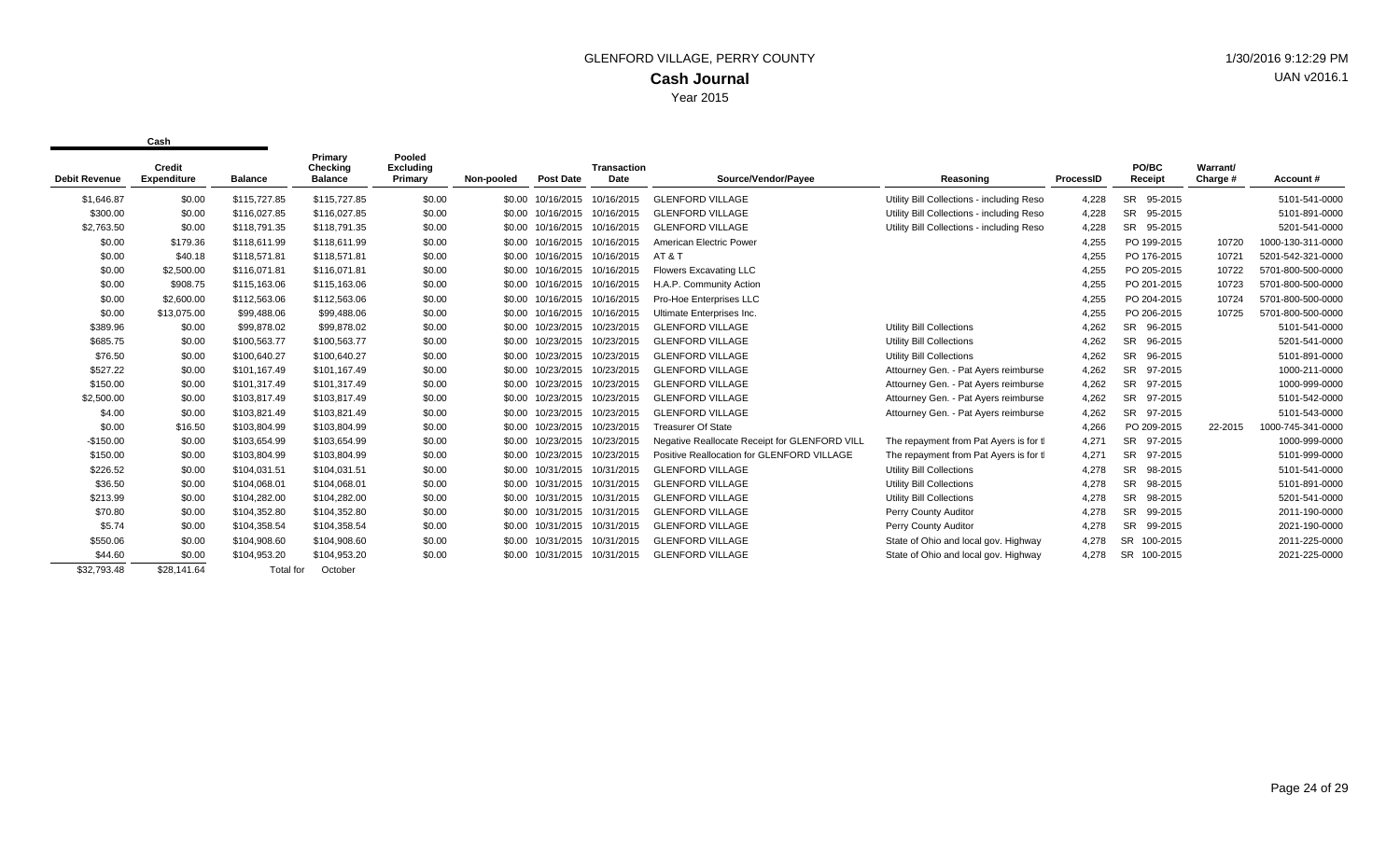| <b>Debit Revenue</b>           | Credit<br><b>Expenditure</b> | <b>Balance</b> | Primary<br>Checking<br><b>Balance</b> | Pooled<br><b>Excluding</b><br>Primary | Non-pooled | <b>Post Date</b>             | Transaction<br>Date          | Source/Vendor/Payee                     | Reasoning                            | <b>ProcessID</b> | PO/BC<br>Receipt      | Warrant/<br>Charge # | Account#          |
|--------------------------------|------------------------------|----------------|---------------------------------------|---------------------------------------|------------|------------------------------|------------------------------|-----------------------------------------|--------------------------------------|------------------|-----------------------|----------------------|-------------------|
|                                |                              |                |                                       |                                       |            |                              |                              |                                         |                                      |                  |                       |                      |                   |
| <b>Month Beginning Balance</b> |                              | \$104,953.20   | \$104,953.20                          | \$0.00                                | \$0.00     |                              |                              |                                         |                                      |                  |                       |                      |                   |
| \$0.00                         | \$60.30                      | \$104,892.90   | \$104,892.90                          | \$0.00                                |            | \$0.00 11/03/2015 11/03/2015 |                              | American Electric Power                 |                                      | 4,312            | PO 210-2015           | 10726                | 2011-730-311-0000 |
| \$0.00                         | \$23.12                      | \$104,869.78   | \$104,869.78                          | \$0.00                                |            | \$0.00 11/03/2015 11/03/2015 |                              | American Electric Power                 |                                      | 4,312            | PO 210-2015           | 10726                | 2021-650-311-0000 |
| \$0.00                         | \$35.73                      | \$104,834.05   | \$104,834.05                          | \$0.00                                |            | \$0.00 11/03/2015 11/03/2015 |                              | American Electric Power                 |                                      | 4,312            | PO 210-2015           | 10726                | 2041-730-311-0000 |
| \$0.00                         | \$156.99                     | \$104,677.06   | \$104,677.06                          | \$0.00                                |            | \$0.00 11/03/2015 11/03/2015 |                              | American Electric Power                 |                                      | 4,312            | PO 210-2015           | 10726                | 5101-535-311-0000 |
| \$0.00                         | \$795.81                     | \$103,881.25   | \$103,881.25                          | \$0.00                                |            | \$0.00 11/03/2015 11/03/2015 |                              | American Electric Power                 |                                      | 4,312            | PO 210-2015           | 10726                | 5201-543-310-0000 |
| \$0.00                         | \$107.68                     | \$103,773.57   | \$103,773.57                          | \$0.00                                |            |                              | \$0.00 11/03/2015 11/03/2015 | AT & T                                  |                                      | 4,312            | PO 211-2015           | 10727                | 5101-532-321-0000 |
| \$0.00                         | \$57.97                      | \$103,715.60   | \$103,715.60                          | \$0.00                                |            |                              | \$0.00 11/03/2015 11/03/2015 | AT&T                                    |                                      | 4,312            | PO 211-2015           | 10727                | 5201-543-300-0000 |
| \$0.00                         | \$14.95                      | \$103,700.65   | \$103,700.65                          | \$0.00                                |            | \$0.00 11/03/2015 11/03/2015 |                              | <b>Brian Butler</b>                     |                                      | 4,312            | PO 198-2015           | 10728                | 1000-790-300-0000 |
| \$0.00                         | \$1,000.00                   | \$102,700.65   | \$102,700.65                          | \$0.00                                |            | \$0.00 11/03/2015 11/03/2015 |                              | Thomas J. Coleman                       |                                      | 4,312            | PO 215-2015           | 10729                | 5201-541-300-0000 |
| \$0.00                         | \$975.00                     | \$101,725.65   | \$101,725.65                          | \$0.00                                |            | \$0.00 11/03/2015 11/03/2015 |                              | Casey Cordray                           |                                      | 4,312            | PO 213-2015           | 10730                | 5201-543-390-0000 |
| \$0.00                         | \$575.00                     | \$101,150.65   | \$101,150.65                          | \$0.00                                |            | \$0.00 11/03/2015 11/03/2015 |                              | <b>Brandon Fox</b>                      |                                      | 4,312            | PO 214-2015           | 10731                | 5101-531-300-0000 |
| \$0.00                         | \$176.56                     | \$100,974.09   | \$100,974.09                          | \$0.00                                |            | \$0.00 11/03/2015 11/03/2015 |                              | <b>HD Waterworks Supply</b>             |                                      | 4,312            | PO 203-2015           | 10732                | 5101-535-400-0000 |
| \$0.00                         | \$90.92                      | \$100,883.17   | \$100,883.17                          | \$0.00                                |            | \$0.00 11/03/2015 11/03/2015 |                              | <b>HD Waterworks Supply</b>             |                                      | 4,312            | PO 207-2015           | 10732                | 5101-535-400-0000 |
| \$0.00                         | \$20.00                      | \$100,863.17   | \$100,863.17                          | \$0.00                                |            | \$0.00 11/03/2015 11/03/2015 |                              | Jeff's Auto Repair                      |                                      | 4,312            | PO 216-2015           | 10733                | 2011-620-400-0000 |
| \$0.00                         | \$20.42                      | \$100,842.75   | \$100,842.75                          | \$0.00                                |            | \$0.00 11/03/2015 11/03/2015 |                              | <b>MASI Environmental Services</b>      |                                      | 4,312            | PO 208-2015           | 10734                | 5101-534-300-0000 |
| \$0.00                         | \$2,215.70                   | \$98,627.05    | \$98,627.05                           | \$0.00                                |            | \$0.00 11/03/2015 11/03/2015 |                              | Northern Perry County Water             |                                      | 4.312            | PO 212-2015           | 10735                | 5101-533-300-0000 |
| \$0.00                         | \$753.57                     | \$97.873.48    | \$97,873.48                           | \$0.00                                |            | \$0.00 11/03/2015 11/03/2015 |                              | Northern Perry County Water             |                                      | 4.312            | PO 212-2015           | 10735                | 5101-850-790-0000 |
| \$0.00                         | \$5.33                       | \$97,868.15    | \$97,868.15                           | \$0.00                                |            | \$0.00 11/03/2015 11/03/2015 |                              | <b>Sharon Phillips</b>                  |                                      | 4,312            | PO 217-2015           | 10736                | 1000-790-400-0000 |
| \$0.00                         | \$46.03                      | \$97,822.12    | \$97,822.12                           | \$0.00                                |            | \$0.00 11/03/2015 11/03/2015 |                              | Speedway LLC                            |                                      | 4,312            | PO 184-2015           | 10737                | 2011-620-400-0000 |
| \$0.00                         | \$135.71                     | \$97,686.41    | \$97,686.41                           | \$0.00                                |            | \$0.00 11/03/2015 11/03/2015 |                              | <b>USA Bluebook</b>                     |                                      | 4,312            | PO 200-2015           | 10738                | 5101-535-400-0000 |
| \$0.00                         | \$242.05                     | \$97,444.36    | \$97,444.36                           | \$0.00                                |            | \$0.00 11/03/2015 11/03/2015 |                              | <b>Employee Payroll</b>                 | <b>Payroll Posting</b>               | 4,315            | <b>Direct</b>         | 23-2015              | 1000-725-121-0000 |
| \$0.00                         | \$282.39                     | \$97,161.97    | \$97,161.97                           | \$0.00                                |            | \$0.00 11/03/2015 11/03/2015 |                              | <b>Employee Payroll</b>                 | <b>Payroll Posting</b>               | 4,315            | Direct                | 23-2015              | 5101-532-100-0000 |
| \$0.00                         | \$282.39                     | \$96,879.58    | \$96,879.58                           | \$0.00                                |            | \$0.00 11/03/2015 11/03/2015 |                              | <b>Employee Payroll</b>                 | <b>Payroll Posting</b>               | 4,315            | Direct                | 23-2015              | 5201-542-100-0000 |
| \$0.00                         | \$30.00                      | \$96,849.58    | \$96,849.58                           | \$0.00                                |            | \$0.00 11/03/2015 11/03/2015 |                              | Ohio Public Employees Retirement System |                                      | 4,317            | Direct                | 10740                | 1000-725-121-0000 |
| \$0.00                         | \$46.66                      | \$96,802.92    | \$96,802.92                           | \$0.00                                |            | \$0.00 11/03/2015 11/03/2015 |                              | Ohio Public Employees Retirement System |                                      | 4,317            | Direct                | 10740                | 1000-725-211-0000 |
| \$0.00                         | \$35.00                      | \$96,767.92    | \$96,767.92                           | \$0.00                                |            | \$0.00 11/03/2015 11/03/2015 |                              | Ohio Public Employees Retirement System |                                      | 4,317            | Direct                | 10740                | 5101-532-100-0000 |
| \$0.00                         | \$46.67                      | \$96,721.25    | \$96,721.25                           | \$0.00                                |            | \$0.00 11/03/2015 11/03/2015 |                              | Ohio Public Employees Retirement System |                                      | 4,317            | Direct                | 10740                | 5101-532-211-0000 |
| \$0.00                         | \$35.00                      | \$96,686.25    | \$96,686.25                           | \$0.00                                |            | \$0.00 11/03/2015 11/03/2015 |                              | Ohio Public Employees Retirement System |                                      | 4,317            | <b>Direct</b>         | 10740                | 5201-542-100-0000 |
| \$0.00                         | \$46.67                      | \$96,639.58    | \$96,639.58                           | \$0.00                                |            | \$0.00 11/03/2015 11/03/2015 |                              | Ohio Public Employees Retirement System |                                      | 4,317            | <b>Direct</b>         | 10740                | 5201-542-211-0000 |
| \$0.00                         | \$567.00                     | \$96,072.58    | \$96,072.58                           | \$0.00                                |            | \$0.00 11/03/2015 11/03/2015 |                              | Isacc Wiles Burkholder & Teetor, LLC    |                                      | 4,321            | PO 218-2015           | 10741                | 1000-750-300-0000 |
| \$425.36                       | \$0.00                       | \$96,497.94    | \$96,497.94                           | \$0.00                                |            | \$0.00 11/06/2015 11/06/2015 |                              | <b>GLENFORD VILLAGE</b>                 | Utility Bill Collection -            | 4,326            | SR 101-2015           |                      | 5101-541-0000     |
| \$42.00                        | \$0.00                       | \$96,539.94    | \$96,539.94                           | \$0.00                                |            | \$0.00 11/06/2015 11/06/2015 |                              | <b>GLENFORD VILLAGE</b>                 | Utility Bill Collection -            | 4,326            | SR 101-2015           |                      | 5101-891-0000     |
| \$319.75                       | \$0.00                       | \$96,859.69    | \$96,859.69                           | \$0.00                                |            | \$0.00 11/06/2015 11/06/2015 |                              | <b>GLENFORD VILLAGE</b>                 | Utility Bill Collection -            | 4,326            | <b>SR</b><br>101-2015 |                      | 5201-541-0000     |
| \$730.43                       | \$0.00                       | \$97,590.12    | \$97,590.12                           | \$0.00                                |            | \$0.00 11/06/2015 11/06/2015 |                              | <b>GLENFORD VILLAGE</b>                 | Utility Bill Collections             | 4,326            | SR 102-2015           |                      | 5101-541-0000     |
| \$92.00                        | \$0.00                       | \$97,682.12    | \$97,682.12                           | \$0.00                                |            | \$0.00 11/06/2015 11/06/2015 |                              | <b>GLENFORD VILLAGE</b>                 | Utility Bill Collections             | 4,326            | SR 102-2015           |                      | 5101-891-0000     |
| \$222.89                       | \$0.00                       | \$97,905.01    | \$97,905.01                           | \$0.00                                |            | \$0.00 11/06/2015 11/06/2015 |                              | <b>GLENFORD VILLAGE</b>                 | Utility Bill Collections             | 4,326            | SR 102-2015           |                      | 5201-541-0000     |
| \$42.75                        | \$0.00                       | \$97,947.76    | \$97,947.76                           | \$0.00                                |            | \$0.00 11/06/2015 11/06/2015 |                              | <b>GLENFORD VILLAGE</b>                 | <b>Ranck Bulk Water Purchase</b>     | 4,326            | <b>SR</b><br>103-2015 |                      | 5101-543-0000     |
| \$198.59                       | \$0.00                       | \$98,146.35    | \$98,146.35                           | \$0.00                                |            | \$0.00 11/13/2015 11/13/2015 |                              | <b>GLENFORD VILLAGE</b>                 | State of Ohio State & Local Gov High | 4,334            | SR 104-2015           |                      | 2011-225-0000     |
| \$16.11                        | \$0.00                       | \$98.162.46    | \$98.162.46                           | \$0.00                                |            | \$0.00 11/13/2015 11/13/2015 |                              | <b>GLENFORD VILLAGE</b>                 | State of Ohio State & Local Gov High | 4.334            | <b>SR</b><br>104-2015 |                      | 2021-225-0000     |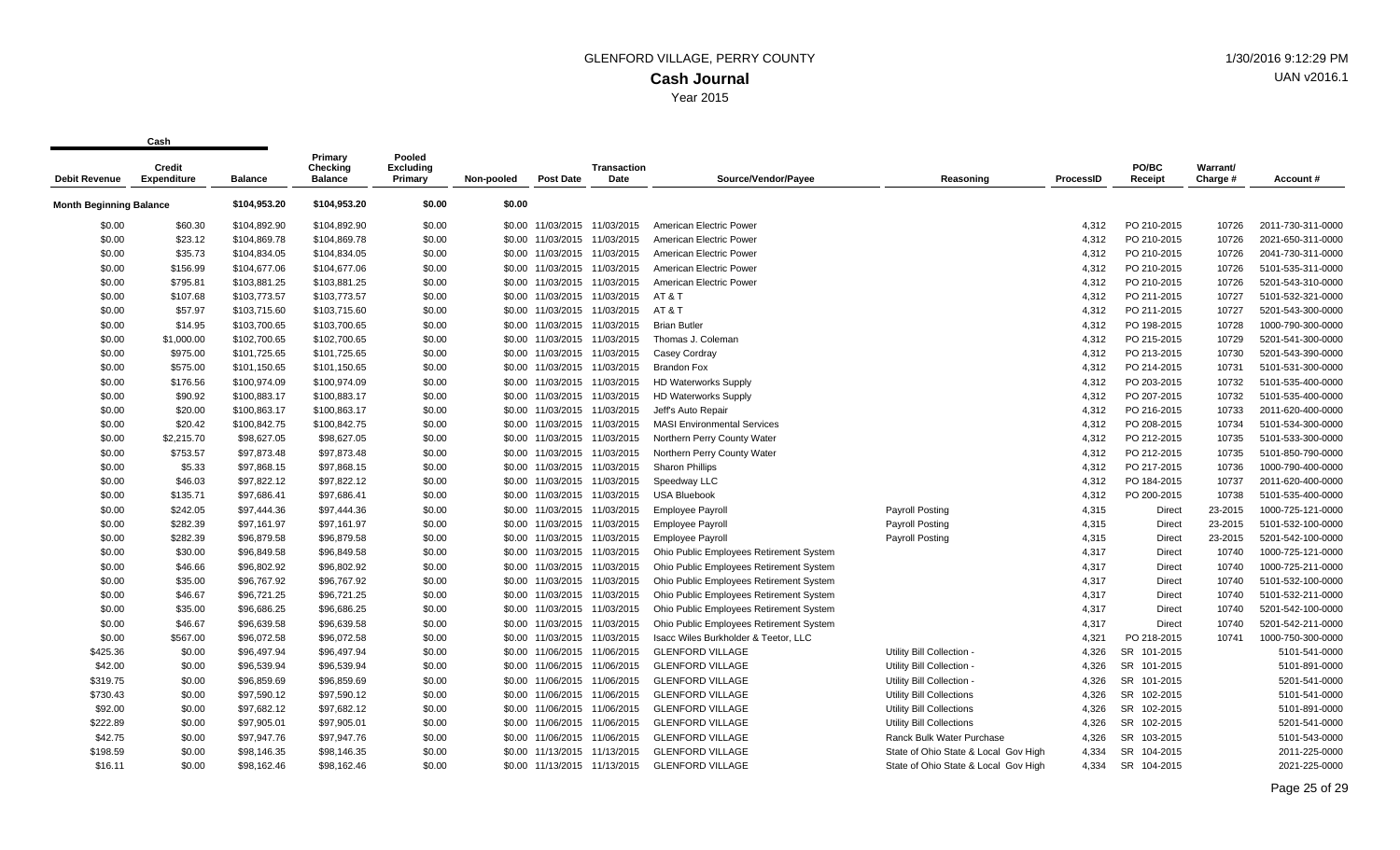| <b>Debit Revenue</b> | Credit<br><b>Expenditure</b> | <b>Balance</b> | Primary<br><b>Checking</b><br><b>Balance</b> | Pooled<br><b>Excluding</b><br>Primary | Non-pooled | <b>Post Date</b>             | <b>Transaction</b><br>Date   | Source/Vendor/Payee                      | Reasoning                             | <b>ProcessID</b> | PO/BC<br>Receipt      | Warrant/<br>Charge # | Account #         |
|----------------------|------------------------------|----------------|----------------------------------------------|---------------------------------------|------------|------------------------------|------------------------------|------------------------------------------|---------------------------------------|------------------|-----------------------|----------------------|-------------------|
| \$5.70               | \$0.00                       | \$98,168.16    | \$98,168.16                                  | \$0.00                                |            | \$0.00 11/13/2015 11/13/2015 |                              | <b>GLENFORD VILLAGE</b>                  | <b>Bulk water</b>                     | 4.334            | SR 105-2015           |                      | 5101-543-0000     |
| \$800.00             | \$0.00                       | \$98,968.16    | \$98,968.16                                  | \$0.00                                |            | \$0.00 11/13/2015 11/13/2015 |                              | <b>GLENFORD VILLAGE</b>                  | Utility Bill Collection               | 4.334            | <b>SR</b><br>106-2015 |                      | 1000-999-0000     |
| \$1,378.15           | \$0.00                       | \$100,346.31   | \$100,346.31                                 | \$0.00                                |            | \$0.00 11/13/2015 11/13/2015 |                              | <b>GLENFORD VILLAGE</b>                  | <b>Utility Bill Collection</b>        | 4,334            | <b>SR</b><br>106-2015 |                      | 5101-541-0000     |
| \$338.50             | \$0.00                       | \$100,684.81   | \$100,684.81                                 | \$0.00                                |            | \$0.00 11/13/2015 11/13/2015 |                              | <b>GLENFORD VILLAGE</b>                  | <b>Utility Bill Collection</b>        | 4,334            | SR 106-2015           |                      | 5101-891-0000     |
| \$1,931.70           | \$0.00                       | \$102,616.51   | \$102,616.51                                 | \$0.00                                |            | \$0.00 11/13/2015 11/13/2015 |                              | <b>GLENFORD VILLAGE</b>                  | Utility Bill Collection               | 4,334            | SR 106-2015           |                      | 5201-541-0000     |
| \$0.00               | \$52.73                      | \$102,563.78   | \$102,563.78                                 | \$0.00                                |            | \$0.00 11/17/2015 11/17/2015 |                              | <b>US Bank</b>                           |                                       | 4.346            | PO 221-2015           | 24-2015              | 1000-745-341-0000 |
| \$0.00               | \$22.00                      | \$102,541.78   | \$102,541.78                                 | \$0.00                                |            | \$0.00 11/17/2015 11/17/2015 |                              | <b>Treasurer Of State</b>                |                                       | 4.346            | PO 223-2015           | 25-2015              | 1000-745-341-0000 |
| \$0.00               | \$189.90                     | \$102,351.88   | \$102,351.88                                 | \$0.00                                |            | \$0.00 11/17/2015 11/17/2015 |                              | American Electric Power                  |                                       | 4,350            | PO 220-2015           | 10742                | 1000-130-311-0000 |
| \$0.00               | \$19.59                      | \$102,332.29   | \$102,332.29                                 | \$0.00                                |            |                              | \$0.00 11/17/2015 11/17/2015 | AT&T                                     |                                       | 4,350            | PO 176-2015           | 10743                | 5201-542-321-0000 |
| \$0.00               | \$88.12                      | \$102,244.17   | \$102,244.17                                 | \$0.00                                |            |                              | \$0.00 11/17/2015 11/17/2015 | AT & T                                   |                                       | 4,350            | PO 222-2015           | 10743                | 5201-543-320-0000 |
| \$0.00               | \$51.43                      | \$102,192.74   | \$102,192.74                                 | \$0.00                                |            | \$0.00 11/17/2015 11/17/2015 |                              | <b>Energy Cooperative</b>                |                                       | 4,350            | PO 219-2015           | 10744                | 1000-730-313-0000 |
| \$504.87             | \$0.00                       | \$102,697.61   | \$102,697.61                                 | \$0.00                                |            | \$0.00 11/17/2015 11/17/2015 |                              | <b>GLENFORD VILLAGE</b>                  | Perry County Auditor - Undivided Loca | 4,353            | SR 107-2015           |                      | 1000-211-0000     |
| \$800.00             | \$0.00                       | \$103,497.61   | \$103,497.61                                 | \$0.00                                |            | \$0.00 11/17/2015 11/17/2015 |                              | <b>GLENFORD VILLAGE</b>                  | <b>Utility Bill Collection</b>        | 4,353            | SR 108-2015           |                      | 1000-999-0000     |
| \$277.24             | \$0.00                       | \$103,774.85   | \$103,774.85                                 | \$0.00                                |            | \$0.00 11/17/2015 11/17/2015 |                              | <b>GLENFORD VILLAGE</b>                  | <b>Utility Bill Collection</b>        | 4,353            | <b>SR</b><br>108-2015 |                      | 5101-541-0000     |
| \$173.25             | \$0.00                       | \$103,948.10   | \$103,948.10                                 | \$0.00                                |            | \$0.00 11/17/2015 11/17/2015 |                              | <b>GLENFORD VILLAGE</b>                  | <b>Utility Bill Collection</b>        | 4,353            | <b>SR</b><br>108-2015 |                      | 5101-891-0000     |
| \$970.65             | \$0.00                       | \$104.918.75   | \$104,918.75                                 | \$0.00                                |            | \$0.00 11/17/2015 11/17/2015 |                              | <b>GLENFORD VILLAGE</b>                  | <b>Utility Bill Collection</b>        | 4,353            | SR 108-2015           |                      | 5201-541-0000     |
| \$0.00               | \$0.00                       | \$104,918.75   | \$104,918.75                                 | \$0.00                                |            | \$0.00 11/17/2015 11/28/2015 |                              | Post Bank Reconciliation                 | ReconciliationDate:11/17/2015         | 4,378            |                       |                      |                   |
| \$200.00             | \$0.00                       | \$105,118.75   | \$105,118.75                                 | \$0.00                                |            | \$0.00 11/18/2015 12/29/2015 |                              | Positive Adjustment for GLENFORD VILLAGE | Atourney General collection Pat Ayers | 4,531            | SR 107-2015           |                      | 1000-999-0000     |
| \$187.29             | \$0.00                       | \$105,306.04   | \$105,306.04                                 | \$0.00                                |            | \$0.00 11/28/2015 11/28/2015 |                              | <b>GLENFORD VILLAGE</b>                  | Utility Bill Collection               | 4,366            | SR 109-2015           |                      | 5101-541-0000     |
| \$31.00              | \$0.00                       | \$105,337.04   | \$105,337.04                                 | \$0.00                                |            | \$0.00 11/28/2015 11/28/2015 |                              | <b>GLENFORD VILLAGE</b>                  | <b>Utility Bill Collection</b>        | 4,366            | <b>SR</b><br>109-2015 |                      | 5101-891-0000     |
| \$109.20             | \$0.00                       | \$105.446.24   | \$105,446.24                                 | \$0.00                                |            | \$0.00 11/28/2015 11/28/2015 |                              | <b>GLENFORD VILLAGE</b>                  | <b>Utility Bill Collection</b>        | 4.366            | SR 109-2015           |                      | 5201-541-0000     |
| \$231.29             | \$0.00                       | \$105,677.53   | \$105,677.53                                 | \$0.00                                |            | \$0.00 11/28/2015 11/28/2015 |                              | <b>GLENFORD VILLAGE</b>                  | Perry County Auditor - Undivided Moto | 4,366            | SR 110-2015           |                      | 2011-190-0000     |
| \$18.76              | \$0.00                       | \$105,696.29   | \$105,696.29                                 | \$0.00                                |            | \$0.00 11/28/2015 11/28/2015 |                              | <b>GLENFORD VILLAGE</b>                  | Perry County Auditor - Undivided Moto | 4,366            | SR 110-2015           |                      | 2021-190-0000     |
| \$50.00              | \$0.00                       | \$105,746.29   | \$105,746.29                                 | \$0.00                                |            | \$0.00 11/28/2015 11/28/2015 |                              | <b>GLENFORD VILLAGE</b>                  | Perry County Auditor - Undivided Moto | 4,366            | SR 110-2015           |                      | 2041-820-0000     |
| \$549.63             | \$0.00                       | \$106,295.92   | \$106,295.92                                 | \$0.00                                |            | \$0.00 11/28/2015 11/28/2015 |                              | <b>GLENFORD VILLAGE</b>                  | <b>Utility Bill Collection</b>        | 4.366            | SR 111-2015           |                      | 5101-541-0000     |
| \$52.50              | \$0.00                       | \$106,348.42   | \$106,348.42                                 | \$0.00                                |            | \$0.00 11/28/2015 11/28/2015 |                              | <b>GLENFORD VILLAGE</b>                  | <b>Utility Bill Collection</b>        | 4,366            | SR 111-2015           |                      | 5101-891-0000     |
| \$1,352.47           | \$0.00                       | \$107,700.89   | \$107,700.89                                 | \$0.00                                |            | \$0.00 11/28/2015 11/28/2015 |                              | <b>GLENFORD VILLAGE</b>                  | Utility Bill Collection               | 4,366            | SR 111-2015           |                      | 5201-541-0000     |
| \$371.12             | \$0.00                       | \$108,072.01   | \$108,072.01                                 | \$0.00                                |            | \$0.00 11/28/2015 11/28/2015 |                              | <b>GLENFORD VILLAGE</b>                  | Utility Bill Collections              | 4,366            | SR 112-2015           |                      | 5101-541-0000     |
| \$52.00              | \$0.00                       | \$108,124.01   | \$108,124.01                                 | \$0.00                                |            | \$0.00 11/28/2015 11/28/2015 |                              | <b>GLENFORD VILLAGE</b>                  | <b>Utility Bill Collections</b>       | 4,366            | SR 112-2015           |                      | 5101-891-0000     |
| \$431.60             | \$0.00                       | \$108,555.61   | \$108,555.61                                 | \$0.00                                |            | \$0.00 11/28/2015 11/28/2015 |                              | <b>GLENFORD VILLAGE</b>                  | <b>Utility Bill Collections</b>       | 4.366            | SR 112-2015           |                      | 5201-541-0000     |
| \$50.00              | \$0.00                       | \$108,605.61   | \$108,605.61                                 | \$0.00                                |            | \$0.00 11/28/2015 11/28/2015 |                              | <b>GLENFORD VILLAGE</b>                  | Parks Donation- Hoover Center         | 4,366            | SR 113-2015           |                      | 2041-820-0000     |
| \$0.00               | \$14.00                      | \$108,591.61   | \$108,591.61                                 | \$0.00                                |            | \$0.00 11/28/2015 11/28/2015 |                              | <b>US Bank</b>                           |                                       | 4,410            | PO 232-2015           | 26-2015              | 5101-745-341-0000 |
| \$0.00               | \$41.00                      | \$108,550.61   | \$108,550.61                                 | \$0.00                                |            | \$0.00 11/28/2015 11/28/2015 |                              | <b>Treasurer Of State</b>                |                                       | 4,413            | PO 226-2015           | 10745                | 1000-745-342-0000 |
| \$0.00               | \$41.00                      | \$108,509.61   | \$108,509.61                                 | \$0.00                                |            | \$0.00 11/28/2015 11/28/2015 |                              | <b>Treasurer Of State</b>                |                                       | 4.413            | PO 226-2015           | 10745                | 2011-745-342-0000 |
| \$0.00               | \$41.00                      | \$108,468.61   | \$108,468.61                                 | \$0.00                                |            | \$0.00 11/28/2015 11/28/2015 |                              | <b>Treasurer Of State</b>                |                                       | 4,413            | PO 226-2015           | 10745                | 5101-745-341-0000 |
| \$0.00               | \$49.00                      | \$108,419.61   | \$108,419.61                                 | \$0.00                                |            | \$0.00 11/28/2015 11/28/2015 |                              | <b>US Postmaster</b>                     |                                       | 4,413            | PO 228-2015           | 10746                | 1000-790-400-0000 |
| \$12.956.80          | \$9.490.39                   | Total for      | November                                     |                                       |            |                              |                              |                                          |                                       |                  |                       |                      |                   |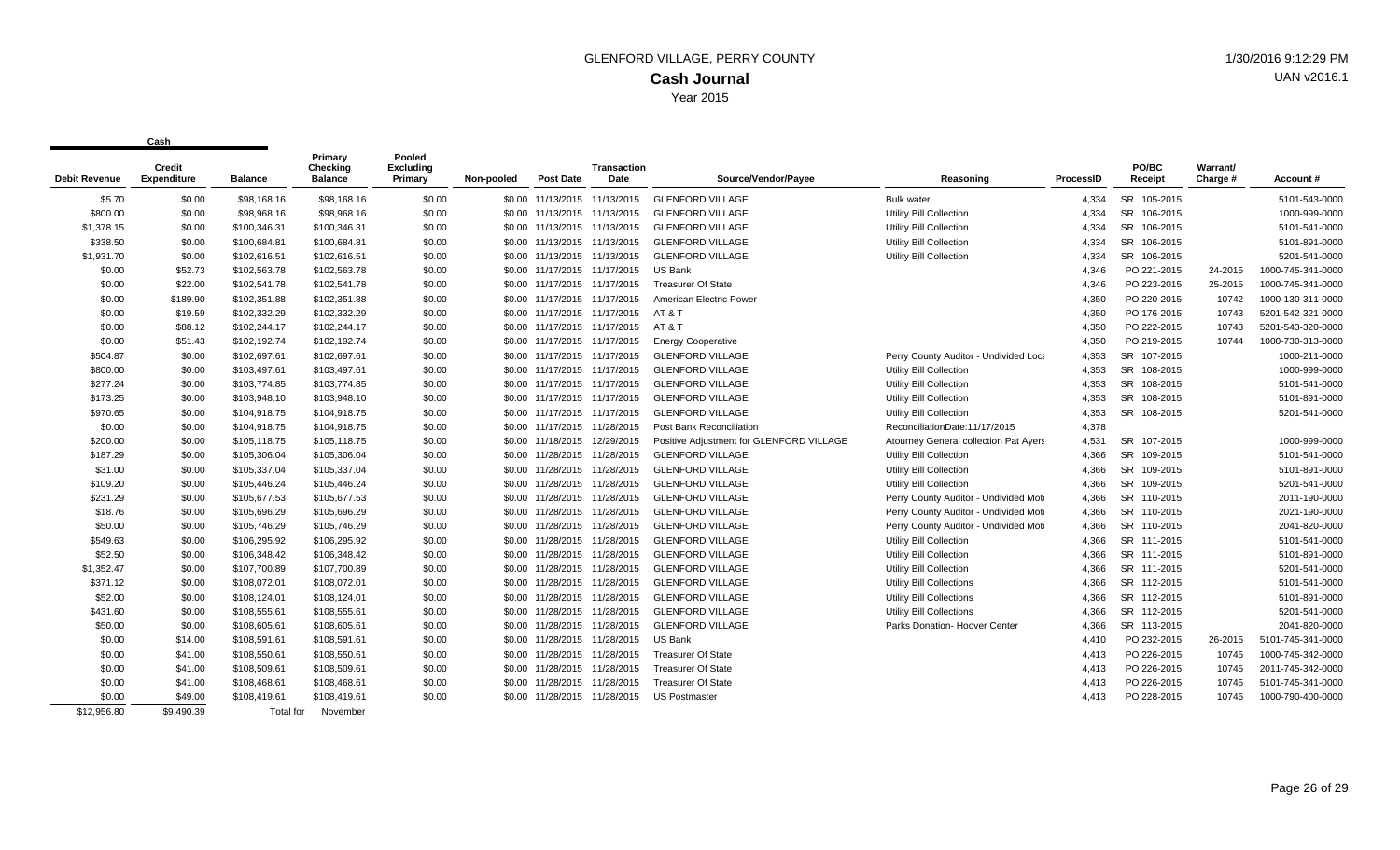|                                | vuji                         |                | Primary                    | Pooled                      |            |                              |                              |                                         |                                     |           |                  |                      |                   |
|--------------------------------|------------------------------|----------------|----------------------------|-----------------------------|------------|------------------------------|------------------------------|-----------------------------------------|-------------------------------------|-----------|------------------|----------------------|-------------------|
| <b>Debit Revenue</b>           | Credit<br><b>Expenditure</b> | <b>Balance</b> | Checking<br><b>Balance</b> | <b>Excluding</b><br>Primary | Non-pooled | <b>Post Date</b>             | Transaction<br>Date          | Source/Vendor/Payee                     | Reasoning                           | ProcessID | PO/BC<br>Receipt | Warrant/<br>Charge # | Account#          |
| <b>Month Beginning Balance</b> |                              | \$108,419.61   | \$108,419.61               | \$0.00                      | \$0.00     |                              |                              |                                         |                                     |           |                  |                      |                   |
| \$0.00                         | \$23.03                      | \$108,396.58   | \$108,396.58               | \$0.00                      |            | \$0.00 12/01/2015            | 12/01/2015                   | American Electric Power                 |                                     | 4,432     | PO 235-2015      | 10747                | 2011-730-311-0000 |
| \$0.00                         | \$154.16                     | \$108,242.42   | \$108,242.42               | \$0.00                      |            | \$0.00 12/01/2015 12/01/2015 |                              | <b>American Electric Power</b>          |                                     | 4,432     | PO 235-2015      | 10747                | 5101-535-311-0000 |
| \$0.00                         | \$30.50                      | \$108,211.92   | \$108,211.92               | \$0.00                      |            | \$0.00 12/01/2015            | 12/01/2015                   | American Electric Power                 |                                     | 4,432     | PO 235-2015      | 10747                | 2041-730-311-0000 |
| \$0.00                         | \$1,050.03                   | \$107,161.89   | \$107,161.89               | \$0.00                      | \$0.00     | 12/01/2015                   | 12/01/2015                   | American Electric Power                 |                                     | 4,432     | PO 235-2015      | 10747                | 5201-543-310-0000 |
| \$0.00                         | \$122.18                     | \$107,039.71   | \$107,039.71               | \$0.00                      |            | \$0.00 12/01/2015 12/01/2015 |                              | <b>American Electric Power</b>          |                                     | 4,432     | PO 236-2015      | 10747                | 2011-730-311-0000 |
| \$0.00                         | \$40.99                      | \$106,998.72   | \$106,998.72               | \$0.00                      |            | \$0.00 12/01/2015            | 12/01/2015                   | American Electric Power                 |                                     | 4,432     | PO 236-2015      | 10747                | 5101-535-311-0000 |
| \$0.00                         | \$48.80                      | \$106,949.92   | \$106,949.92               | \$0.00                      | \$0.00     | 12/01/2015                   | 12/01/2015                   | AT & T                                  |                                     | 4,432     | PO 176-2015      | 10748                | 5201-542-321-0000 |
| \$0.00                         | \$107.68                     | \$106,842.24   | \$106,842.24               | \$0.00                      |            |                              | \$0.00 12/01/2015 12/01/2015 | AT & T                                  |                                     | 4,432     | PO 231-2015      | 10748                | 5101-532-321-0000 |
| \$0.00                         | \$575.00                     | \$106,267.24   | \$106,267.24               | \$0.00                      |            |                              | \$0.00 12/01/2015 12/01/2015 | <b>Brandon Fox</b>                      |                                     | 4,432     | PO 233-2015      | 10749                | 5101-531-300-0000 |
| \$0.00                         | \$1,000.00                   | \$105,267.24   | \$105,267.24               | \$0.00                      |            | \$0.00 12/01/2015            | 12/01/2015                   | Thomas J. Coleman                       |                                     | 4,432     | PO 234-2015      | 10750                | 5201-541-300-0000 |
| \$0.00                         | \$553.50                     | \$104,713.74   | \$104,713.74               | \$0.00                      | \$0.00     | 12/01/2015                   | 12/01/2015                   | Isacc Wiles Burkholder & Teetor, LLC    |                                     | 4,432     | PO 237-2015      | 10751                | 1000-750-300-0000 |
| \$0.00                         | \$80.00                      | \$104,633.74   | \$104,633.74               | \$0.00                      |            |                              | \$0.00 12/01/2015 12/01/2015 | <b>HD Waterworks Supply</b>             |                                     | 4,432     | PO 227-2015      | 10752                | 5101-535-400-0000 |
| \$0.00                         | \$277.34                     | \$104,356.40   | \$104,356.40               | \$0.00                      | \$0.00     | 12/01/2015                   | 12/01/2015                   | Charles Harris & Associates Inc.        |                                     | 4,432     | PO 225-2015      | 10753                | 1000-745-342-0000 |
| \$0.00                         | \$277.33                     | \$104,079.07   | \$104,079.07               | \$0.00                      | \$0.00     | 12/01/2015                   | 12/01/2015                   | Charles Harris & Associates Inc.        |                                     | 4,432     | PO 225-2015      | 10753                | 2011-745-342-0000 |
| \$0.00                         | \$277.33                     | \$103,801.74   | \$103,801.74               | \$0.00                      |            | \$0.00 12/01/2015 12/01/2015 |                              | Charles Harris & Associates Inc.        |                                     | 4,432     | PO 225-2015      | 10753                | 5101-745-341-0000 |
| \$0.00                         | \$20.42                      | \$103,781.32   | \$103,781.32               | \$0.00                      | \$0.00     | 12/01/2015                   | 12/01/2015                   | <b>MASI Environmental Services</b>      |                                     | 4,432     | PO 224-2015      | 10754                | 5101-534-300-0000 |
| \$0.00                         | \$50.93                      | \$103,730.39   | \$103,730.39               | \$0.00                      | \$0.00     | 12/01/2015                   | 12/01/2015                   | Speedway LLC                            |                                     | 4,432     | PO 202-2015      | 10755                | 2011-620-400-0000 |
| \$0.00                         | \$1,000.26                   | \$102,730.13   | \$102,730.13               | \$0.00                      |            | \$0.00 12/01/2015            | 12/01/2015                   | The Toy Store                           |                                     | 4,432     | PO 238-2015      | 10756                | 2011-620-500-0000 |
| \$0.00                         | \$242.05                     | \$102,488.08   | \$102,488.08               | \$0.00                      |            | \$0.00 12/01/2015 12/01/2015 |                              | <b>Employee Payroll</b>                 | <b>Payroll Posting</b>              | 4,438     | Direct           | 27-2015              | 1000-725-121-0000 |
| \$0.00                         | \$282.39                     | \$102,205.69   | \$102,205.69               | \$0.00                      | \$0.00     | 12/01/2015                   | 12/01/2015                   | <b>Employee Payroll</b>                 | <b>Payroll Posting</b>              | 4,438     | Direct           | 27-2015              | 5101-532-100-0000 |
| \$0.00                         | \$282.39                     | \$101,923.30   | \$101,923.30               | \$0.00                      |            | \$0.00 12/01/2015 12/01/2015 |                              | <b>Employee Payroll</b>                 | <b>Payroll Posting</b>              | 4,438     | Direct           | 27-2015              | 5201-542-100-0000 |
| \$0.00                         | \$30.00                      | \$101,893.30   | \$101,893.30               | \$0.00                      |            | \$0.00 12/01/2015 12/01/2015 |                              | Ohio Public Employees Retirement System |                                     | 4,442     | Direct           | 10758                | 1000-725-121-0000 |
| \$0.00                         | \$46.66                      | \$101,846.64   | \$101,846.64               | \$0.00                      | \$0.00     | 12/01/2015                   | 12/01/2015                   | Ohio Public Employees Retirement System |                                     | 4,442     | Direct           | 10758                | 1000-725-211-0000 |
| \$0.00                         | \$35.00                      | \$101,811.64   | \$101,811.64               | \$0.00                      | \$0.00     | 12/01/2015 12/01/2015        |                              | Ohio Public Employees Retirement System |                                     | 4,442     | Direct           | 10758                | 5101-532-100-0000 |
| \$0.00                         | \$46.67                      | \$101,764.97   | \$101,764.97               | \$0.00                      |            | \$0.00 12/01/2015 12/01/2015 |                              | Ohio Public Employees Retirement System |                                     | 4,442     | Direct           | 10758                | 5101-532-211-0000 |
| \$0.00                         | \$35.00                      | \$101,729.97   | \$101,729.97               | \$0.00                      | \$0.00     | 12/01/2015                   | 12/01/2015                   | Ohio Public Employees Retirement System |                                     | 4,442     | Direct           | 10758                | 5201-542-100-0000 |
| \$0.00                         | \$46.67                      | \$101.683.30   | \$101,683.30               | \$0.00                      | \$0.00     |                              | 12/01/2015 12/01/2015        | Ohio Public Employees Retirement System |                                     | 4.442     | <b>Direct</b>    | 10758                | 5201-542-211-0000 |
| \$360.61                       | \$0.00                       | \$102,043.91   | \$102,043.91               | \$0.00                      |            | \$0.00 12/01/2015 12/01/2015 |                              | <b>GLENFORD VILLAGE</b>                 | Gasoline Excise Tax - State of Ohio | 4,446     | SR 114-2015      |                      | 2011-225-0000     |
| \$29.24                        | \$0.00                       | \$102,073.15   | \$102,073.15               | \$0.00                      | \$0.00     | 12/01/2015                   | 12/01/2015                   | <b>GLENFORD VILLAGE</b>                 | Gasoline Excise Tax - State of Ohio | 4,446     | SR 114-2015      |                      | 2021-225-0000     |
| \$0.00                         | \$0.00                       | \$102.073.15   | \$102,073.15               | \$0.00                      | \$0.00     | 12/01/2015                   | 12/29/2015                   | <b>Post Bank Reconciliation</b>         | ReconciliationDate:12/01/2015       | 4,532     |                  |                      |                   |
| \$0.00                         | \$191.38                     | \$101,881.77   | \$101,881.77               | \$0.00                      | \$0.00     | 12/08/2015                   | 12/08/2015                   | American Electric Power                 |                                     | 4,479     | PO 241-2015      | 10759                | 1000-130-311-0000 |
| \$0.00                         | \$87.00                      | \$101,794.77   | \$101,794.77               | \$0.00                      |            | \$0.00 12/08/2015            | 12/08/2015                   | <b>Energy Cooperative</b>               |                                     | 4,479     | PO 244-2015      | 10760                | 1000-730-313-0000 |
| \$0.00                         | \$2,247.35                   | \$99,547.42    | \$99,547.42                | \$0.00                      | \$0.00     | 12/08/2015                   | 12/08/2015                   | Northern Perry County Water             |                                     | 4.479     | PO 240-2015      | 10761                | 5101-533-300-0000 |
| \$0.00                         | \$1,794.71                   | \$97,752.71    | \$97,752.71                | \$0.00                      | \$0.00     | 12/08/2015                   | 12/08/2015                   | Melissa Walters, Perry County Treasurer |                                     | 4,479     | PO 243-2015      | 10762                | 2011-730-300-0000 |
| \$0.00                         | \$50.00                      | \$97,702.71    | \$97,702.71                | \$0.00                      |            | \$0.00 12/08/2015            | 12/08/2015                   | <b>Treasurer Of State</b>               |                                     | 4,479     | PO 245-2015      | 10763                | 1000-725-344-0000 |
| \$800.00                       | \$0.00                       | \$98,502.71    | \$98,502.71                | \$0.00                      | \$0.00     | 12/08/2015                   | 12/08/2015                   | <b>GLENFORD VILLAGE</b>                 | <b>Utility Bill Collection</b>      | 4,481     | SR 115-2015      |                      | 1000-999-0000     |
| \$374.72                       | \$0.00                       | \$98,877.43    | \$98,877.43                | \$0.00                      | \$0.00     | 12/08/2015                   | 12/08/2015                   | <b>GLENFORD VILLAGE</b>                 | Utility Bill Collection             | 4,481     | SR 115-2015      |                      | 5101-541-0000     |
| \$205.50                       | \$0.00                       | \$99,082.93    | \$99,082.93                | \$0.00                      | \$0.00     | 12/08/2015                   | 12/08/2015                   | <b>GLENFORD VILLAGE</b>                 | Utility Bill Collection             | 4,481     | SR 115-2015      |                      | 5101-891-0000     |
| \$872.64                       | \$0.00                       | \$99.955.57    | \$99,955.57                | \$0.00                      |            | \$0.00 12/08/2015            | 12/08/2015                   | <b>GLENFORD VILLAGE</b>                 | Utility Bill Collection             | 4.481     | SR 115-2015      |                      | 5201-541-0000     |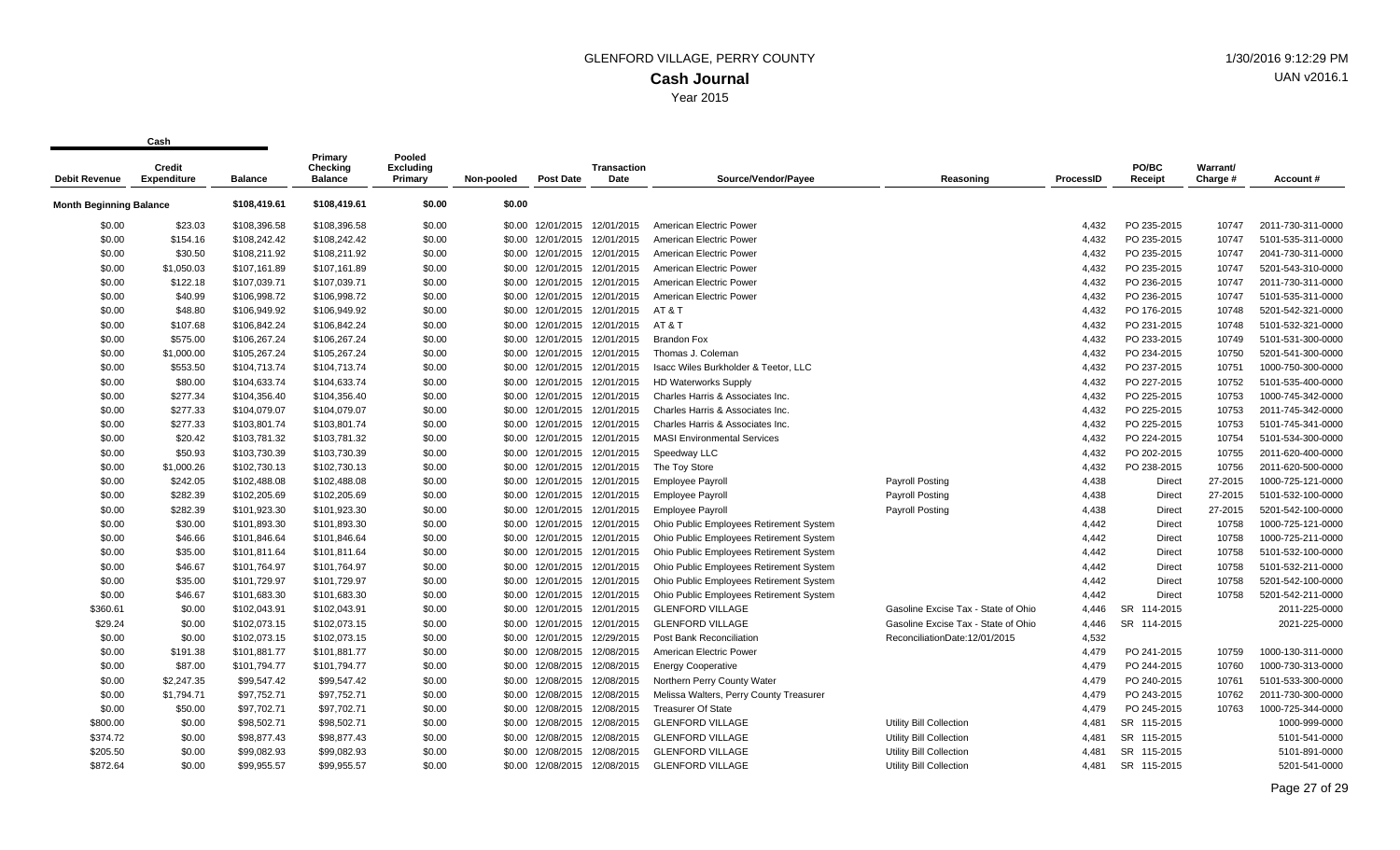| Debit Revenue | Credit<br><b>Expenditure</b> | Balance      | Primary<br>Checking<br><b>Balance</b> | Pooled<br><b>Excluding</b><br>Primary | Non-pooled | <b>Post Date</b>  | <b>Transaction</b><br>Date   | Source/Vendor/Payee                          | Reasoning                            | ProcessID | PO/BC<br>Receipt      | Warrant/<br>Charge # | Account #         |
|---------------|------------------------------|--------------|---------------------------------------|---------------------------------------|------------|-------------------|------------------------------|----------------------------------------------|--------------------------------------|-----------|-----------------------|----------------------|-------------------|
| \$0.00        | \$95.80                      | \$99,859.77  | \$99,859.77                           | \$0.00                                |            |                   | \$0.00 12/18/2015 12/18/2015 | AT & T                                       |                                      | 4,515     | PO 246-2015           | 10764                | 5201-542-321-0000 |
| \$0.00        | \$141.45                     | \$99,718.32  | \$99,718.32                           | \$0.00                                |            |                   | \$0.00 12/18/2015 12/18/2015 | AT & T                                       |                                      | 4,516     | PO 251-2015           | 10765                | 5201-542-321-0000 |
| \$0.00        | \$1,140.00                   | \$98,578.32  | \$98,578.32                           | \$0.00                                |            |                   | \$0.00 12/18/2015 12/18/2015 | <b>HD Waterworks Supply</b>                  |                                      | 4,516     | PO 230-2015           | 10766                | 5101-535-400-0000 |
| \$0.00        | \$149.04                     | \$98,429.28  | \$98,429.28                           | \$0.00                                |            |                   | \$0.00 12/18/2015 12/18/2015 | <b>HD Waterworks Supply</b>                  |                                      | 4,516     | PO 252-2015           | 10766                | 5101-535-400-0000 |
| \$0.00        | \$20.42                      | \$98,408.86  | \$98,408.86                           | \$0.00                                |            |                   | \$0.00 12/18/2015 12/18/2015 | <b>MASI Environmental Services</b>           |                                      | 4,516     | PO 254-2015           | 10767                | 5101-534-300-0000 |
| \$0.00        | \$25.00                      | \$98,383.86  | \$98,383.86                           | \$0.00                                |            |                   | \$0.00 12/18/2015 12/18/2015 | Jeff Ours                                    |                                      | 4,516     | PO 242-2015           | 10768                | 2011-620-400-0000 |
| \$0.00        | \$58.00                      | \$98,325.86  | \$98,325.86                           | \$0.00                                |            |                   | \$0.00 12/18/2015 12/18/2015 | Jeff Ours                                    |                                      | 4,516     | PO 242-2015           | 10768                | 2041-730-400-0000 |
| \$0.00        | \$10.74                      | \$98,315.12  | \$98,315.12                           | \$0.00                                |            |                   | \$0.00 12/18/2015 12/18/2015 | <b>Tom Phillips</b>                          |                                      | 4,516     | PO 253-2015           | 10769                | 2011-620-400-0000 |
| \$0.00        | \$44.51                      | \$98,270.61  | \$98,270.61                           | \$0.00                                |            |                   | \$0.00 12/18/2015 12/18/2015 | <b>Tom Phillips</b>                          |                                      | 4,516     | PO 253-2015           | 10769                | 2041-730-400-0000 |
| \$0.00        | \$117.56                     | \$98,153.05  | \$98,153.05                           | \$0.00                                |            |                   | \$0.00 12/18/2015 12/18/2015 | Ridgeview Lumber & Supply                    |                                      | 4,516     | PO 239-2015           | 10770                | 5201-541-400-0000 |
| \$0.00        | \$34.33                      | \$98,118.72  | \$98,118.72                           | \$0.00                                | \$0.00     |                   | 12/18/2015 12/18/2015        | Speedway LLC                                 |                                      | 4,516     | PO 229-2015           | 10771                | 2011-620-400-0000 |
| \$0.00        | \$200.00                     | \$97,918.72  | \$97,918.72                           | \$0.00                                |            |                   | \$0.00 12/18/2015 12/18/2015 | <b>Treasurer Of State</b>                    |                                      | 4,516     | PO 255-2015           | 10772                | 5201-543-340-0000 |
| \$0.00        | \$61.50                      | \$97,857.22  | \$97,857.22                           | \$0.00                                |            |                   | \$0.00 12/18/2015 12/18/2015 | <b>Treasurer Of State</b>                    |                                      | 4,517     | PO 247-2015           | 10773                | 1000-745-342-0000 |
| \$0.00        | \$762.00                     | \$97,095.22  | \$97,095.22                           | \$0.00                                |            |                   | \$0.00 12/18/2015 12/18/2015 | <b>Treasurer Of State</b>                    |                                      | 4,517     | PO 247-2015           | 10773                | 1000-745-343-0000 |
| \$0.00        | \$318.72                     | \$96,776.50  | \$96,776.50                           | \$0.00                                |            |                   | \$0.00 12/18/2015 12/18/2015 | <b>Treasurer Of State</b>                    |                                      | 4,518     | PO 248-2015           | 10774                | 5101-531-391-0000 |
| \$0.00        | \$500.00                     | \$96,276.50  | \$96,276.50                           | \$0.00                                |            |                   | \$0.00 12/18/2015 12/18/2015 | Ultimate Enterprises Inc.                    |                                      | 4,518     | PO 249-2015           | 10775                | 5101-535-300-0000 |
| \$0.00        | \$71.62                      | \$96,204.88  | \$96,204.88                           | \$0.00                                |            |                   | \$0.00 12/18/2015 12/18/2015 | Underwood's Inc.                             |                                      | 4,518     | PO 250-2015           | 10776                | 5201-541-400-0000 |
| \$0.00        | \$37.29                      | \$96,167.59  | \$96,167.59                           | \$0.00                                | \$0.00     | 12/18/2015        | 12/18/2015                   | Linda Nicodemus                              |                                      | 4,518     | PO 256-2015           | 10777                | 1000-725-252-0000 |
| \$2,663.23    | \$0.00                       | \$98,830.82  | \$98,830.82                           | \$0.00                                |            |                   | \$0.00 12/18/2015 12/18/2015 | <b>GLENFORD VILLAGE</b>                      | <b>Utility Bill Collections</b>      | 4,522     | SR 116-2015           |                      | 5101-541-0000     |
| \$361.55      | \$0.00                       | \$99,192.37  | \$99,192.37                           | \$0.00                                |            |                   | \$0.00 12/18/2015 12/18/2015 | <b>GLENFORD VILLAGE</b>                      | Utility Bill Collections             | 4,522     | SR 116-2015           |                      | 5101-891-0000     |
| \$3,025.61    | \$0.00                       | \$102,217.98 | \$102,217.98                          | \$0.00                                | \$0.00     |                   | 12/18/2015 12/18/2015        | <b>GLENFORD VILLAGE</b>                      | <b>Utility Bill Collections</b>      | 4,522     | SR 116-2015           |                      | 5201-541-0000     |
| \$50.00       | \$0.00                       | \$102,267.98 | \$102,267.98                          | \$0.00                                |            |                   | \$0.00 12/18/2015 12/18/2015 | <b>GLENFORD VILLAGE</b>                      | Park Donation                        | 4,522     | SR 117-2015           |                      | 2041-820-0000     |
| \$204.58      | \$0.00                       | \$102,472.56 | \$102,472.56                          | \$0.00                                |            |                   | \$0.00 12/18/2015 12/18/2015 | <b>GLENFORD VILLAGE</b>                      | State and Local Highway - per gallon | 4,522     | SR 118-2015           |                      | 2011-225-0000     |
| \$16.59       | \$0.00                       | \$102,489.15 | \$102,489.15                          | \$0.00                                |            |                   | \$0.00 12/18/2015 12/18/2015 | <b>GLENFORD VILLAGE</b>                      | State and Local Highway - per gallon | 4,522     | SR 118-2015           |                      | 2021-225-0000     |
| \$1,054.66    | \$0.00                       | \$103,543.81 | \$103,543.81                          | \$0.00                                | \$0.00     |                   | 12/18/2015 12/18/2015        | <b>GLENFORD VILLAGE</b>                      | Utility Bill Collections             | 4,524     | SR 119-2015           |                      | 5101-541-0000     |
| \$153.00      | \$0.00                       | \$103,696.81 | \$103,696.81                          | \$0.00                                |            |                   | \$0.00 12/18/2015 12/18/2015 | <b>GLENFORD VILLAGE</b>                      | <b>Utility Bill Collections</b>      | 4,524     | SR 119-2015           |                      | 5101-891-0000     |
| \$1,388.40    | \$0.00                       | \$105,085.21 | \$105,085.21                          | \$0.00                                |            |                   | \$0.00 12/18/2015 12/18/2015 | <b>GLENFORD VILLAGE</b>                      | <b>Utility Bill Collections</b>      | 4,524     | SR 119-2015           |                      | 5201-541-0000     |
| $-$61.90$     | \$0.00                       | \$105,023.31 | \$105,023.31                          | \$0.00                                | \$0.00     | 12/21/2015        | 01/02/2016                   | Negative Adjust Receipt for GLENFORD VILLAGE | Returned Check 12-21-15              | 4,554     | SR 119-2015           |                      | 5101-541-0000     |
| $-$10.50$     | \$0.00                       | \$105,012.81 | \$105,012.81                          | \$0.00                                |            |                   | \$0.00 12/21/2015 01/02/2016 | Negative Adjust Receipt for GLENFORD VILLAGE | Returned Check 12-21-15              | 4,554     | SR 119-2015           |                      | 5101-891-0000     |
| $-$327.60$    | \$0.00                       | \$104,685.21 | \$104,685.21                          | \$0.00                                |            |                   | \$0.00 12/21/2015 01/02/2016 | Negative Adjust Receipt for GLENFORD VILLAGE | Returned Check 12-21-15              | 4,554     | SR 119-2015           |                      | 5201-541-0000     |
| \$363.25      | \$0.00                       | \$105,048.46 | \$105,048.46                          | \$0.00                                |            |                   | \$0.00 12/29/2015 12/29/2015 | <b>GLENFORD VILLAGE</b>                      | Utility Bill Collection              | 4,530     | SR 120-2015           |                      | 5101-541-0000     |
| \$45.00       | \$0.00                       | \$105,093.46 | \$105,093.46                          | \$0.00                                |            |                   | \$0.00 12/29/2015 12/29/2015 | <b>GLENFORD VILLAGE</b>                      | <b>Utility Bill Collection</b>       | 4,530     | SR 120-2015           |                      | 5101-891-0000     |
| \$73.70       | \$0.00                       | \$105,167.16 | \$105,167.16                          | \$0.00                                |            | \$0.00 12/29/2015 | 12/29/2015                   | <b>GLENFORD VILLAGE</b>                      | Utility Bill Collection              | 4,530     | SR 120-2015           |                      | 5201-541-0000     |
| \$50.00       | \$0.00                       | \$105,217.16 | \$105,217.16                          | \$0.00                                |            | \$0.00 12/29/2015 | 12/29/2015                   | <b>GLENFORD VILLAGE</b>                      | Parks Donation for Hoover Center     | 4,530     | SR<br>121-2015        |                      | 2041-820-0000     |
| \$402.57      | \$0.00                       | \$105,619.73 | \$105,619.73                          | \$0.00                                | \$0.00     | 12/29/2015        | 12/29/2015                   | <b>GLENFORD VILLAGE</b>                      | Flowers Excavating meter purchase n  | 4,530     | SR<br>122-2015        |                      | 1000-211-0000     |
| \$81.14       | \$0.00                       | \$105,700.87 | \$105,700.87                          | \$0.00                                |            |                   | \$0.00 12/29/2015 12/29/2015 | <b>GLENFORD VILLAGE</b>                      | Flowers Excavating meter purchase n  | 4,530     | SR 122-2015           |                      | 1000-211-0000     |
| \$25.74       | \$0.00                       | \$105,726.61 | \$105,726.61                          | \$0.00                                |            |                   | \$0.00 12/29/2015 12/29/2015 | <b>GLENFORD VILLAGE</b>                      | Flowers Excavating meter purchase n  | 4,530     | SR 122-2015           |                      | 2011-190-0000     |
| \$2.09        | \$0.00                       | \$105,728.70 | \$105,728.70                          | \$0.00                                | \$0.00     | 12/29/2015        | 12/29/2015                   | <b>GLENFORD VILLAGE</b>                      | Flowers Excavating meter purchase n  | 4,530     | SR 122-2015           |                      | 2021-190-0000     |
| \$1,000.00    | \$0.00                       | \$106,728.70 | \$106,728.70                          | \$0.00                                |            | \$0.00 12/29/2015 | 12/29/2015                   | <b>GLENFORD VILLAGE</b>                      | Flowers Excavating meter purchase n  | 4,530     | <b>SR</b><br>122-2015 |                      | 5101-891-0000     |
| \$367.91      | \$0.00                       | \$107,096.61 | \$107,096.61                          | \$0.00                                | \$0.00     | 12/29/2015        | 12/29/2015                   | <b>GLENFORD VILLAGE</b>                      | State of Ohio - Gasoline Tax         | 4,530     | SR 123-2015           |                      | 2011-225-0000     |
| \$29.83       | \$0.00                       | \$107,126.44 | \$107,126.44                          | \$0.00                                |            | \$0.00 12/29/2015 | 12/29/2015                   | <b>GLENFORD VILLAGE</b>                      | State of Ohio - Gasoline Tax         | 4,530     | SR 123-2015           |                      | 2021-225-0000     |